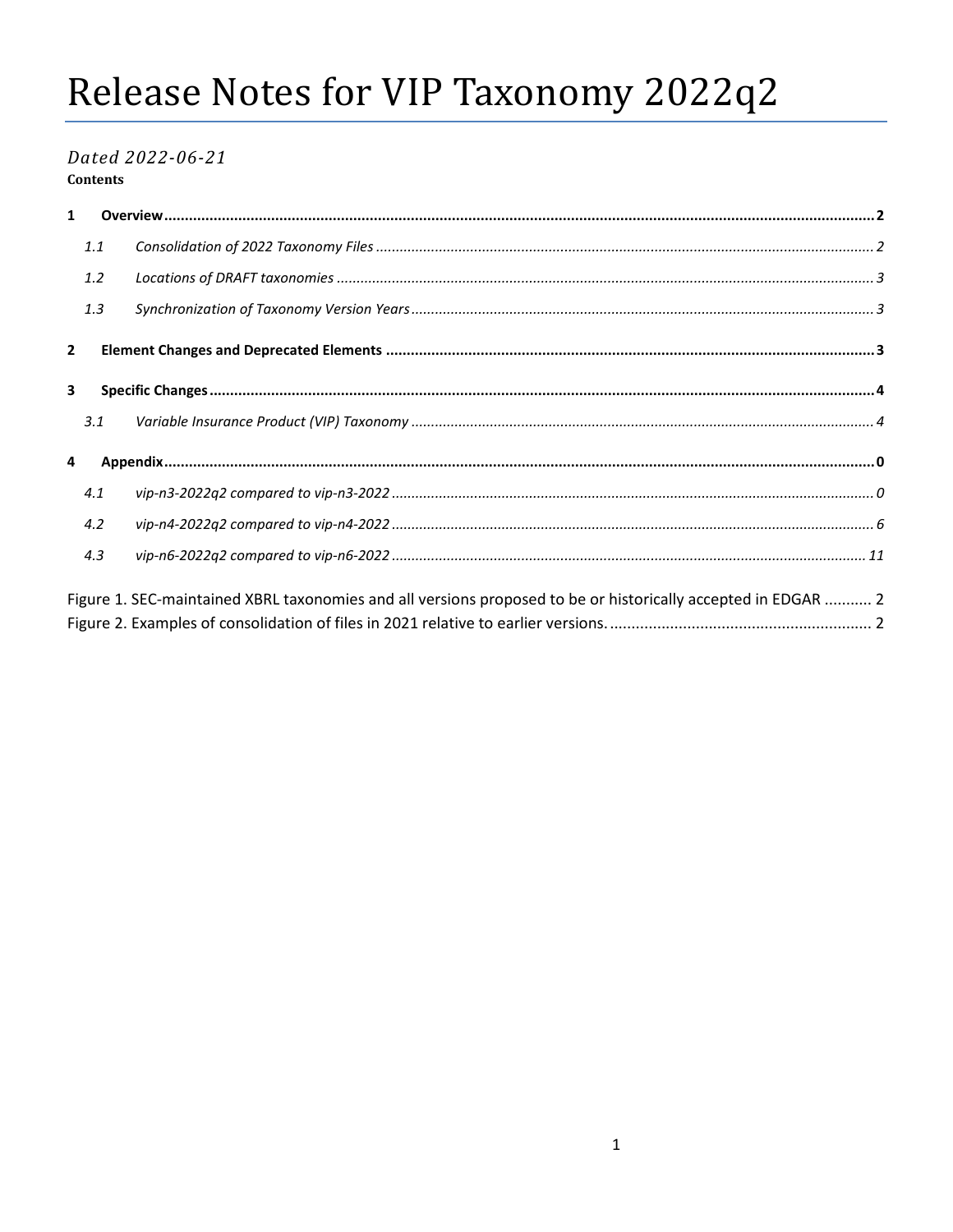# <span id="page-1-0"></span>**1 Overview**

The 2022Q2 draft release updates the Variable Insurance Product (vip) taxonomy for acceptance in Electronic Data Gathering, Analysis, and Retrieval (EDGAR) system, as shown below. Compared to the 2020 version of the vip taxonomy, this draft release includes additions, modifications, and deletions.

|              | 2022q2              | 2022          | 2021                 | 2020          | 2019          | pre 2019                                                    |
|--------------|---------------------|---------------|----------------------|---------------|---------------|-------------------------------------------------------------|
| <b>cef</b>   |                     | cef-2022      | cef-2021q4           | cef-draft     |               |                                                             |
| country      |                     | country-2022  | country-2021         | country 2020  |               | country 2017 country 2016 country 2012 country 2013         |
| currency     |                     | currency-2022 | currency-2021        | currency 2020 | currency 2019 | currency 2017 currency 2016 currency 2014 currency 2012     |
| dei          |                     | dei-2022      | dei-2021q4, dei-2021 | dei 2020      | dei 2019      | dei 2018 dei 2014 dei 2012 dei 2013 dei 2009                |
| <b>lexch</b> |                     | exch-2022     | exch-2021            | exch 2020     | exch 2019     | exch 2018 exch 2017 exch 2016 exch 2015 exch 2014 exch 2013 |
| invest       |                     |               |                      |               |               | invest-2013 invest-2012                                     |
| naics        |                     | naics-2022    | naics-2021           |               |               | naics 2017 naics 2011                                       |
| l rr         |                     | rr-2022       | rr-2021              |               |               | rr 2018 rr 2012                                             |
| lsic.        |                     | sic-2022      | sic-2021             | sic 2020      |               | sic 2011                                                    |
| stpr         |                     | stpr-2022     | stpr-2021            |               |               | stpr 2018 stpr 2011                                         |
| vip          | vip-2022q2 vip-2022 |               |                      | vip-draft     |               |                                                             |

<span id="page-1-2"></span>**Figure 1. SEC-maintained XBRL taxonomies and all versions proposed to be or historically accepted in EDGAR**

The Commission will notify the public as to when EDGAR will begin accepting the vip-2022q2 taxonomy. For reference purposes, taxonomy versions in gray and a single strike-through will have already been deleted from EDGAR in this release or earlier.

## <span id="page-1-1"></span>**1.1 Consolidation of 2022 Taxonomy Files**

Prior to the 2021 versions of the taxonomies listed above, every SEC-maintained eXtensible Business Reporting Language (XBRL) taxonomy contained several schemas with element, type and role declarations, empty schemas having only linkbase pointers ("entry points") and linkbases that referenced each other in a hierarchy three or four layers deep. Certain schemas, entry points and linkbases were permitted in EDGAR filings, some used only internally in EDGAR for validation and rendering, and some used only to provide the "entire" entry point of all files. The growing complexity of published materials – sec.gov/info/edgar/edgartaxonomies.xml, derived web pages such as sec.gov/structureddata/dera taxonomies, interactive data test suites, and applications for analysis and validation -all pointed to a need for a simplification effort.

As of the 2021 versions of all SEC-maintained XBRL taxonomies, the taxonomy schemas use a simplifying XBRL 2.1 feature documented in the XBRL 2.1 specification section 3.2 and generally referred to as "embedded" linkbases. Any number or type of linkbases may appear in an XML Schema <appinfo> element of an SEC-maintained taxonomy. There are no longer separate linkbase files suffixed ".xml"; all linkbases are now embedded in schemas. In some cases, more than one type of linkbase is embedded in a single schema. Furthermore, only those linkbases that could potentially be used separately from other linkbases in a taxonomy will appear embedded in separate files.

| <b>Contents</b>                          | <b>Example locations prior to 2021</b> | <b>Corresponding locations since 2021</b> |
|------------------------------------------|----------------------------------------|-------------------------------------------|
| Entry point for all files                | dei-ent-dep-2020-01-31.xsd             | dei-entire-2021.xsd                       |
| Core schema                              | dei-2020-01-31.xsd                     | $dei-2021$ . $xsd$                        |
| (elements, roles, types)                 |                                        |                                           |
| <b>Optional Standard labels</b>          | dei-std-2020-01-31.xsd                 | dei-2021 lab.xsd                          |
|                                          | $dei - lab - 2020 - 01 - 31 \cdot xml$ |                                           |
| <b>Optional Presentation links</b>       | dei-pre-2020-01-31.xsd                 | dei-2021 pre.xsd                          |
|                                          | dei-pre-2020-01-31.xml                 |                                           |
| <b>Optional Definition relationships</b> | dei-def-2020-01-31.xml                 | dei-2021 def.xsd                          |
|                                          | dei-def-2020-01-31.xsd                 |                                           |

<span id="page-1-3"></span>

| Figure 2. Examples of consolidation of files in 2021 relative to earlier versions. |  |  |
|------------------------------------------------------------------------------------|--|--|
|                                                                                    |  |  |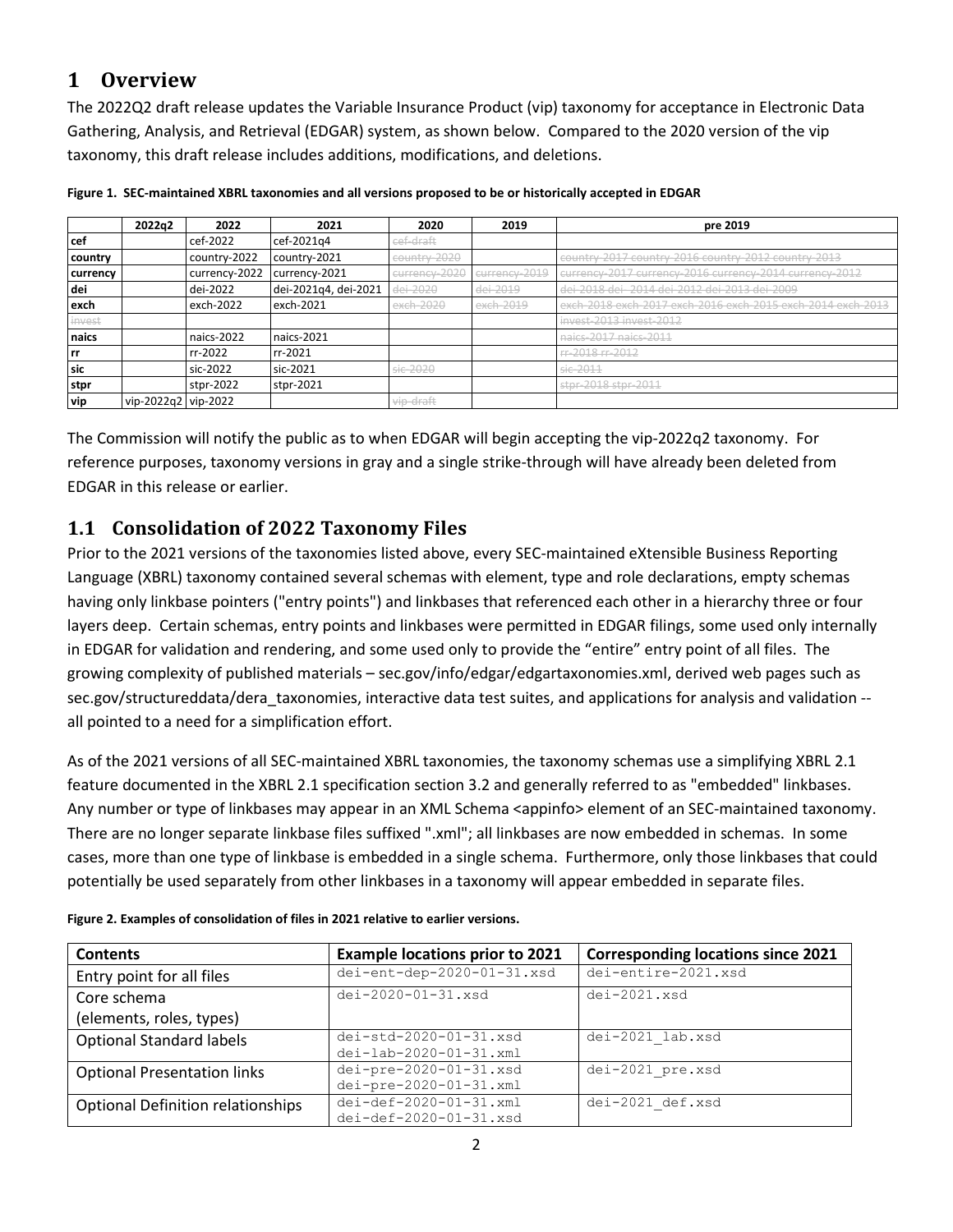| <b>Contents</b>                       | <b>Example locations prior to 2021</b>                    | <b>Corresponding locations since 2021</b> |
|---------------------------------------|-----------------------------------------------------------|-------------------------------------------|
| Documentation labels                  | dei-doc-2020-01-31.xml                                    | dei-2021 doc.xsd                          |
| (for rendering – filings cannot use)  | dei-all-2020-01-31.xsd                                    |                                           |
| Authoritative references              | dei-ref-2020-01-31.xml                                    | dei-2021 ref.xsd                          |
| (for rendering - filings cannot use)  | dei-all-2020-01-31.xsd                                    |                                           |
| Deprecation relationships             | $rr-dep-def-2020-01-31.xml$                               | rr-entire-2021.xsd                        |
| (for validation - filings cannot use) | rr-dep-pre-2020-01-31.xml<br>$rr-ent-dep-2020-01-31$ .xsd |                                           |

## <span id="page-2-0"></span>**1.2 Locations of DRAFT taxonomies**

There is a single ZIP archive of all SEC-maintained taxonomies for a given date at:

#### **https://xbrl.sec.gov/{yyyy}{q?}.zip**

#### *e.g.,* <https://xbrl.sec.gov/2022q2-draft.zip>

If future taxonomies require more than one version in a given year, the four-digit year is augmented with "q2", "q3", or "q4" as the case may be, to indicate the calendar quarter in which it is published.

The "entire" entry point of a taxonomy having short name {name} will be found at

#### **https://xbrl.sec.gov/{name}/{yyyy}{q?}/{name}-entire-{yyyy}{q?}.xsd**

*e.g.,* [https://xbrl.sec.gov/dei/2021/dei-entire-2021.xsd,](https://xbrl.sec.gov/dei/2021/dei-entire-2021.xsd) with namespace http://xbrl.sec.gov/dei-entire/2021.

The core schema file of each final version will be found at this location:

#### **https://xbrl.sec.gov/{name}/{yyyy}{q?}/{name}{yyyy}{q?}.xsd**

*e.g.,* <https://xbrl.sec.gov/exch/2021/exch-2021.xsd> with namespace http://xbrl.sec.gov/exch/2021.

If, for example, the dei taxonomy required updating in mid-2022, there would be a new zip file <https://xbrl.sec.gov/2022q3.zip> and a new taxonomy at<https://xbrl.sec.gov/dei/2022q3/dei-entire-2022q3.xsd> having target namespace http://xbrl.sec.gov/dei/2022q3.

## <span id="page-2-1"></span>**1.3 Synchronization of Taxonomy Version Years**

Prior to the 2021 versions of the taxonomies listed above, any version year of each taxonomy within a submission was compatible with any other version year, as long that version was still accepted in EDGAR. Beginning with the 2021 versions of the taxonomies listed above, all taxonomies within a submission must use the same version year. Quarterly releases within the same version year will also be compatible.

*e.g.,* http://xbrl.sec.gov/vip/2022q2 is compatible with https://xbrl.sec.gov/currency/2022 but is not compatible with https://xbrl.sec.gov/currency/2021.

## <span id="page-2-2"></span>**2 Element Changes and Deprecated Elements**

Detail about the date, reasons, and relationships between deprecated elements and their replacements are found in the taxonomy entry points having the token **\_dep** or **-entire** in them. The arc roles and label roles are those used in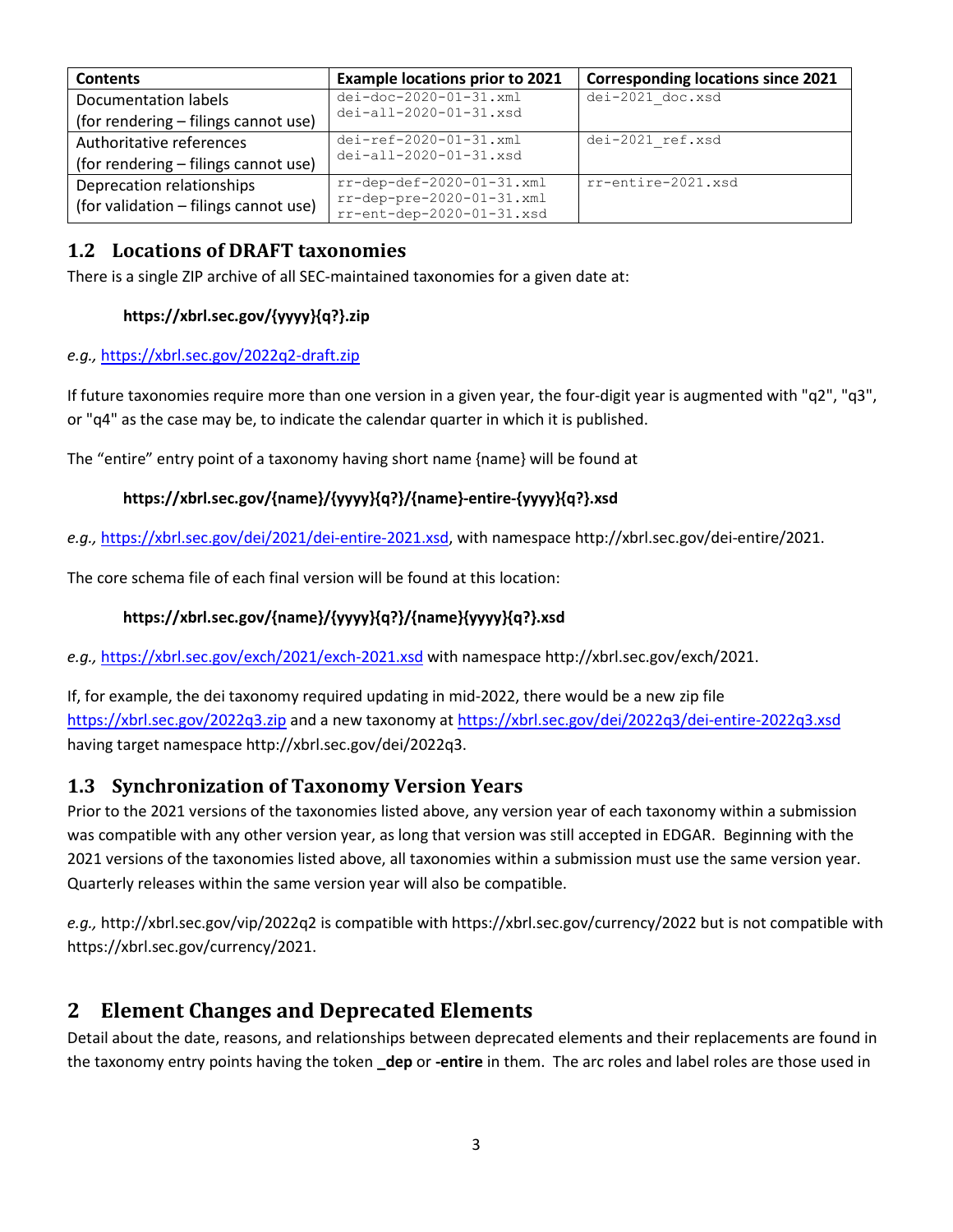the US-GAAP taxonomy. For example, to see all information about deprecated elements in the rr-2021 taxonomy, see the entry point:

<https://xbrl.sec.gov/rr/2021/rr-entire-2021.xsd>

# <span id="page-3-0"></span>**3 Specific Changes**

## <span id="page-3-1"></span>**3.1 Variable Insurance Product (VIP) Taxonomy**

There are substantial changes since the vip-2022 draft published in March 2022, with the count of concepts growing from 301 to 490.

These changes greatly improved the alignment of disclosure requirements in the Forms N-3, N-4, and N-6 to individual XBRL concepts as well as providing filers with the ability to more precisely tag quantitative items.

To complement the current section's item by item detail of changes, appendices [4.1,](#page-11-1) [4.2](#page-17-0) and [4.3 below](#page-22-0) show the overall pattern of changes from the perspective of each of the items in individual forms – N-3, N-4 and N-6.

#### **3.1.1 VIP authoritative references**

As compared to vip-2022, there is no separate reference linkbase entry point (formerly vip-2022\_ref.xsd). Authoritative references specific to each of the forms N-3, N-4 and N-6s are embedded into the 2022q2 files. Because these are standard reference linkbases and not custom, this does not violate EDGAR Filer Manual vol. 2 section 6.18.

| File in vip/2022q2 folder | File in vip/2022 folder |
|---------------------------|-------------------------|
| vip-entire-2022q2.xsd     | vip-entire-2022.xsd     |
|                           | vip-n3-2022 ref.xsd     |
| vip-n3-2022q2.xsd         | vip-n3-2022.xsd         |
| vip-n4-2022q2.xsd         | vip-n4-2022.xsd         |
| vip-n6-2022q2.xsd         | vip-n6-2022.xsd         |
| vip-2022q2.xsd            | vip-2022.xsd            |

#### **3.1.2 VIP concepts deleted**

The VIP 2022q2 taxonomy deletes (without replacement) the following elements from vip2022.

| Element 2022 deleted                                    |
|---------------------------------------------------------|
| KeyInformationAbstract                                  |
| KeyContractLapseN6TextBlock                             |
| ActualExpensesIncurredNetOfReimbursementsPercent        |
| ActualExpensesIncurredNetOfReimbursementsCurrentPercent |
| AcquiredFundFeesAndExpensesCurrent                      |
| SalesLoadBasisTextBlock                                 |
| PremiumTaxesBasisTextBlock                              |
| DeferredSalesChargeBasisTextBlock                       |
| OtherSurrenderFeesBasisTextBlock                        |
| TransferFeesBasisTextBlock                              |
|                                                         |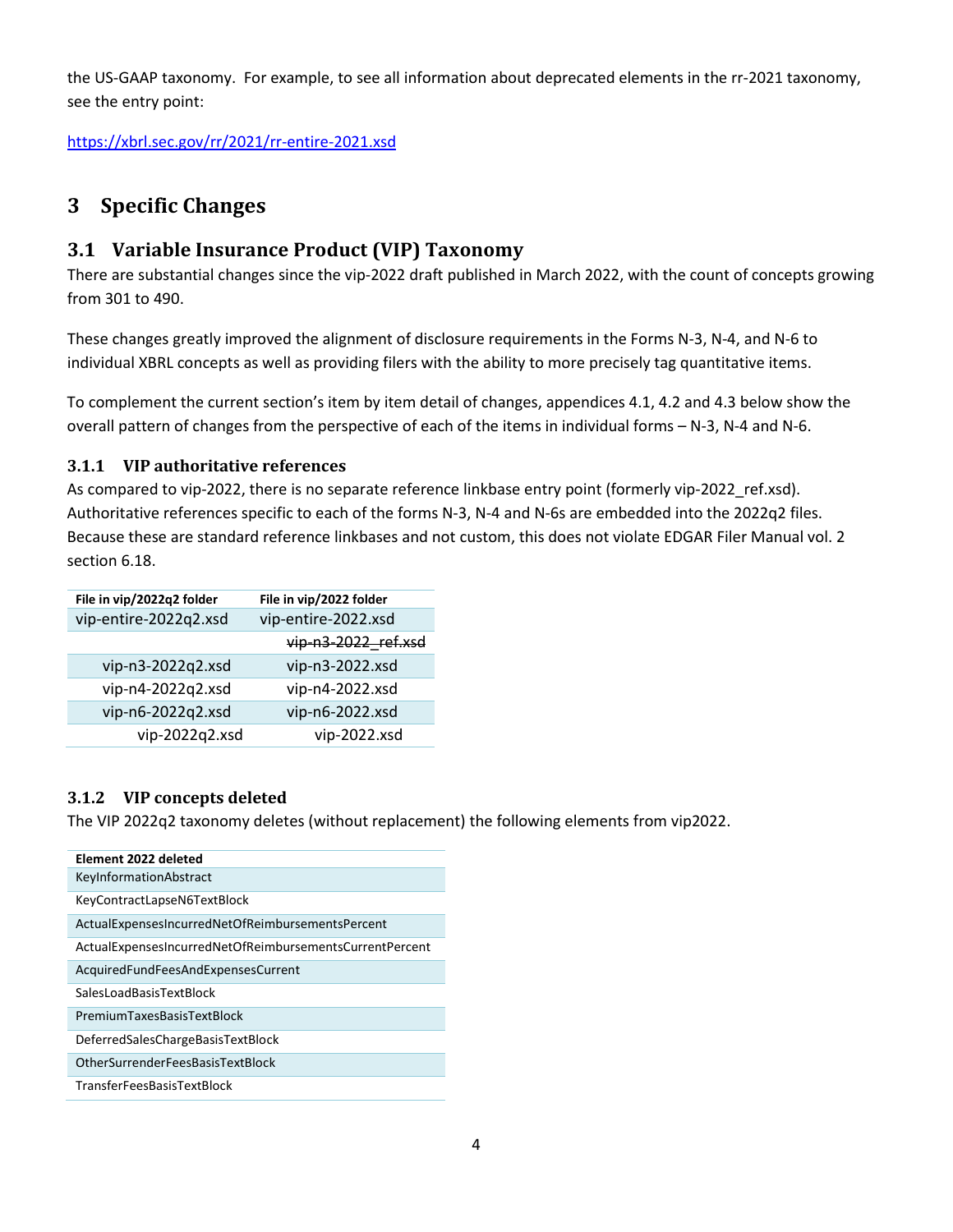#### **3.1.3 VIP concepts renamed one-to-one**

The VIP 2022Q2 taxonomy renamed elements, mapping to new elements in a 1-to-1 fashion.

| 2022q2 Element                                           | <b>Replaces 2022 Element</b>                          |
|----------------------------------------------------------|-------------------------------------------------------|
| AcquiredFundExpenseOfAverageAccountValuePercent          | AcquiredFundFeesAndExpenses                           |
| AcquiredFundExpenseFootnotesTextBlock                    | AcquiredFundsExpensesNoteTextBlock                    |
| AdministrativeExpenseOfAverageAccountValueCurrentPercent | AdministrativeExpensesCurrentPercent                  |
| AdministrativeExpenseDescriptionTextBlock                | AdministrativeExpensesDescriptionTextBlock            |
| AdministrativeExpenseOfFaceAmountMaximumPercent          | AdministrativeExpensesMaximumPercent                  |
| AdministrativeExpenseOfAverageAccountValueMinimumPercent | AdministrativeExpensesMinimumPercent                  |
| AdministrativeExpenseFootnotesTextBlock                  | AdministrativeExpensesNoteTextBlock                   |
| AdministrativeExpenseOfAverageAccountValueMaximumPercent | AdministrativeExpensesPercent                         |
| AdministrativeExpenseWhenDeductedTextBlock               | AdministrativeExpensesWhenDeductedTextBlock           |
| ContractExpenseOfAverageAnnualNetAssetsN3MaximumPercent  | AnnualExpenseN3MaximumPercent                         |
| ContractExpenseOfAverageAnnualNetAssetsN3MinimumPercent  | AnnualExpenseN3MinimumPercent                         |
| AdministrativeExpenseMaximumDollars                      | AnnualFee                                             |
| AnnualMaintenanceFeeOfPolicyValueMaximumPercent          | AnnualMaintenanceFeeMaximumPercent                    |
| AnnualMaintenanceFeeOfPolicyValueMinimumPercent          | AnnualMaintenanceFeeMinimumPercent                    |
| AnnualMaintenanceFeeFootnotesTextBlock                   | AnnualMaintenanceFeeNoteTextBlock                     |
| AnnuitizedExpense10YearsMaximumDollars                   | AnnuitizedExpense10Years                              |
| AnnuitizedExpense1YearMaximumDollars                     | AnnuitizedExpense1Year                                |
| AnnuitizedExpense3YearsMaximumDollars                    | AnnuitizedExpense3Years                               |
| AnnuitizedExpense5YearsMaximumDollars                    | AnnuitizedExpense5Years                               |
| BaseContractOfPurchasePaymentsN4MaximumPercent           | BaseContractChargeMaximumPercent                      |
| BaseContractOfPurchasePaymentsN4MinimumPercent           | BaseContractChargeMinimumPercent                      |
| BaseContractExpenseFootnotesTextBlock                    | BaseContractChargeNoteTextBlock                       |
| BaseContractExpenseOfAverageAccountValueMaximumPercent   | BaseContractExpensesPercentAverageAccountValue        |
| BaseContractExpenseOfAverageAccountValueCurrentPercent   | BaseContractExpensesPercentAverageAccountValueCurrent |
| BaseContractOfAverageAnnualNetAssetsN4MaximumPercent     | BaseContractN4MaximumPercent                          |
| BaseContractOfAverageAnnualNetAssetsN4MinimumPercent     | BaseContractN4MinimumPercent                          |
| PortfolioCompanyExpensesFootnotesTextBlock               | BasisOfPercentageTextBlock                            |
| DeferredSalesLoadFootnotesTextBlock                      | DeferredSalesChargeNoteTextBlock                      |
| DeferredSalesLoadOfPurchasePaymentsMaximumPercent        | DeferredSalesLoadPercentPurchasePayments              |
| DeferredSalesLoadOfPurchasePaymentsCurrentPercent        | DeferredSalesLoadPercentPurchasePaymentsCurrent       |
| DeferredSalesLoadOfAmountSurrenderedMaximumPercent       | DeferredSalesLoadPercentSurrendered                   |
| DeferredSalesLoadOfAmountSurrenderedCurrentPercent       | DeferredSalesLoadPercentSurrenderedCurrent            |
| ExchangeFeeMaximumDollars                                | ExchangeFee                                           |
| <b>ExchangeFeeCurrentDollars</b>                         | ExchangeFeeCurrent                                    |
| ExchangeFeeOfAmountExchangedMaximumPercent               | ExchangeFeePercentOfAmount                            |
| ExchangeFeeOfAmountExchangedCurrentPercent               | ExchangeFeePercentOfAmountCurrent                     |
| ExpenseRiskFeesOfFaceAmountMaximumPercent                | ExpenseRiskFeesMaximumPercent                         |
| ExpenseRiskFeesMinimumDollars                            | ExpenseRiskFeesMinimumPercent                         |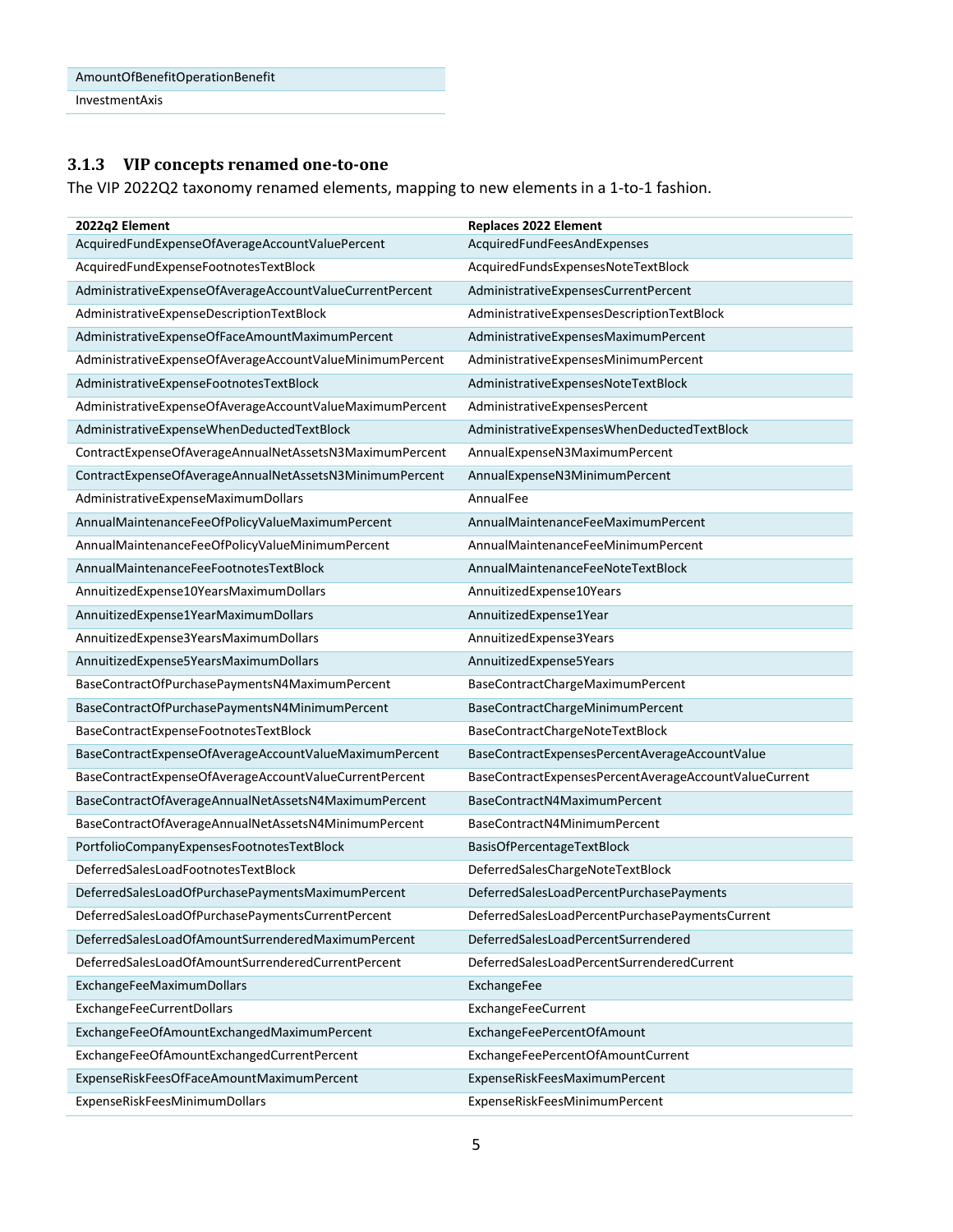| 2022q2 Element                                          | <b>Replaces 2022 Element</b>                  |
|---------------------------------------------------------|-----------------------------------------------|
| HighestQuarterlyReturnPercent                           | HighestAnnualReturnPercent                    |
| HighestQuarterlyReturnDate                              | HighestAnnualReturnQuarterEndDate             |
| InsuranceCostMaximumDollars                             | InsuranceCostMaximumPercent                   |
| InsuranceCostMinimumDollars                             | InsuranceCostMinimumPercent                   |
| InsuranceCostFootnotesTextBlock                         | InsuranceCostNoteTextBlock                    |
| InsuranceCostRepresentativeInvestorTextBlock            | InsuranceCostRepresentativeNoteTextBlock      |
| InvestmentOptionsOfAverageAnnualNetAssetsMaximumPercent | InvestmentOptionsN4MaximumPercent             |
| InvestmentOptionsOfAverageAnnualNetAssetsMinimumPercent | InvestmentOptionsN4MinimumPercent             |
| <b>RiskTextBlock</b>                                    | KeyFinancialRatingTextBlock                   |
| RisksTableTextBlock                                     | KeyRisksTextBlock                             |
| KeyTaxImplicationsTextBlock                             | KeyTaxesTextBlock                             |
| LowestQuarterlyReturnPercent                            | LowestAnnualReturnPercent                     |
| LowestQuarterlyReturnDate                               | LowestAnnualReturnQuarterEndDate              |
| LowestHighestQuarterlyReturnsN3TableTextBlock           | LowestHighestAnnualReturnsN3TableTextBlock    |
| ManagementFeesOfAverageAccountValueCurrentPercent       | ManagementFeesCurrentPercent                  |
| ManagementFeesOfAverageAccountValueMaximumPercent       | ManagementFeesPercent                         |
| MortalityAndExpenseRiskFeesDescriptionTextBlock         | MortalityExpenseRiskFeesDescriptionTextBlock  |
| MortalityAndExpenseRiskFeesOfFaceAmountMaximumPercent   | MortalityExpenseRiskFeesMaximumPercent        |
| MortalityAndExpenseRiskFeesOfFaceAmountMinimumPercent   | MortalityExpenseRiskFeesMinimumPercent        |
| MortalityAndExpenseRiskFeesFootnotesTextBlock           | MortalityExpenseRiskFeesNoteTextBlock         |
| MortalityAndExpenseRiskFeesWhenDeductedTextBlock        | MortalityExpenseRiskFeesWhenDeductedTextBlock |
| MortalityRiskFeesOfFaceAmountMaximumPercent             | MortalityRiskFeesMaximumPercent               |
| MortalityRiskFeesMinimumDollars                         | MortalityRiskFeesMinimumPercent               |
| NoSurrenderExpense10YearsMaximumDollars                 | NoSurrenderExpense10Years                     |
| NoSurrenderExpense1YearMaximumDollars                   | NoSurrenderExpense1Year                       |
| NoSurrenderExpense3YearsMaximumDollars                  | NoSurrenderExpense3Years                      |
| NoSurrenderExpense5YearsMaximumDollars                  | NoSurrenderExpense5Years                      |
| OptionalBenefitExpenseOfBenefitBaseMinimumPercent       | OptionalBenefitChargeMinimumPercent           |
| OptionalBenefitExpenseFootnotesTextBlock                | OptionalBenefitChargesNoteTextBlock           |
| OptionalBenefitExpenseOfBenefitBaseMaximumPercent       | OptionalBenefitExpensePercentOfBase           |
| OptionalBenefitExpenseOfBenefitBaseCurrentPercent       | OptionalBenefitExpensePercentOfBaseCurrent    |
| OptionalBenefitExpenseOfOtherAmountMaximumPercent       | OptionalBenefitExpensePercentOfValue          |
| OptionalBenefitExpenseOfOtherAmountCurrentPercent       | OptionalBenefitExpensePercentOfValueCurrent   |
| OtherAnnualExpense1OfAverageAccountValueCurrentPercent  | Other1ExpenseCurrentPercent                   |
| OtherAnnualExpense1OfAverageAccountValueMaximumPercent  | Other1ExpensePercent                          |
| OtherAnnualExpense2OfAverageAccountValueCurrentPercent  |                                               |
|                                                         | Other2ExpenseCurrentPercent                   |
| OtherAnnualExpense2OfAverageAccountValueMaximumPercent  | Other2ExpensePercent                          |
| OtherAnnualExpense3OfAverageAccountValueCurrentPercent  | Other3ExpenseCurrentPercent                   |
| OtherAnnualExpense3OfAverageAccountValueMaximumPercent  | Other3ExpensePercent                          |
| OtherAnnualExpenseOfAverageAccountValueCurrentPercent   | OtherExpensesCurrentPercent                   |
| OtherAnnualExpenseOfAverageAccountValueMaximumPercent   | OtherExpensesPercent                          |
| OtherSurrenderFeesOfOtherAmountCurrentPercent           | OtherSurrenderFeesCurrentPercent              |
| OtherSurrenderFeesOfOtherAmountMaximumPercent           | OtherSurrenderFeesMaximumPercent              |
| OtherSurrenderFeesFootnotesTextBlock                    | OtherSurrenderFeesNoteTextBlock               |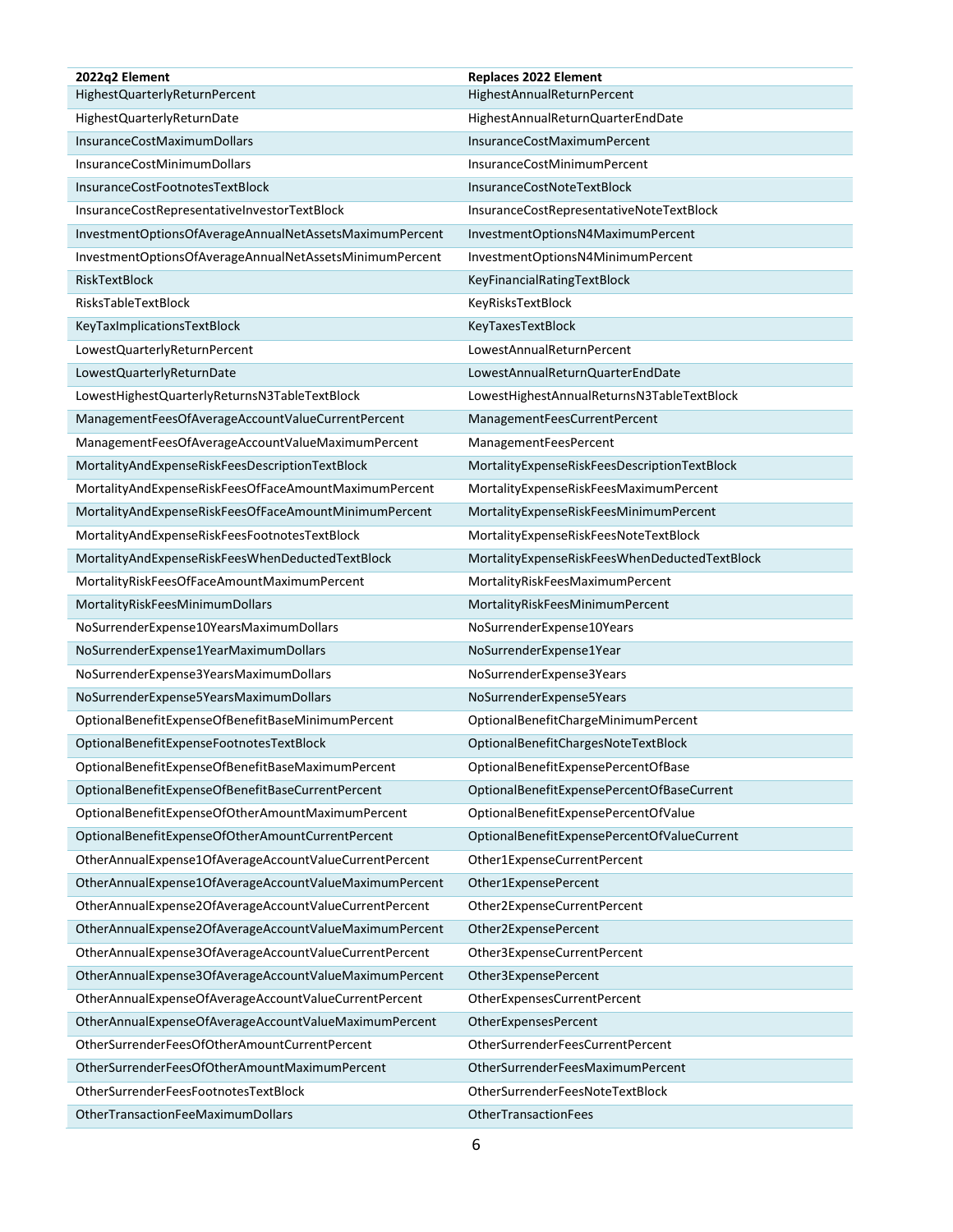| 2022q2 Element                               | <b>Replaces 2022 Element</b>              |
|----------------------------------------------|-------------------------------------------|
| OtherTransactionFeeCurrentDollars            | OtherTransactionFeesCurrent               |
| PremiumTaxesOfPremiumPaymentsCurrentPercent  | PremiumTaxesCurrentPercent                |
| PremiumTaxesOfPremiumPaymentsMaximumPercent  | PremiumTaxesMaximumPercent                |
| PremiumTaxesFootnotesTextBlock               | PremiumTaxesNoteTextBlock                 |
| RedemptionFeeOfAmountRedeemedMaximumPercent  | RedemptionFeePercentAmountRedeemed        |
| RedemptionFeeOfAmountRedeemedCurrentPercent  | RedemptionFeePercentAmountRedeemedCurrent |
| PrincipalRiskTextBlock                       | RiskTextBlock                             |
| SalesLoadOfPremiumPaymentsCurrentPercent     | SalesLoadCurrentPercent                   |
| SalesLoadOfPurchasePaymentsCurrentPercent    | SalesLoadCurrentPercentOfPurchasePayments |
| SalesLoadOfPremiumPaymentsMaximumPercent     | SalesLoadMaximumPercent                   |
| SalesLoadFootnotesTextBlock                  | SalesLoadNoteTextBlock                    |
| SalesLoadOfPurchasePaymentsMaximumPercent    | SalesLoadPercentOfPurchasePayments        |
| SurrenderExpense10YearsMaximumDollars        | SurrenderExpense10Years                   |
| SurrenderExpense1YearMaximumDollars          | SurrenderExpense1Year                     |
| SurrenderExpense3YearsMaximumDollars         | SurrenderExpense3Years                    |
| SurrenderExpense5YearsMaximumDollars         | SurrenderExpense5Years                    |
| TransferFeeOfAmountTransferredCurrentPercent | <b>TransferFeesCurrentPercent</b>         |
| TransferFeeOfAmountTransferredMinimumPercent | TransferFeesMaximumPercent                |
| TransferFeeFootnotesTextBlock                | TransferFeesNoteTextBlock                 |

#### **3.1.4 VIP concepts consolidated one-to-many**

Some new VIP 2022Q2 taxonomy elements map to two deleted VIP 2022 elements each.

| 2022q new Element                                       | 2022 deleted elements             |
|---------------------------------------------------------|-----------------------------------|
| OptionalBenefitsMinimumPercent                          | OptionalBenefitsN3MinimumPercent  |
| $\mathbf{u}$                                            | OptionalBenefitsN4MinimumPercent  |
| OptionalBenefitsMaximumPercent                          | OptionalBenefitsN3MaximumPercent  |
| $\bf{u}$                                                | OptionalBenefitsN4MaximumPercent  |
| InvestmentOptionsOfAverageAnnualNetAssetsMinimumPercent | InvestmentOptionsN6MinimumPercent |
| $\mathbf{u}$                                            | InvestmentOptionsN4MinimumPercent |
| InvestmentOptionsOfAverageAnnualNetAssetsMaximumPercent | InvestmentOptionsN6MaximumPercent |
| $\mathbf{u}$                                            | InvestmentOptionsN4MaximumPercent |

#### **3.1.5 VIP concepts added**

The VIP 2022Q2 taxonomy adds the following elements. In general each number previously constrained to be either monetary (dollars) or a percentage (rate) now can be reported as either; numbers reported as either "maximum" or "current" as required by the form may also be tagged as "minimum" values, and where the base of a percentage could be either a common base (such as "average account value") or an "other amount", those elements are provided as well; finally, most numeric concepts are accompanied by a "footnotes" text block where additional explanatory text (in particular, to describe the "other amount" of which a percentage is reported).

| 2022q new Element                                |
|--------------------------------------------------|
| SurrenderChargeOfPurchasePaymentsMaximumPercent  |
| SurrenderChargeOfAmountSurrenderedMaximumPercent |
| SurrenderChargeOfOtherAmountMaximumPercent       |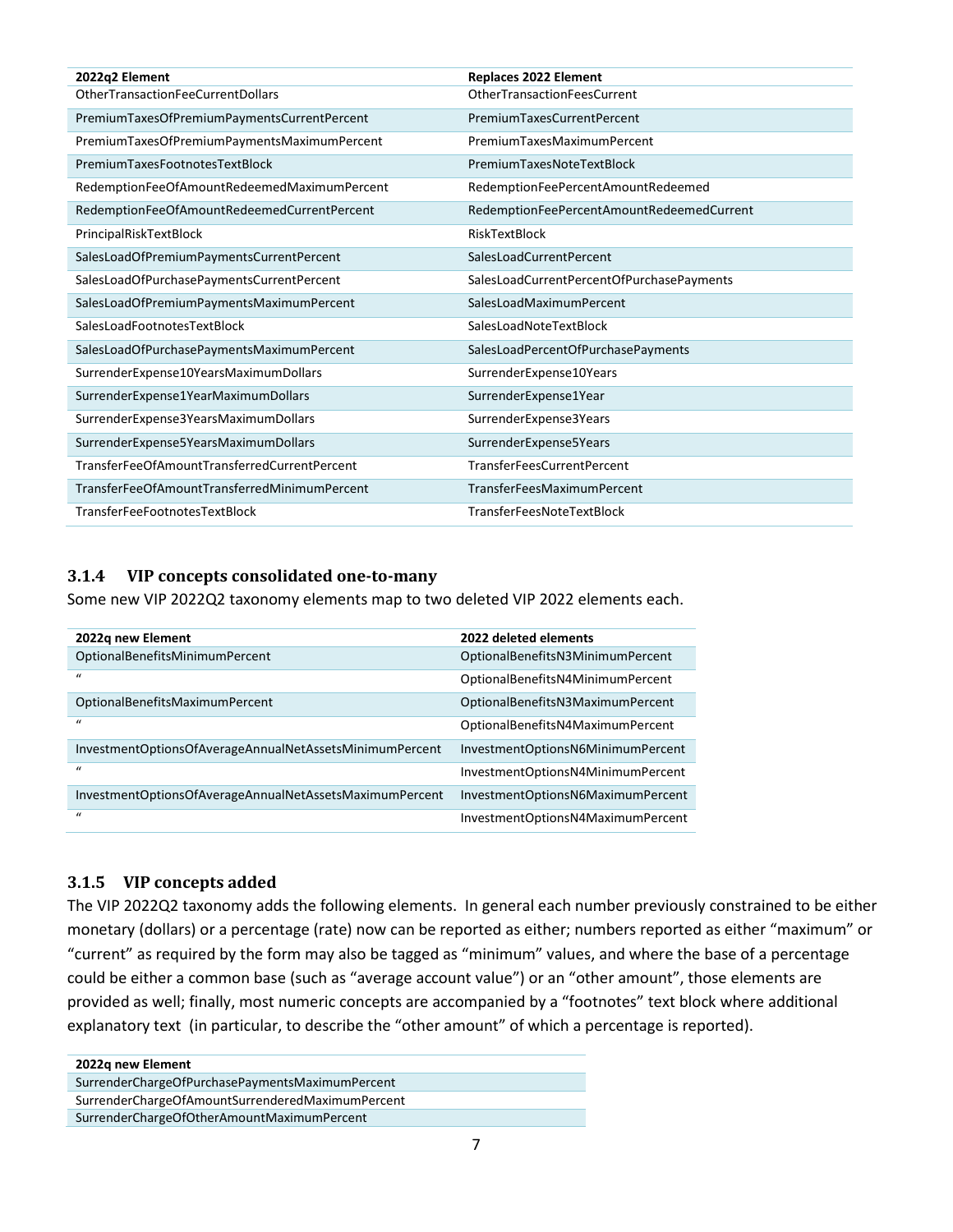| SurrenderChargeExampleMaximumDollars                                      |
|---------------------------------------------------------------------------|
| SurrenderChargeFootnotesTextBlock                                         |
| ContractExpenseOfPurchasePaymentsN3MinimumPercent                         |
| ContractExpenseOfPurchasePaymentsN3MaximumPercent                         |
| ContractExpenseOfOtherAmountN3MinimumPercent                              |
| ContractExpenseOfOtherAmountN3MaximumPercent                              |
| ContractExpenseN3FootnotesTextBlock                                       |
| BaseContractOfOtherAmountN4MinimumPercent                                 |
| BaseContractOfOtherAmountN4MaximumPercent                                 |
| BaseContractN4FootnotesTextBlock                                          |
| InvestmentOptionsOfOtherAmountMinimumPercent                              |
| InvestmentOptionsOfOtherAmountMaximumPercent                              |
| InvestmentOptionsFootnotesTextBlock                                       |
| OptionalBenefitsMinimumPercent                                            |
| OptionalBenefitsMaximumPercent                                            |
| OptionalBenefitsFootnotesTextBlock                                        |
| LowestAnnualCostFootnotesTextBlock                                        |
| HighestAnnualCostFootnotesTextBlock                                       |
| SalesLoadOfPurchasePaymentsMinimumPercent                                 |
| SalesLoadOfPremiumPaymentsMinimumPercent                                  |
| SalesLoadOfOtherAmountMaximumPercent                                      |
| SalesLoadOfOtherAmountCurrentPercent                                      |
| SalesLoadOfOtherAmountMinimumPercent                                      |
| PremiumTaxesMaximumDollars                                                |
| PremiumTaxesCurrentDollars                                                |
| PremiumTaxesMinimumDollars<br>PremiumTaxesOfPremiumPaymentsMinimumPercent |
| PremiumTaxesOfOtherAmountMaximumPercent                                   |
| PremiumTaxesOfOtherAmountCurrentPercent                                   |
| PremiumTaxesOfOtherAmountMinimumPercent                                   |
| <b>TransferFeeMaximumDollars</b>                                          |
| <b>TransferFeeCurrentDollars</b>                                          |
| <b>TransferFeeMinimumDollars</b>                                          |
| TransferFeeOfAmountTransferredMaximumPercent                              |
| TransferFeeOfOtherAmountMaximumPercent                                    |
| TransferFeeOfOtherAmountCurrentPercent                                    |
| TransferFeeOfOtherAmountMinimumPercent                                    |
| DeferredSalesLoadMaximumDollars                                           |
| DeferredSalesLoadCurrentDollars                                           |
| DeferredSalesLoadMinimumDollars                                           |
| DeferredSalesLoadOfPurchasePaymentsMinimumPercent                         |
| DeferredSalesLoadOfAmountSurrenderedMinimumPercent                        |
| DeferredSalesLoadOfOtherAmountMaximumPercent                              |
| DeferredSalesLoadOfOtherAmountCurrentPercent                              |
| DeferredSalesLoadOfOtherAmountMinimumPercent                              |
| RedemptionFeeMaximumDollars                                               |
| RedemptionFeeCurrentDollars                                               |
| RedemptionFeeMinimumDollars                                               |
| RedemptionFeeOfAmountRedeemedMinimumPercent                               |
| RedemptionFeeOfOtherAmountMaximumPercent                                  |
| RedemptionFeeOfOtherAmountCurrentPercent                                  |
| RedemptionFeeOfOtherAmountMinimumPercent                                  |
| RedemptionFeeFootnotesTextBlock                                           |
| ExchangeFeeMinimumDollars                                                 |
| ExchangeFeeOfAmountExchangedMinimumPercent                                |
| ExchangeFeeOfOtherAmountMaximumPercent                                    |
| ExchangeFeeOfOtherAmountCurrentPercent                                    |
| ExchangeFeeOfOtherAmountMinimumPercent                                    |
| ExchangeFeeFootnotesTextBlock                                             |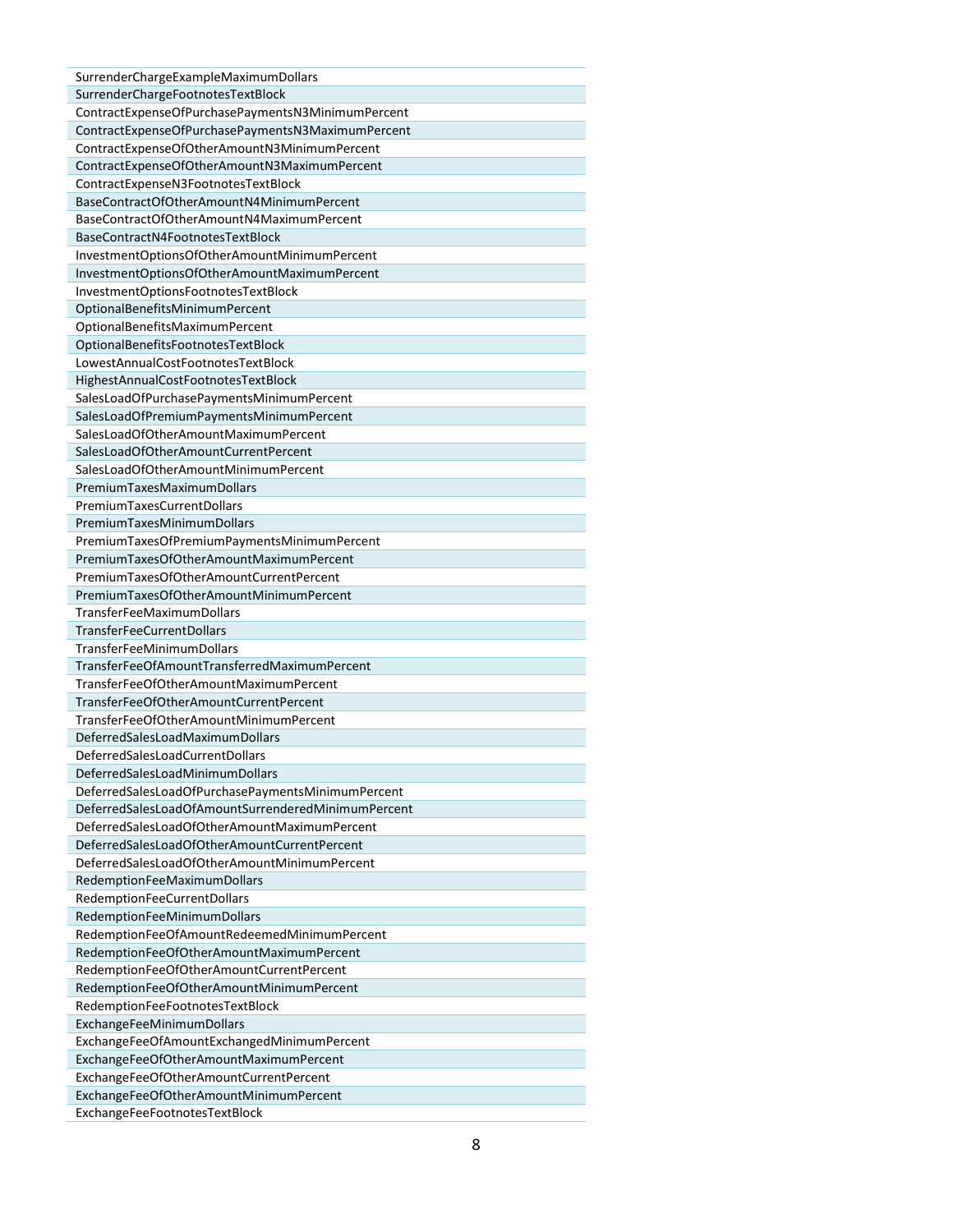| OtherTransactionFeeMinimumDollars                      |
|--------------------------------------------------------|
| OtherTransactionFeeOfOtherAmountCurrentPercent         |
| OtherTransactionFeeOfOtherAmountMaximumPercent         |
| OtherTransactionFeeOfOtherAmountMinimumPercent         |
| OtherTransactionFeeFootnotesTextBlock                  |
| AdministrativeExpenseCurrentDollars                    |
| AdministrativeExpenseMinimumDollars                    |
| AdministrativeExpenseOfFaceAmountCurrentPercent        |
| AdministrativeExpenseOfFaceAmountMinimumPercent        |
| AdministrativeExpenseOfOtherAmountMaximumPercent       |
| AdministrativeExpenseOfOtherAmountCurrentPercent       |
| AdministrativeExpenseOfOtherAmountMinimumPercent       |
| BaseContractExpenseOfAverageAccountValueMinimumPercent |
| BaseContractExpenseOfOtherAmountMaximumPercent         |
| BaseContractExpenseOfOtherAmountCurrentPercent         |
| BaseContractExpenseOfOtherAmountMinimumPercent         |
| ManagementFeesMaximumDollars                           |
| ManagementFeesCurrentDollars                           |
| ManagementFeesMinimumDollars                           |
| ManagementFeesOfAverageAccountValueMinimumPercent      |
| ManagementFeesOfOtherAmountMaximumPercent              |
| ManagementFeesOfOtherAmountCurrentPercent              |
| ManagementFeesOfOtherAmountMinimumPercent              |
| ManagementFeesFootnotesTextBlock                       |
| OtherAnnualExpense1MaximumDollars                      |
| OtherAnnualExpense1CurrentDollars                      |
| OtherAnnualExpense1MinimumDollars                      |
| OtherAnnualExpense1OfAverageAccountValueMinimumPercent |
| OtherAnnualExpense1OfOtherAmountMaximumPercent         |
| OtherAnnualExpense1OfOtherAmountCurrentPercent         |
| OtherAnnualExpense1OfOtherAmountMinimumPercent         |
| OtherAnnualExpense1FootnotesTextBlock                  |
| OtherAnnualExpense2MaximumDollars                      |
| OtherAnnualExpense2CurrentDollars                      |
| OtherAnnualExpense2MinimumDollars                      |
| OtherAnnualExpense2OfAverageAccountValueMinimumPercent |
| OtherAnnualExpense2OfOtherAmountMaximumPercent         |
| OtherAnnualExpense2OfOtherAmountCurrentPercent         |
| OtherAnnualExpense2OfOtherAmountMinimumPercent         |
| OtherAnnualExpense2FootnotesTextBlock                  |
| OtherAnnualExpense3MaximumDollars                      |
| OtherAnnualExpense3CurrentDollars                      |
| OtherAnnualExpense3MinimumDollars                      |
| OtherAnnualExpense3OfAverageAccountValueMinimumPercent |
| OtherAnnualExpense3OfOtherAmountMaximumPercent         |
| OtherAnnualExpense3OfOtherAmountCurrentPercent         |
| OtherAnnualExpense3OfOtherAmountMinimumPercent         |
| OtherAnnualExpense3FootnotesTextBlock                  |
| OtherAnnualExpenseMaximumDollars                       |
| OtherAnnualExpenseCurrentDollars                       |
| OtherAnnualExpenseMinimumDollars                       |
| OtherAnnualExpenseOfAverageAccountValueMinimumPercent  |
| OtherAnnualExpenseOfFaceAmountMaximumPercent           |
| OtherAnnualExpenseOfFaceAmountCurrentPercent           |
| OtherAnnualExpenseOfFaceAmountMinimumPercent           |
| OtherAnnualExpenseOfOtherAmountMaximumPercent          |
| OtherAnnualExpenseOfOtherAmountCurrentPercent          |
| OtherAnnualExpenseOfOtherAmountMinimumPercent          |
| OtherAnnualExpenseFootnotesTextBlock                   |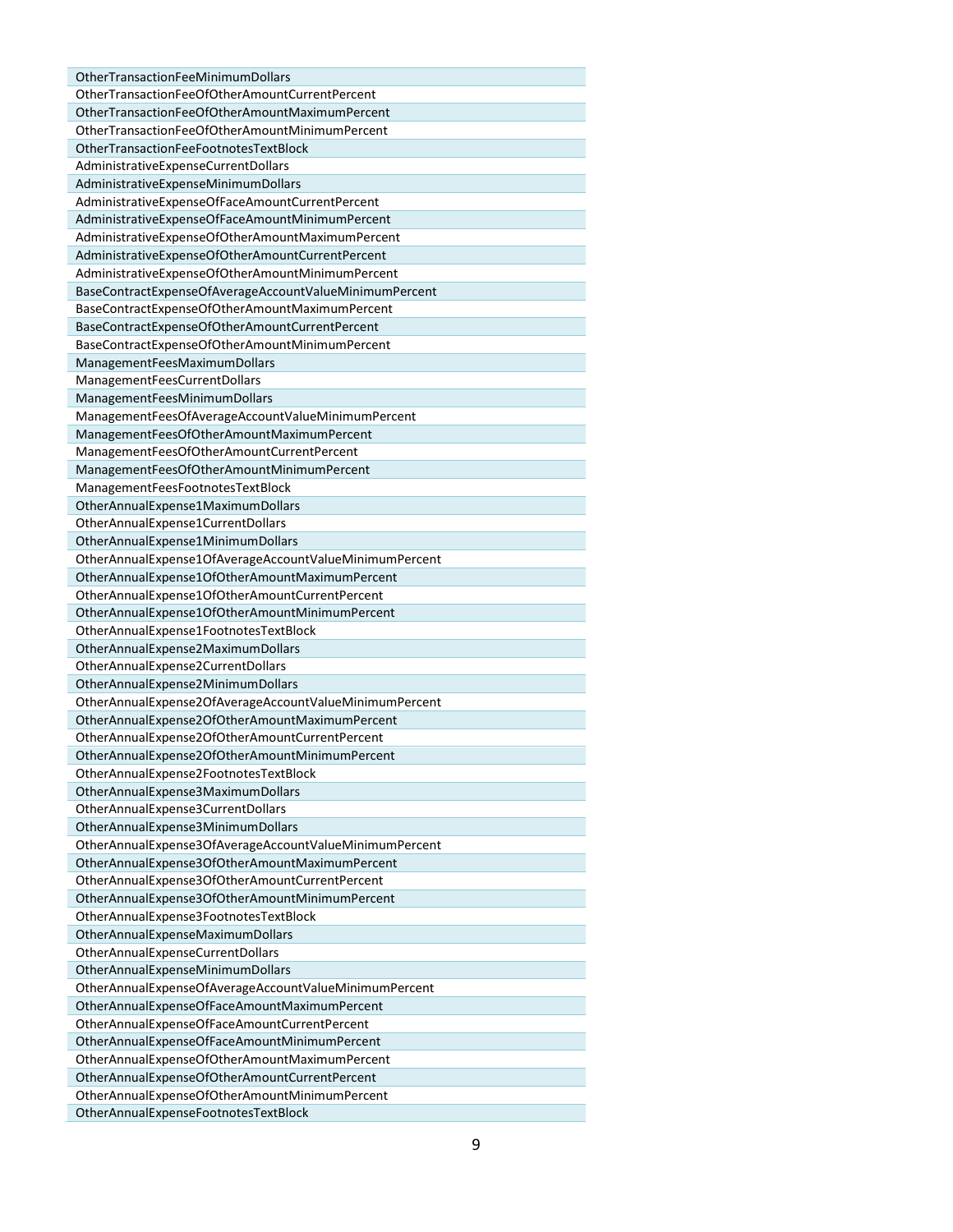| OptionalBenefitExpenseMaximumDollars                                                               |
|----------------------------------------------------------------------------------------------------|
| OptionalBenefitExpenseCurrentDollars                                                               |
| OptionalBenefitExpenseMinimumDollars                                                               |
| OptionalBenefitExpenseOfOtherAmountMinimumPercent                                                  |
| AcquiredFundExpenseDollars                                                                         |
| AcquiredFundExpenseOfOtherAmountPercent                                                            |
| TotalAnnualExpensesMaximumPercent                                                                  |
| TotalAnnualExpensesCurrentPercent                                                                  |
| TotalAnnualExpensesMinimumPercent                                                                  |
| TotalAnnualExpensesFootnotesTextBlock                                                              |
| SurrenderExpense1YearMinimumDollars                                                                |
| SurrenderExpense3YearsMinimumDollars                                                               |
| SurrenderExpense5YearsMinimumDollars                                                               |
| SurrenderExpense10YearsMinimumDollars                                                              |
| AnnuitizedExpense1YearMinimumDollars                                                               |
| AnnuitizedExpense3YearsMinimumDollars                                                              |
| AnnuitizedExpense5YearsMinimumDollars                                                              |
| AnnuitizedExpense10YearsMinimumDollars                                                             |
| NoSurrenderExpense1YearMinimumDollars                                                              |
| NoSurrenderExpense3YearsMinimumDollars                                                             |
| NoSurrenderExpense5YearsMinimumDollars                                                             |
| NoSurrenderExpense10YearsMinimumDollars                                                            |
| OtherSurrenderFeesMaximumDollars                                                                   |
| <b>OtherSurrenderFeesCurrentDollars</b>                                                            |
| OtherSurrenderFeesMinimumDollars                                                                   |
| OtherSurrenderFeesOfOtherAmountMinimumPercent                                                      |
| OtherTransactionFeeDescriptionTextBlock                                                            |
| OtherTransactionFeeWhenDeductedTextBlock                                                           |
| <b>InsuranceCostCurrentDollars</b>                                                                 |
| InsuranceCostOfFaceAmountMaximumPercent                                                            |
| InsuranceCostOfFaceAmountCurrentPercent                                                            |
| InsuranceCostOfFaceAmountMinimumPercent                                                            |
| InsuranceCostOfOtherAmountMaximumPercent                                                           |
| InsuranceCostOfOtherAmountCurrentPercent                                                           |
| InsuranceCostOfOtherAmountMinimumPercent                                                           |
| AnnualMaintenanceFeeRepresentativeInvestorTextBlock                                                |
| AnnualMaintenanceFeeMaximumDollars                                                                 |
| AnnualMaintenanceFeeCurrentDollars                                                                 |
| AnnualMaintenanceFeeMinimumDollars                                                                 |
| AnnualMaintenanceFeeOfPolicyValueCurrentPercent                                                    |
| AnnualMaintenanceFeeOfOtherAmountMaximumPercent                                                    |
| AnnualMaintenanceFeeOfOtherAmountCurrentPercent                                                    |
| AnnualMaintenanceFeeOfOtherAmountMinimumPercent                                                    |
| MortalityAndExpenseRiskFeesRepresentativeInvestorTextBlock                                         |
| MortalityAndExpenseRiskFeesMaximumDollars                                                          |
| MortalityAndExpenseRiskFeesCurrentDollars                                                          |
| MortalityAndExpenseRiskFeesMinimumDollars<br>MortalityAndExpenseRiskFeesOfFaceAmountCurrentPercent |
| MortalityAndExpenseRiskFeesOfOtherAmountMaximumPercent                                             |
| MortalityAndExpenseRiskFeesOfOtherAmountCurrentPercent                                             |
| MortalityAndExpenseRiskFeesOfOtherAmountMinimumPercent                                             |
| MortalityRiskFeesRepresentativeInvestorTextBlock                                                   |
| MortalityRiskFeesMaximumDollars                                                                    |
| MortalityRiskFeesCurrentDollars                                                                    |
| MortalityRiskFeesOfFaceAmountCurrentPercent                                                        |
| MortalityRiskFeesOfFaceAmountMinimumPercent                                                        |
| MortalityRiskFeesOfOtherAmountMaximumPercent                                                       |
| MortalityRiskFeesOfOtherAmountCurrentPercent                                                       |
|                                                                                                    |
| MortalityRiskFeesOfOtherAmountMinimumPercent                                                       |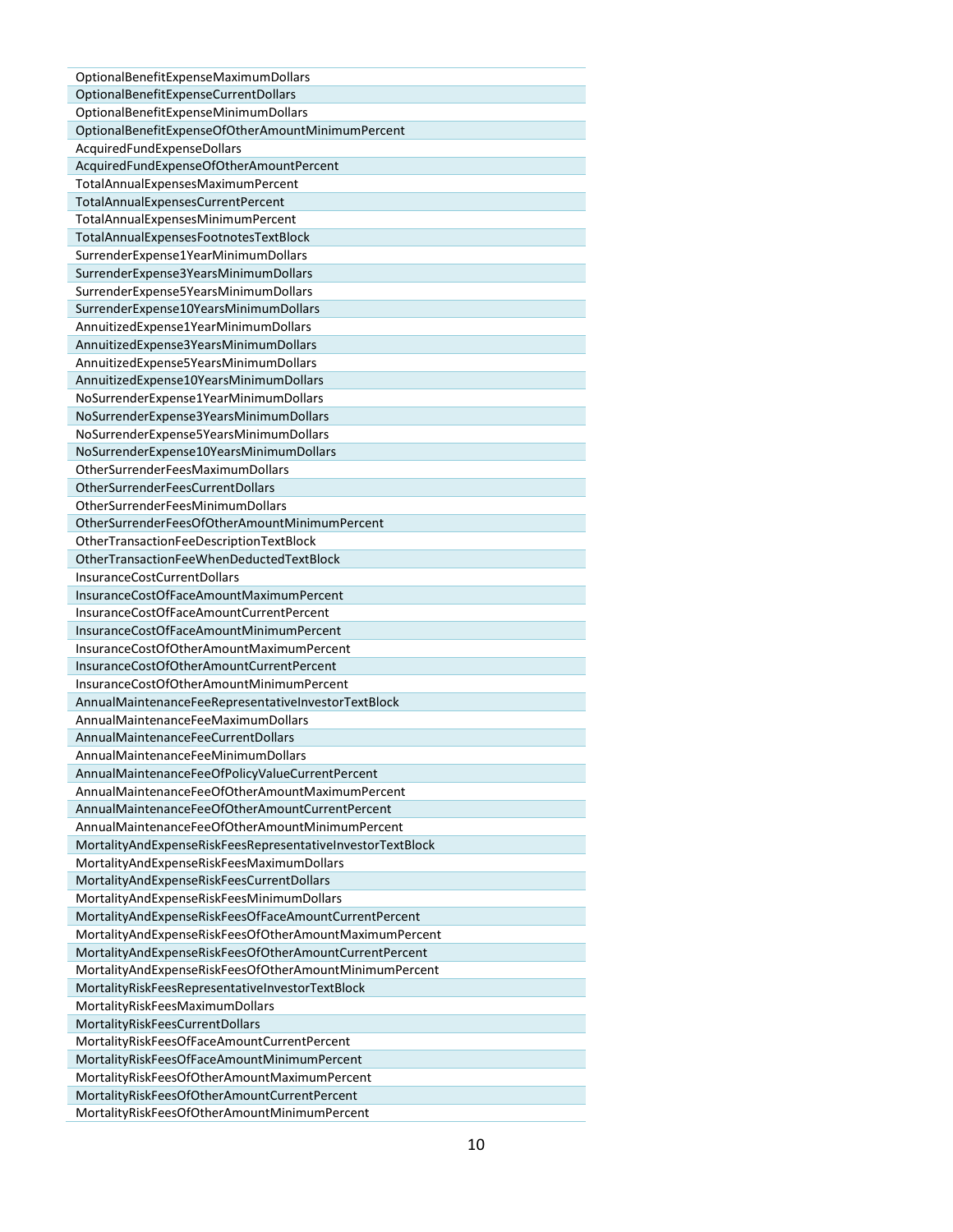| MortalityRiskFeesFootnotesTextBlock                     |
|---------------------------------------------------------|
| ExpenseRiskFeesRepresentativeInvestorTextBlock          |
| ExpenseRiskFeesMaximumDollars                           |
| ExpenseRiskFeesCurrentDollars                           |
| ExpenseRiskFeesOfFaceAmountCurrentPercent               |
| ExpenseRiskFeesOfFaceAmountMinimumPercent               |
| ExpenseRiskFeesOfOtherAmountMaximumPercent              |
| ExpenseRiskFeesOfOtherAmountCurrentPercent              |
| ExpenseRiskFeesOfOtherAmountMinimumPercent              |
| ExpenseRiskFeesFootnotesTextBlock                       |
| AdministrativeExpenseRepresentativeInvestorTextBlock    |
| OptionalBenefitChargeRepresentativeInvestorTextBlock    |
| OtherAnnualExpenseDescriptionTextBlock                  |
| OtherAnnualExpenseWhenDeductedTextBlock                 |
| OtherAnnualExpenseRepresentativeInvestorTextBlock       |
| StandardBenefitExpenseMaximumDollars                    |
| StandardBenefitExpenseCurrentDollars                    |
| StandardBenefitExpenseMinimumDollars                    |
| StandardBenefitExpenseOfBenefitBaseMaximumPercent       |
| StandardBenefitExpenseOfBenefitBaseCurrentPercent       |
| StandardBenefitExpenseOfBenefitBaseMinimumPercent       |
| StandardBenefitExpenseOfOtherAmountMaximumPercent       |
| StandardBenefitExpenseOfOtherAmountCurrentPercent       |
| StandardBenefitExpenseOfOtherAmountMinimumPercent       |
| StandardBenefitExpenseFootnotesTextBlock                |
| FeesCostsBenefitTextBlock                               |
| PortfolioCompanySubadviserTextBlock                     |
| InvestmentOptionSubadviserN3TextBlock                   |
| RiskMoneyMarketFundMayNotPreserveDollarTextBlock        |
| RiskMoneyMarketFundPriceFluctuatesTextBlock             |
| RiskMoneyMarketFundMayImposeFeesOrSuspendSalesTextBlock |
| RiskMoneyMarketFundSponsorMayNotProvideSupportTextBlock |
| StandardDeathBenefitMember                              |
| RiskOfLossMember                                        |
| NotShortTermInvestmentRiskMember                        |
| InvestmentOptionsRiskMember                             |
| InsuranceCompanyRiskMember                              |
| ContractLapseRiskMember                                 |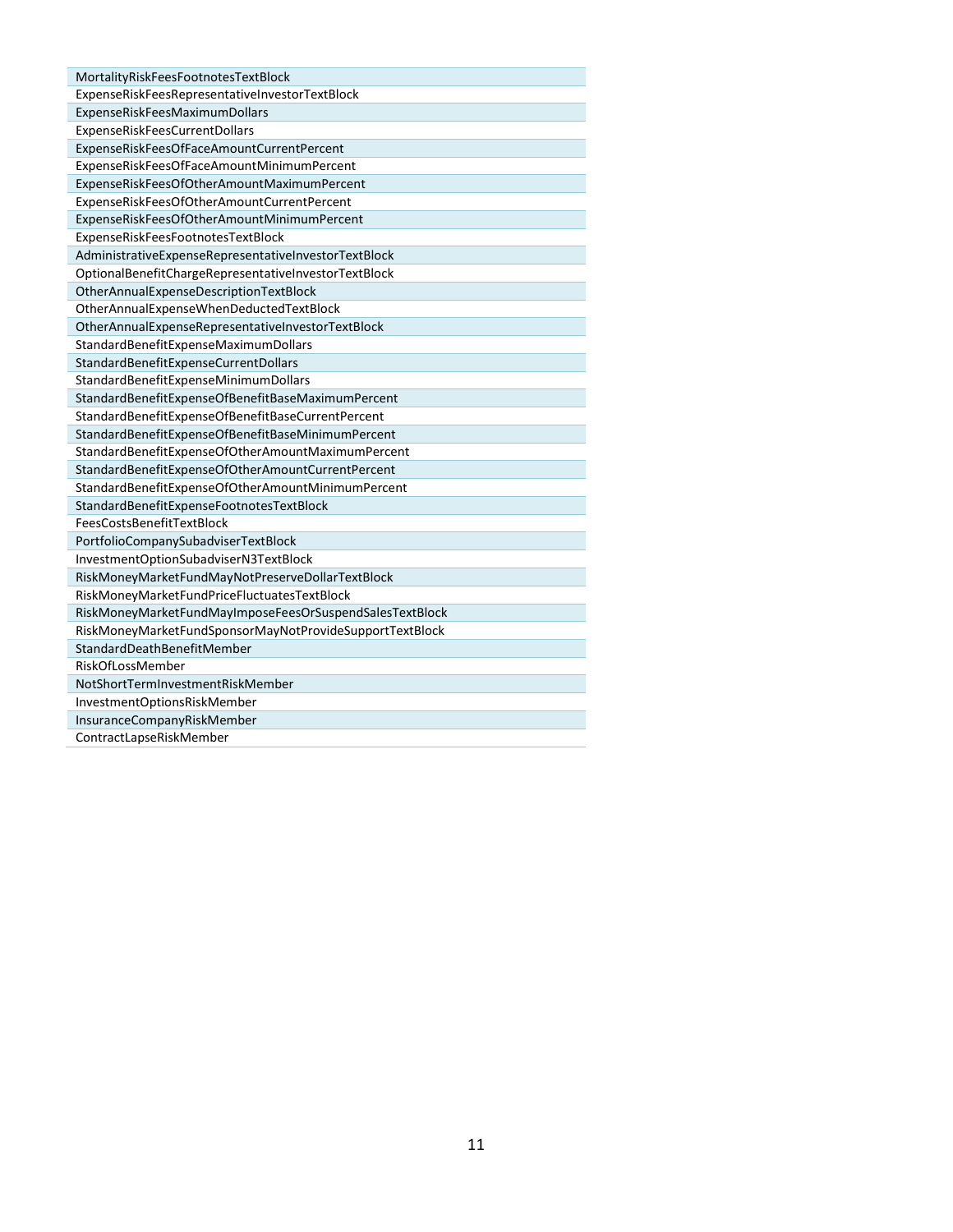## **4 Appendix**

The \* indicates an element with a name beginning with "Other" and ending with "Dollars" or "Percent", for which a filer may provide a custom label.

## **4.1 vip-n3-2022q2 compared to vip-n3-2022**

For each Item in form N-3 covered by the tagging requirement, these tables show the current (version 202q2) element name and authoritative reference alongside the corresponding element name and reference (if any) in the previous version.

#### **4.1.1 N-3 Item 2**

<span id="page-11-1"></span><span id="page-11-0"></span>

| Name in vip-02022q4                                     | Label                                                                   | N-3 Reference        | Previous name in vip-2022                      | N-3 Ref in vip-2022    |
|---------------------------------------------------------|-------------------------------------------------------------------------|----------------------|------------------------------------------------|------------------------|
| KeyFeesExpensesTextBlock                                | Fees and Expenses [Text Block]                                          | Item 2 Inst.2        | KeyFeesExpensesTextBlock                       | Item 2 Inst.2          |
| ChargesForEarlyWithdrawalsTextBlock                     | Charges for Early Withdrawals [Text Block]                              | Item 2 Inst.2.a      | ChargesForEarlyWithdrawalsTextBlock            | Item 2 Inst.2.a        |
| SurrenderChargePeriodYears                              | Surrender Charge Phaseout Period, Years                                 | Item 2 Inst.2.a      | SurrenderChargePeriodYears                     | Item 2 Inst.2.a        |
| SurrenderChargeOfPurchasePaymentsMaximumPercent         | Surrender Charge (of Purchase Payments) Maximum [Percent]               | Item 2 Inst.2.a      |                                                |                        |
| SurrenderChargeOfAmountSurrenderedMaximumPercent        | Surrender Charge (of Amount Surrendered) Maximum [Percent]              | Item 2 Inst.2.a      |                                                |                        |
| SurrenderChargeOfOtherAmountMaximumPercent              | Surrender Charge (of Other Amount) Maximum [Percent]                    | Item 2 Inst.2.a      |                                                |                        |
| SurrenderChargeExampleMaximumDollars                    | Surrender Charge Example Maximum [Dollars]                              | Item 2 Inst.2.a      |                                                |                        |
| SurrenderChargeFootnotesTextBlock                       | Surrender Charge Footnotes [Text Block]                                 | Item 2 Inst.2.a      |                                                |                        |
| TransactionChargesTextBlock                             | <b>Transaction Charges [Text Block]</b>                                 | Item 2 Inst.2.b      | TransactionChargesTextBlock                    | Item 2 Inst.2.b        |
| OngoingFeesAndExpensesTableTextBlock                    | Ongoing Fees and Expenses [Table Text Block]                            | Item 2 Inst.2.c      | OngoingFeesAndExpensesTableTextBlock           | Item 2 Inst.2.c        |
| ContractExpenseOfAverageAnnualNetAssetsN3MinimumPercent | Contract Expense (of Average Annual Net Assets) (N-3) Minimum [Percent] | Item 2 Inst.2.c.i.B  | AnnualExpenseN3MinimumPercent                  | Item 2 Inst.2.c.i.B    |
| ContractExpenseOfAverageAnnualNetAssetsN3MaximumPercent | Contract Expense (of Average Annual Net Assets) (N-3) Maximum [Percent] | Item 2 Inst.2.c.i.B  | AnnualExpenseN3MaximumPercent                  | Item 2 Inst.2.c.i.B    |
| ContractExpenseOfPurchasePaymentsN3MinimumPercent       | Contract Expense (of Purchase Payments) (N-3) Minimum [Percent]         | Item 2 Inst.2.c.i.B  |                                                |                        |
| ContractExpenseOfPurchasePaymentsN3MaximumPercent       | Contract Expense (of Purchase Payments) (N-3) Maximum [Percent]         | Item 2 Inst.2.c.i.B  |                                                |                        |
| ContractExpenseOfOtherAmountN3MinimumPercent            | Contract Expense (of Other Amount) (N-3) Minimum [Percent]              | Item 2 Inst.2.c.i.B  |                                                |                        |
| ContractExpenseOfOtherAmountN3MaximumPercent            | Contract Expense (of Other Amount) (N-3) Maximum [Percent]              | Item 2 Inst.2.c.i.B  |                                                |                        |
| ContractExpenseN3FootnotesTextBlock                     | Contract Expense (N-3) Footnotes [Text Block]                           | Item 2 Inst.2.c.i.B  |                                                |                        |
| OptionalBenefitsMinimumPercent                          | <b>Optional Benefits Minimum [Percent]</b>                              | Item 2 Inst.2.c      | OptionalBenefitsN3MinimumPercent               | Item 2 Inst.2.c.i.B    |
| OptionalBenefitsMaximumPercent                          | <b>Optional Benefits Maximum [Percent]</b>                              | Item 2 Inst.2.c      | OptionalBenefitsN3MaximumPercent               | Item 2 Inst.2.c.i.B    |
| OptionalBenefitsFootnotesTextBlock                      | <b>Optional Benefits Footnotes [Text Block]</b>                         | Item 2 Inst.2.c      |                                                |                        |
| LowestAnnualCostDollars                                 | Lowest Annual Cost [Dollars]                                            | Item 2 Inst.2.c.ii.B | LowestAnnualCostDollars                        | Item 2 Inst. 2.c.ii. B |
| HighestAnnualCostDollars                                | Highest Annual Cost [Dollars]                                           | Item 2 Inst.2.c.ii.B | HighestAnnualCostDollars                       | Item 2 Inst.2.c.ii.B   |
| LowestAnnualCostFootnotesTextBlock                      | Lowest Annual Cost Footnotes [Text Block]                               | Item 2 Inst.2.c.ii.B |                                                |                        |
| HighestAnnualCostFootnotesTextBlock                     | Highest Annual Cost Footnotes [Text Block]                              | Item 2 Inst.2.c.ii.B |                                                |                        |
| LowestAndHighestAnnualCostTableTextBlock                | Lowest and Highest Annual Cost [Table Text Block]                       | Item 2 Inst.2.c.ii.B | LowestAndHighestAnnualCostTableTextBlock       | Item 2 Inst.2.c.ii.B   |
| RisksTableTextBlock                                     | Risks [Table Text Block]                                                | Item 2 Inst.3        | KeyRisksTextBlock                              | Item 2 Inst.3          |
| RiskTextBlock                                           | Risk [Text Block]                                                       | Item 2 Inst.3        | KeyFinancialRatingTextBlock                    | Item 2 Inst.3.d        |
| RiskOfLossMember                                        | Risk of Loss [Member]                                                   | Item 2 Inst.3        |                                                |                        |
| KeyInvestmentRestrictionsTextBlock                      | Investment Restrictions [Text Block]                                    | Item 2 Inst.4.a      | KeyInvestmentRestrictionsTextBlock             | Item 2 Inst.4.a        |
| KeyOptionalBenefitRestrictionsTextBlock                 | <b>Optional Benefit Restrictions [Text Block]</b>                       | Item 2 Inst.4.b      | KeyOptionalBenefitRestrictionsTextBlock        | Item 2 Inst.4.b        |
| KeyTaxImplicationsTextBlock                             | <b>Tax Implications [Text Block]</b>                                    | Item 2 Inst.5        | KeyTaxesTextBlock                              | Item 2 Inst.5          |
| KeyInvestmentProfessionalCompensationTextBlock          | <b>Investment Professional Compensation [Text Block]</b>                | Item 2 Inst.6.a      | KeyInvestmentProfessionalCompensationTextBlock | Item 2 Inst.6.a        |
| KeyExchangesTextBlock                                   | <b>Exchanges [Text Block]</b>                                           | Item 2 Inst.6.b      | KeyExchangesTextBlock                          | Item 2 Inst.6.b        |
| KeyFeesExpensesTextBlock                                | Fees and Expenses [Text Block]                                          | Item 2 Inst.2        | KeyFeesExpensesTextBlock                       | Item 2 Inst.2          |

#### **4.1.2 N-3 Item 4**

| Name in vip-02022q4                         | Label                                                  | N-3 Reference | Previous name in vip-2022          | N-3 Ref in vip-2022 |
|---------------------------------------------|--------------------------------------------------------|---------------|------------------------------------|---------------------|
| FeeTableTextBlock                           | Item 4. Fee Table [Text Block]                         | Item 4        | FeeTableTextBlock                  | Item 4              |
| RedemptionFeeMaximumDollars                 | Redemption Fee, Maximum [Dollars]                      | Item 4        |                                    |                     |
| RedemptionFeeCurrentDollars                 | Redemption Fee, Current [Dollars]                      | Item 4        |                                    |                     |
| RedemptionFeeMinimumDollars                 | Redemption Fee, Minimum [Dollars]                      | Item 4        |                                    |                     |
| RedemptionFeeOfAmountRedeemedMaximumPercent | Redemption Fee (of Amount Redeemed), Maximum [Percent] | Item 4        | RedemptionFeePercentAmountRedeemed | Item 4              |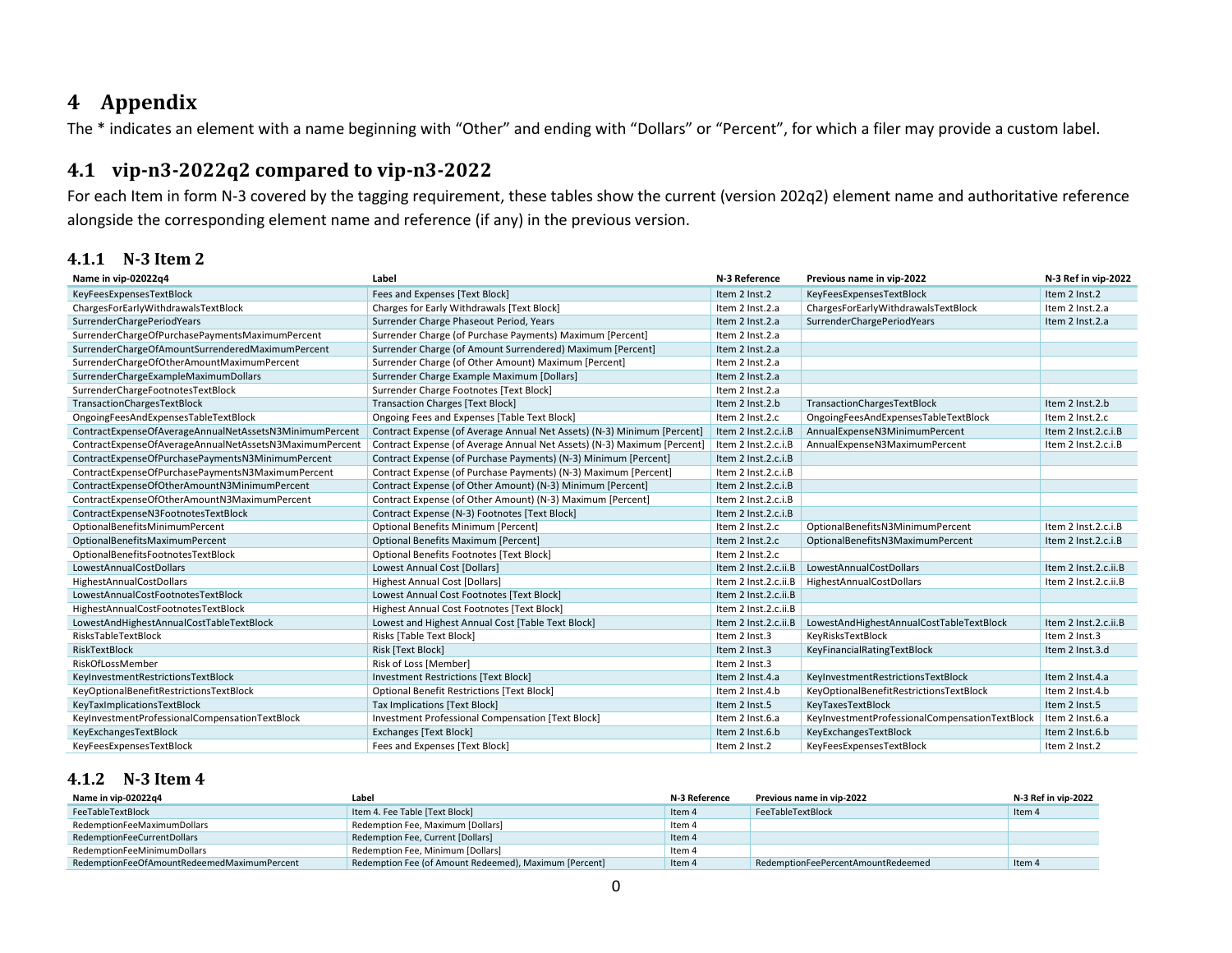| Name in vip-02022q4                                      | Label                                                                | N-3 Reference  | Previous name in vip-2022                       | N-3 Ref in vip-2022 |
|----------------------------------------------------------|----------------------------------------------------------------------|----------------|-------------------------------------------------|---------------------|
| RedemptionFeeOfAmountRedeemedCurrentPercent              | Redemption Fee (of Amount Redeemed), Current [Percent]               | Item 4         | RedemptionFeePercentAmountRedeemedCurrent       | Item 4              |
| RedemptionFeeOfAmountRedeemedMinimumPercent              | Redemption Fee (of Amount Redeemed), Minimum [Percent]               | Item 4         |                                                 |                     |
| RedemptionFeeOfOtherAmountMaximumPercent                 | Redemption Fee (of Other Amount), Maximum [Percent]                  | Item 4         |                                                 |                     |
| RedemptionFeeOfOtherAmountCurrentPercent                 | Redemption Fee (of Other Amount), Current [Percent]                  | Item 4         |                                                 |                     |
| RedemptionFeeOfOtherAmountMinimumPercent                 | Redemption Fee (of Other Amount), Minimum [Percent]                  | Item 4         |                                                 |                     |
| RedemptionFeeFootnotesTextBlock                          | Redemption Fee, Footnotes [Text Block]                               | Item 4         |                                                 |                     |
| AnnualContractExpensesTableTextBlock                     | Annual Contract Expenses [Table Text Block]                          | Item 4         | AnnualContractExpensesTableTextBlock            | Item 4              |
| SurrenderExampleTableTextBlock                           | Surrender Example [Table Text Block]                                 | Item 4         | SurrenderExampleTableTextBlock                  | Item 4              |
| AnnuitizeExampleTableTextBlock                           | Annuitize Example [Table Text Block]                                 | Item 4         | AnnuitizeExampleTableTextBlock                  | Item 4              |
| NoSurrenderExampleTableTextBlock                         | No Surrender Example [Table Text Block]                              | Item 4         | NoSurrenderExampleTableTextBlock                | Item 4              |
| PortfolioTurnoverTextBlock                               | Portfolio Turnover [Text Block]                                      | Item 4         | PortfolioTurnoverTextBlock                      | Item 4              |
| PortfolioTurnoverPercent                                 | Portfolio Turnover [Percent]                                         | Item 4         | PortfolioTurnoverPercent                        | Item 4              |
| TransactionExpensesTableTextBlock                        | Transaction Expenses [Table Text Block]                              | Item 4         | TransactionExpensesTableTextBlock               | Item 4              |
| NotShortTermInvestmentRiskMember                         | Not Short Term Investment Risk [Member]                              | Item 4         |                                                 |                     |
| InvestmentOptionsRiskMember                              | Investment Options Risk [Member]                                     | Item 4         |                                                 |                     |
| InsuranceCompanyRiskMember                               | Insurance Company Risk [Member]                                      | Item 4         |                                                 |                     |
| SalesLoadFootnotesTextBlock                              | Sales Load, Footnotes [Text Block]                                   | Item 4 Inst.8  | SalesLoadNoteTextBlock                          | Item 4 Inst.8       |
| SalesLoadOfPurchasePaymentsMaximumPercent                | Sales Load (of Purchase Payments), Maximum [Percent]                 | Item 4 Inst.8  | SalesLoadPercentOfPurchasePayments              | Item 4              |
| SalesLoadOfPurchasePaymentsCurrentPercent                | Sales Load (of Purchase Payments), Current [Percent]                 | Item 4 Inst.8  | SalesLoadCurrentPercentOfPurchasePayments       | Item 4 Inst.5       |
| SalesLoadOfPurchasePaymentsMinimumPercent                |                                                                      | Item 4 Inst.8  |                                                 |                     |
|                                                          | Sales Load (of Purchase Payments), Minimum [Percent]                 |                |                                                 |                     |
| DeferredSalesLoadOfPurchasePaymentsMaximumPercent        | Deferred Sales Load (of Purchase Payments), Maximum [Percent]        | Item 4 Inst.9  | DeferredSalesLoadPercentPurchasePayments        | Item 4              |
| DeferredSalesLoadOfPurchasePaymentsCurrentPercent        | Deferred Sales Load (of Purchase Payments), Current [Percent]        | Item 4 Inst.9  | DeferredSalesLoadPercentPurchasePaymentsCurrent | Item 4 Inst.5       |
| DeferredSalesLoadOfPurchasePaymentsMinimumPercent        | Deferred Sales Load (of Purchase Payments), Minimum [Percent]        | Item 4 Inst.9  |                                                 |                     |
| DeferredSalesLoadOfAmountSurrenderedMaximumPercent       | Deferred Sales Load (of Amount Surrendered), Maximum [Percent]       | Item 4 Inst.9  | DeferredSalesLoadPercentSurrendered             | Item 4              |
| DeferredSalesLoadOfAmountSurrenderedCurrentPercent       | Deferred Sales Load (of Amount Surrendered), Current [Percent]       | Item 4 Inst.9  | DeferredSalesLoadPercentSurrenderedCurrent      | Item 4 Inst.5       |
| DeferredSalesLoadOfAmountSurrenderedMinimumPercent       | Deferred Sales Load (of Amount Surrendered), Minimum [Percent]       | Item 4 Inst.9  |                                                 |                     |
| DeferredSalesLoadOfOtherAmountMaximumPercent             | Deferred Sales Load (of Other Amount), Maximum [Percent]             | Item 4 Inst.9  |                                                 |                     |
| DeferredSalesLoadOfOtherAmountCurrentPercent             | Deferred Sales Load (of Other Amount), Current [Percent]             | Item 4 Inst.9  |                                                 |                     |
| DeferredSalesLoadOfOtherAmountMinimumPercent             | Deferred Sales Load (of Other Amount), Minimum [Percent]             | Item 4 Inst.9  |                                                 |                     |
| DeferredSalesLoadFootnotesTextBlock                      | Deferred Sales Load, Footnotes [Text Block]                          | Item 4 Inst.9  | DeferredSalesChargeNoteTextBlock                |                     |
| ExchangeFeeMaximumDollars                                | Exchange Fee, Maximum [Dollars]                                      | Item 4 Inst.10 | ExchangeFee                                     | Item 4              |
| <b>ExchangeFeeCurrentDollars</b>                         | Exchange Fee, Current [Dollars]                                      | Item 4 Inst.10 | ExchangeFeeCurrent                              | Item 4              |
| ExchangeFeeMinimumDollars                                | Exchange Fee, Minimum [Dollars]                                      | Item 4 Inst.10 |                                                 |                     |
| ExchangeFeeOfOtherAmountMinimumPercent                   | Exchange Fee (of Other Amount), Minimum [Percent]                    | Item 4 Inst.10 |                                                 |                     |
| ExchangeFeeFootnotesTextBlock                            | Exchange Fee, Footnotes [Text Block]                                 | Item 4 Inst.10 |                                                 |                     |
| ExchangeFeeOfAmountExchangedCurrentPercent               | Exchange Fee (of Amount Exchanged), Current [Percent]                | Item 4 Inst.10 | ExchangeFeePercentOfAmountCurrent               | Item 4              |
| ExchangeFeeOfAmountExchangedMaximumPercent               | Exchange Fee (of Amount Exchanged), Maximum [Percent]                | Item 4 Inst.10 | ExchangeFeePercentOfAmount                      | Item 4              |
| ExchangeFeeOfAmountExchangedMinimumPercent               | Exchange Fee (of Amount Exchanged), Minimum [Percent]                | Item 4 Inst.10 |                                                 |                     |
| ExchangeFeeOfOtherAmountMaximumPercent                   | Exchange Fee (of Other Amount), Maximum [Percent]                    | Item 4 Inst.10 |                                                 |                     |
| ExchangeFeeOfOtherAmountCurrentPercent                   | Exchange Fee (of Other Amount), Current [Percent]                    | Item 4 Inst.10 |                                                 |                     |
| OtherTransactionFeeMaximumDollars                        | * Other Transaction Fee, Maximum [Dollars]                           | Item 4 Inst.11 | OtherTransactionFees                            | Item 4              |
| OtherTransactionFeeCurrentDollars                        | * Other Transaction Fee, Current [Dollars]                           | Item 4 Inst.11 | OtherTransactionFeesCurrent                     | Item 4              |
| OtherTransactionFeeMinimumDollars                        | * Other Transaction Fee, Minimum [Dollars]                           | Item 4 Inst.11 |                                                 |                     |
| OtherTransactionFeeOfOtherAmountCurrentPercent           | * Other Transaction Fee, Current [Percent]                           | Item 4 Inst.11 |                                                 |                     |
| OtherTransactionFeeOfOtherAmountMaximumPercent           | * Other Transaction Fee (of Other Amount), Maximum [Percent]         | Item 4 Inst.11 |                                                 |                     |
| OtherTransactionFeeOfOtherAmountMinimumPercent           | * Other Transaction Fee (of Other Amount), Minimum [Percent]         | Item 4 Inst.11 |                                                 |                     |
| OtherTransactionFeeFootnotesTextBlock                    | * Other Transaction Fee (of Other Amount), Footnotes [Text Block]    | Item 4 Inst.11 |                                                 |                     |
| AdministrativeExpenseMaximumDollars                      | Administrative Expense, Maximum [Dollars]                            | Item 4 Inst.12 | AnnualFee                                       | Item 4 Inst.12      |
| AdministrativeExpenseCurrentDollars                      | Administrative Expense, Current [Dollars]                            | Item 4 Inst.12 |                                                 |                     |
| AdministrativeExpenseMinimumDollars                      | Administrative Expense, Minimum [Dollars]                            | Item 4 Inst.12 |                                                 |                     |
| AdministrativeExpenseOfAverageAccountValueMaximumPercent | Administrative Expense (of Average Account Value), Maximum [Percent] | Item 4 Inst.12 | AdministrativeExpensesPercent                   | Item 4 Inst.12      |
| AdministrativeExpenseOfAverageAccountValueCurrentPercent | Administrative Expense (of Average Account Value), Current [Percent] | Item 4 Inst.12 | AdministrativeExpensesCurrentPercent            | Item 4 Inst.5       |
| AdministrativeExpenseOfAverageAccountValueMinimumPercent | Administrative Expense (of Average Account Value), Minimum [Percent] | Item 4 Inst.12 | AdministrativeExpensesMinimumPercent            |                     |
| AdministrativeExpenseOfOtherAmountMaximumPercent         | Administrative Expense (of Other Amount), Maximum [Percent]          | Item 4 Inst.12 |                                                 |                     |
| AdministrativeExpenseOfOtherAmountCurrentPercent         | Administrative Expense (of Other Amount), Current [Percent]          | Item 4 Inst.12 |                                                 |                     |
| AdministrativeExpenseOfOtherAmountMinimumPercent         | Administrative Expense (of Other Amount), Minimum [Percent]          | Item 4 Inst.12 |                                                 |                     |
| AdministrativeExpenseFootnotesTextBlock                  | Administrative Expense, Footnotes [Text Block]                       | Item 4 Inst.12 | AdministrativeExpensesNoteTextBlock             |                     |
| BaseContractExpenseOfOtherAmountMinimumPercent           | Base Contract Expense (of Other Amount), Minimum [Percent]           | Item 4 Inst.13 |                                                 |                     |
| BaseContractExpenseFootnotesTextBlock                    | Base Contract Expense, Footnotes [Text Block]                        | Item 4 Inst.13 | BaseContractChargeNoteTextBlock                 |                     |
| BaseContractExpenseOfAverageAccountValueMaximumPercent   | Base Contract Expense (of Average Account Value), Maximum [Percent]  | Item 4 Inst.13 | BaseContractExpensesPercentAverageAccountValue  | Item 4 Inst.13      |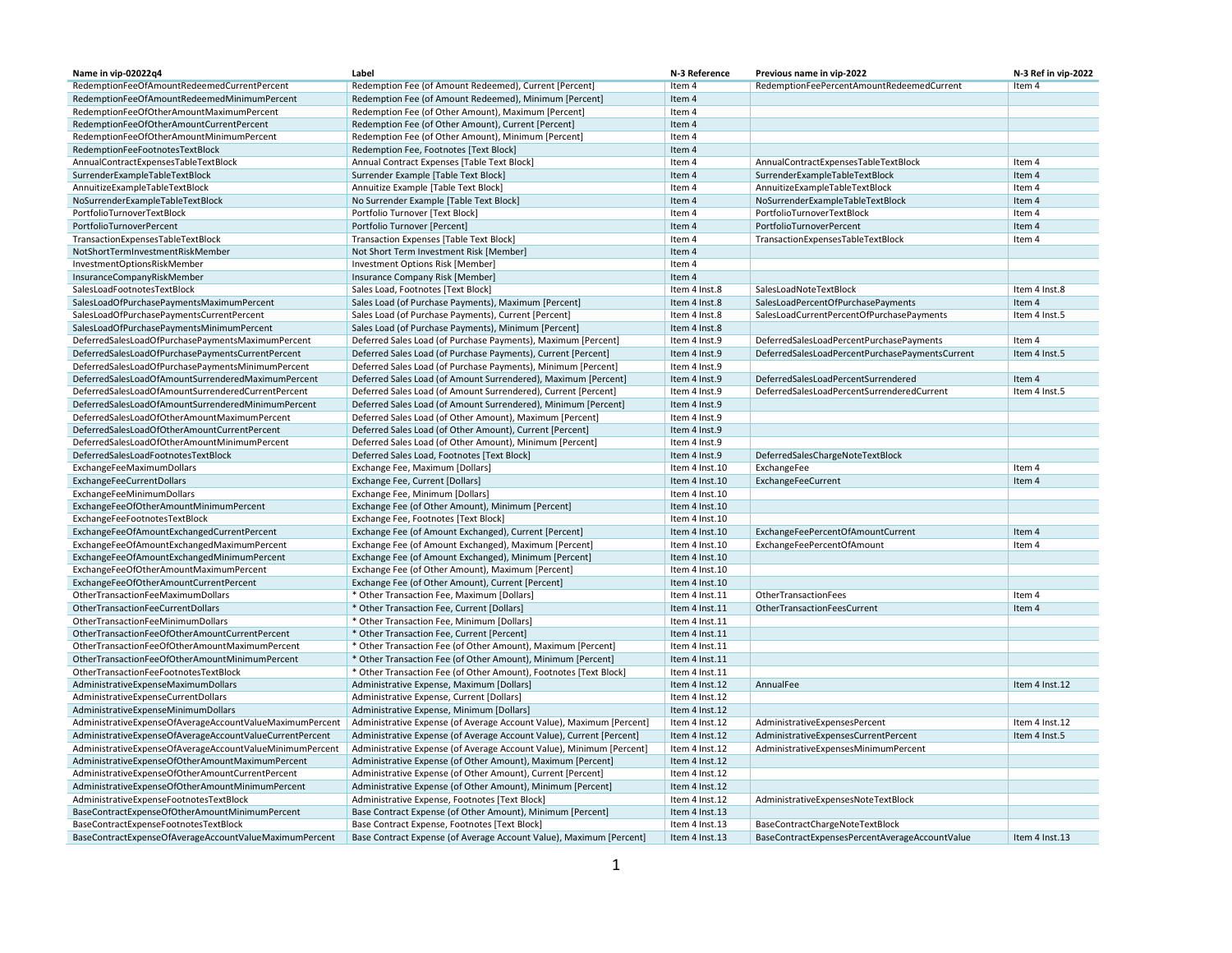| Name in vip-02022q4                                    | Label                                                                  | N-3 Reference         | Previous name in vip-2022                             | N-3 Ref in vip-2022 |
|--------------------------------------------------------|------------------------------------------------------------------------|-----------------------|-------------------------------------------------------|---------------------|
| BaseContractExpenseOfAverageAccountValueCurrentPercent | Base Contract Expense (of Average Account Value), Current [Percent]    | Item 4 Inst.13        | BaseContractExpensesPercentAverageAccountValueCurrent | Item 4 Inst.5       |
| BaseContractExpenseOfAverageAccountValueMinimumPercent | Base Contract Expense (of Average Account Value), Minimum [Percent]    | Item 4 Inst.13        |                                                       |                     |
| BaseContractExpenseOfOtherAmountMaximumPercent         | Base Contract Expense (of Other Amount), Maximum [Percent]             | Item 4 Inst.13        |                                                       |                     |
| BaseContractExpenseOfOtherAmountCurrentPercent         | Base Contract Expense (of Other Amount), Current [Percent]             | Item 4 Inst.13        |                                                       |                     |
| ManagementFeesMaximumDollars                           | Management Fees, Maximum [Dollars]                                     | Item 4 Inst.15.a      |                                                       |                     |
| ManagementFeesCurrentDollars                           | Management Fees, Current [Dollars]                                     | Item 4 Inst.15.a      |                                                       |                     |
| ManagementFeesMinimumDollars                           | Management Fees, Minimum [Dollars]                                     | Item 4 Inst.15.a      |                                                       |                     |
| ManagementFeesOfAverageAccountValueMaximumPercent      | Management Fees (of Average Account Value), Maximum [Percent]          | Item 4 Inst.15.a      | ManagementFeesPercent                                 | Item 4 Inst.15.a    |
| ManagementFeesOfAverageAccountValueCurrentPercent      | Management Fees (of Average Account Value), Current [Percent]          | Item 4 Inst.15.a      | ManagementFeesCurrentPercent                          | Item 4 Inst.5       |
| ManagementFeesOfAverageAccountValueMinimumPercent      | Management Fees (of Average Account Value), Minimum [Percent]          | Item 4 Inst.15.a      |                                                       |                     |
| ManagementFeesOfOtherAmountMaximumPercent              | Management Fees (of Other Amount), Maximum [Percent]                   | Item 4 Inst.15.a      |                                                       |                     |
| ManagementFeesOfOtherAmountCurrentPercent              | Management Fees (of Other Amount), Current [Percent]                   | Item 4 Inst.15.a      |                                                       |                     |
| ManagementFeesOfOtherAmountMinimumPercent              | Management Fees (of Other Amount), Minimum [Percent]                   | Item 4 Inst.15.a      |                                                       |                     |
| ManagementFeesFootnotesTextBlock                       | Management Fees, Footnotes [Text Block]                                | Item 4 Inst. 15.a     |                                                       |                     |
| OtherAnnualExpensesNoteTextBlock                       | Other Annual Expenses, Note [Text Block]                               | Item 4 Inst.15.b      | OtherAnnualExpensesNoteTextBlock                      | Item 4 Inst.15.b    |
| OtherAnnualExpenseCurrentDollars                       | * Other Annual Expense, Current [Dollars]                              | Item 4 Inst.15.b      |                                                       |                     |
| OtherAnnualExpenseMaximumDollars                       | * Other Annual Expense, Maximum [Dollars]                              | Item 4 Inst.15.b      |                                                       |                     |
| OtherAnnualExpenseMinimumDollars                       | * Other Annual Expense, Minimum [Dollars]                              | Item 4 Inst.15.b      |                                                       |                     |
| OtherAnnualExpenseOfAverageAccountValueMaximumPercent  | * Other Annual Expense (of Average Account Value), Maximum * [Percent] | Item 4 Inst.15.b      | OtherExpensesPercent                                  | Item 4 Inst.15.b.i  |
| OtherAnnualExpenseOfAverageAccountValueCurrentPercent  | * Other Annual Expense (of Average Account Value), Current [Percent]   | Item 4 Inst.15.b      | OtherExpensesCurrentPercent                           | Item 4 Inst.15.b.i  |
|                                                        |                                                                        |                       |                                                       |                     |
| OtherAnnualExpenseOfAverageAccountValueMinimumPercent  | * Other Annual Expense (of Average Account Value), Minimum [Percent]   | Item 4 Inst. 15.b     |                                                       |                     |
| OtherAnnualExpenseOfOtherAmountCurrentPercent          | * Other Annual Expense (of Other Amount), Current [Percent]            | Item 4 Inst. 15.b     |                                                       |                     |
| OtherAnnualExpenseOfOtherAmountMaximumPercent          | * Other Annual Expense (of Other Amount), Maximum [Percent]            | Item 4 Inst.15.b      |                                                       |                     |
| OtherAnnualExpenseOfOtherAmountMinimumPercent          | * Other Annual Expense (of Other Amount), Minimum [Percent]            | Item 4 Inst.15.b      |                                                       |                     |
| OtherAnnualExpenseFootnotesTextBlock                   | Other Annual Expense, Footnotes [Text Block]                           | Item 4 Inst.15.b      |                                                       |                     |
| ExtraordinaryExpensesNoteTextBlock                     | Extraordinary Expenses, Note [Text Block]                              | Item 4 Inst.15.b.ii   | ExtraordinaryExpensesNoteTextBlock                    | Item 4 Inst.15.b.ii |
| OptionalBenefitExpenseCurrentDollars                   | Optional Benefit Expense, Current [Dollars]                            | Item 4 Inst.15.b.iii  |                                                       |                     |
| OptionalBenefitExpenseMinimumDollars                   | Optional Benefit Expense, Minimum [Dollars]                            | Item 4 Inst.15.b.iii  |                                                       |                     |
| OptionalBenefitExpenseOfBenefitBaseMaximumPercent      | Optional Benefit Expense (of Benefit Base), Maximum [Percent]          | Item 4 Inst.15.b.iii  | OptionalBenefitExpensePercentOfBase                   | Item 4 Inst.14      |
| OptionalBenefitExpenseOfBenefitBaseCurrentPercent      | Optional Benefit Expense (of Benefit Base), Current [Percent]          | Item 4 Inst.15.b.iii  | OptionalBenefitExpensePercentOfBaseCurrent            | Item 4 Inst.5       |
| OptionalBenefitExpenseOfBenefitBaseMinimumPercent      | Optional Benefit Expense (of Benefit Base), Minimum [Percent]          | Item 4 Inst.15.b.iii  | OptionalBenefitChargeMinimumPercent                   |                     |
| OptionalBenefitExpenseOfOtherAmountMaximumPercent      | Optional Benefit Expense (of Other Amount), Maximum [Percent]          | Item 4 Inst. 15.b.iii | OptionalBenefitExpensePercentOfValue                  | Item 4 Inst.14      |
| OptionalBenefitExpenseOfOtherAmountCurrentPercent      | Optional Benefit Expense (of Other Amount), Current [Percent]          | Item 4 Inst.15.b.iii  | OptionalBenefitExpensePercentOfValueCurrent           | Item 4 Inst.5       |
| OptionalBenefitExpenseOfOtherAmountMinimumPercent      | Optional Benefit Expense (of Other Amount), Minimum [Percent]          | Item 4 Inst. 15.b.iii |                                                       |                     |
| OptionalBenefitExpenseFootnotesTextBlock               | Optional Benefit Expense, Footnotes [Text Block]                       | Item 4 Inst.15.b.iii  | OptionalBenefitChargesNoteTextBlock                   |                     |
| OtherAnnualExpense1OfOtherAmountCurrentPercent         | * Other Annual Expense 1 (of Other Amount), Current [Percent]          | Item 4 Inst.15.b.iii  |                                                       |                     |
| OtherAnnualExpense1OfOtherAmountMinimumPercent         | * Other Annual Expense 1 (of Other Amount), Minimum [Percent]          | Item 4 Inst.15.b.iii  |                                                       |                     |
| OtherAnnualExpense1OfAverageAccountValueMaximumPercent | * Other Annual Expense 1 (of Average Account Value), Maximum [Percent] | Item 4 Inst.15.b.iii  | Other1ExpensePercent                                  | Item 4 Inst.15.b.i  |
| OtherAnnualExpense1OfAverageAccountValueCurrentPercent | * Other Annual Expense 1 (of Average Account Value), Current [Percent] | Item 4 Inst.15.b.iii  | Other1ExpenseCurrentPercent                           | Item 4 Inst.15.b.i  |
| OtherAnnualExpense1OfAverageAccountValueMinimumPercent | * Other Annual Expense 1 (of Average Account Value), Minimum [Percent] | Item 4 Inst.15.b.iii  |                                                       |                     |
| OtherAnnualExpense1OfOtherAmountMaximumPercent         | * Other Annual Expense 1 (of Other Amount), Maximum [Percent]          | Item 4 Inst.15.b.iii  |                                                       |                     |
| OtherAnnualExpense1FootnotesTextBlock                  | Other Annual Expense 1, Footnotes [Text Block]                         | Item 4 Inst.15.b.iii  |                                                       |                     |
| OtherAnnualExpense2CurrentDollars                      | * Other Annual Expense 2, Current [Dollars]                            | Item 4 Inst.15.b.iii  |                                                       |                     |
| OtherAnnualExpense2OfAverageAccountValueCurrentPercent | * Other Annual Expense 2 (of Average Account Value), Current [Percent] | Item 4 Inst.15.b.iii  | Other2ExpenseCurrentPercent                           | Item 4 Inst. 15.b.i |
| OtherAnnualExpense2MinimumDollars                      | * Other Annual Expense 2, Minimum [Dollars]                            | Item 4 Inst. 15.b.iii |                                                       |                     |
| OtherAnnualExpense2OfAverageAccountValueMinimumPercent | * Other Annual Expense 2 (of Average Account Value), Minimum [Percent] | Item 4 Inst.15.b.iii  |                                                       |                     |
| OtherAnnualExpense1MaximumDollars                      | * Other Annual Expense 1, Maximum [Dollars]                            | Item 4 Inst.15.b.iii  |                                                       |                     |
| OtherAnnualExpense2OfAverageAccountValueMaximumPercent | * Other Annual Expense 2 (of Average Account Value), Maximum [Percent] | Item 4 Inst.15.b.iii  | Other2ExpensePercent                                  | Item 4 Inst.15.b.i  |
| OtherAnnualExpense2OfOtherAmountMaximumPercent         | * Other Annual Expense 2 (of Other Amount), Maximum [Percent]          | Item 4 Inst.15.b.iii  |                                                       |                     |
| OtherAnnualExpense1CurrentDollars                      | * Other Annual Expense1, Current [Dollars]                             | Item 4 Inst.15.b.iii  |                                                       |                     |
| OtherAnnualExpense1MinimumDollars                      | * Other Annual Expense1, Minimum [Dollars]                             | Item 4 Inst.15.b.iii  |                                                       |                     |
| OtherAnnualExpense2MaximumDollars                      | * Other Annual Expense2, Maximum [Dollars]                             | Item 4 Inst.15.b.iii  |                                                       |                     |
| OtherAnnualExpense2OfOtherAmountCurrentPercent         | * Other Annual Expense2 (of Other Amount), Current [Percent]           | Item 4 Inst.15.b.iii  |                                                       |                     |
| OtherAnnualExpense3MinimumDollars                      | * Other Annual Expense3, Minimum [Dollars]                             | Item 4 Inst. 15.b.iii |                                                       |                     |
| OtherAnnualExpense2OfOtherAmountMinimumPercent         | * Other Annual Expense2 (of Other Amount), Minimum [Percent]           | Item 4 Inst. 15.b.iii |                                                       |                     |
| OtherAnnualExpense2FootnotesTextBlock                  | Other Annual Expense2, Footnotes [Text Block]                          | Item 4 Inst. 15.b.iii |                                                       |                     |
| OtherAnnualExpense3MaximumDollars                      | * Other Annual Expense3, Maximum [Dollars]                             | Item 4 Inst. 15.b.iii |                                                       |                     |
| OtherAnnualExpense3CurrentDollars                      | * Other Annual Expense3, Current [Dollars]                             | Item 4 Inst.15.b.iii  |                                                       |                     |
| OtherAnnualExpense3OfAverageAccountValueCurrentPercent | * Other Annual Expense3 (of Average Account Value), Current [Percent]  |                       | Item 4 Inst.15.b.iii   Other3ExpenseCurrentPercent    | Item 4 Inst.15.b.i  |
| OtherAnnualExpense3OfAverageAccountValueMaximumPercent | * Other Annual Expense3 (of Average Account Value), Maximum [Percent]  | Item 4 Inst. 15.b.iii | Other3ExpensePercent                                  | Item 4 Inst.15.b.i  |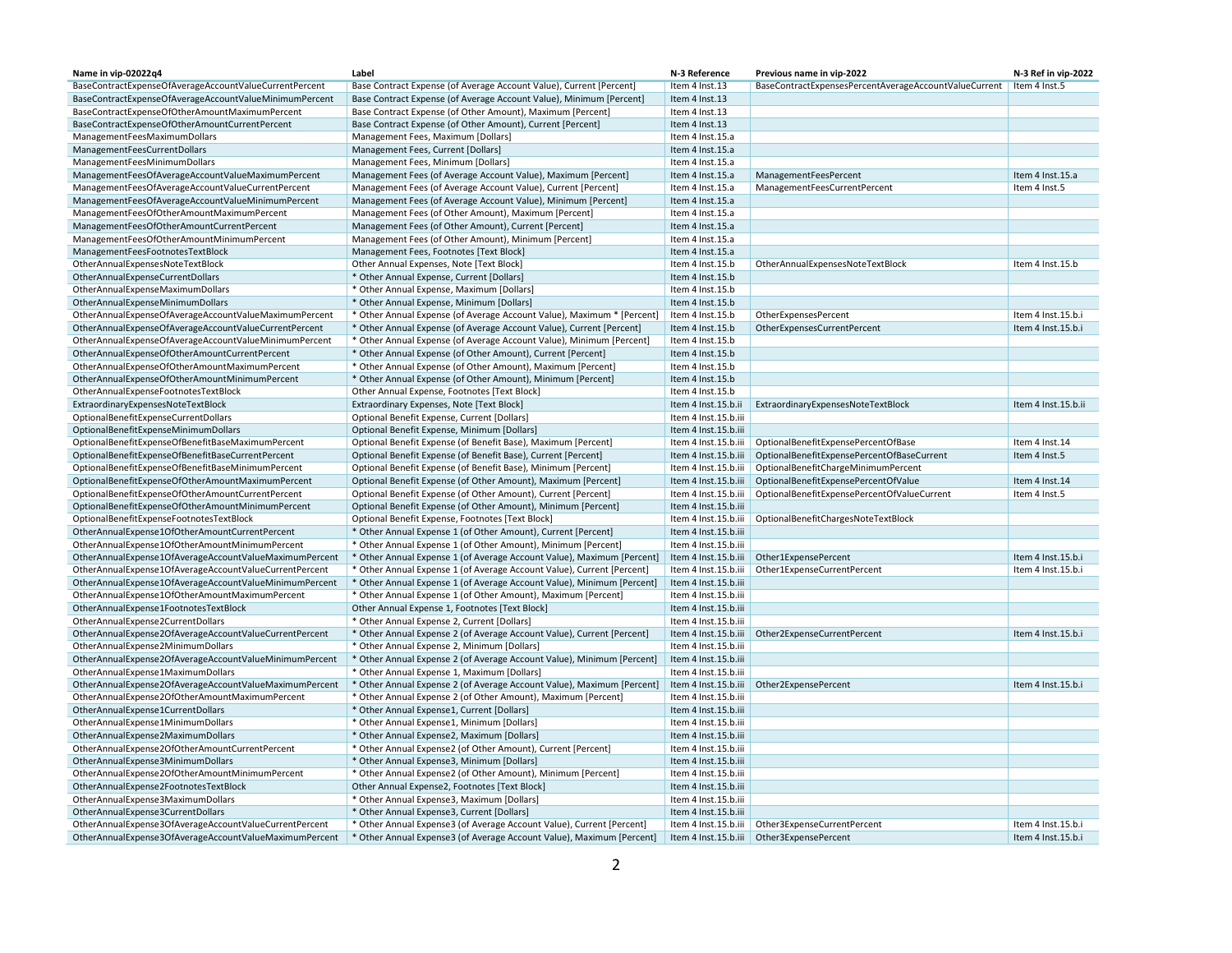| Name in vip-02022q4                                    | Label                                                                 | N-3 Reference         | Previous name in vip-2022                    | N-3 Ref in vip-2022  |
|--------------------------------------------------------|-----------------------------------------------------------------------|-----------------------|----------------------------------------------|----------------------|
| OtherAnnualExpense3OfAverageAccountValueMinimumPercent | * Other Annual Expense3 (of Average Account Value), Minimum [Percent] | Item 4 Inst.15.b.iii  |                                              |                      |
| OtherAnnualExpense3OfOtherAmountCurrentPercent         | * Other Annual Expense3 (of Other Amount), Current [Percent]          | Item 4 Inst. 15.b.iii |                                              |                      |
| OtherAnnualExpense3OfOtherAmountMaximumPercent         | * Other Annual Expense3 (of Other Amount), Maximum [Percent]          | Item 4 Inst.15.b.iii  |                                              |                      |
| OtherAnnualExpense3OfOtherAmountMinimumPercent         | * Other Annual Expense3 (of Other Amount), Minimum [Percent]          | Item 4 Inst.15.b.iii  |                                              |                      |
| OtherAnnualExpense3FootnotesTextBlock                  | Other Annual Expense 3, Footnotes [Text Block]                        | Item 4 Inst. 15.b.iii |                                              |                      |
| OptionalBenefitExpenseMaximumDollars                   | Optional Benefit Expense, Maximum [Dollars]                           | Item 4 Inst.15.b.iii  |                                              |                      |
| ExpensesRestatedNoteTextBlock                          | Expenses Restated, Note [Text Block]                                  | Item 4 Inst.15.d.ii   | ExpensesRestatedNoteTextBlock                | Item 4 Inst.15.d.ii  |
| ExpenseReimbursementsFeeWaiversNoteTextBlock           | Expense Reimbursements / Fee Waivers, Note [Text Block]               | Item 4 Inst.15.e.iii  | ExpenseReimbursementsFeeWaiversNoteTextBlock | Item 4 Inst.15.e.iii |
| AcquiredFundExpenseDollars                             | Acquired Fund Expense [Dollars]                                       | Item 4 Inst.15.f.i    |                                              |                      |
| AcquiredFundExpenseOfAverageAccountValuePercent        | Acquired Fund Expense (of Average Account Value) [Percent]            | Item 4 Inst. 15.f.i   | AcquiredFundFeesAndExpenses                  | Item 4 Inst.15.f.i   |
| AcquiredFundExpenseOfOtherAmountPercent                | Acquired Fund Expense (of Other Amount) [Percent]                     | Item 4 Inst. 15.f.i   |                                              |                      |
| AcquiredFundExpenseFootnotesTextBlock                  | Acquired Fund Expense, Footnotes [Text Block]                         | Item 4 Inst.15.f.i    | AcquiredFundsExpensesNoteTextBlock           | Item 4 Inst.15.f.i   |
| AcquiredFundsExpensesNoteTextBlock                     | Acquired Funds Expenses, Note [Text Block]                            | Item 4 Inst.15.f.i    | AcquiredFundsExpensesNoteTextBlock           | Item 4 Inst.15.f.i   |
| TotalAnnualExpensesMaximumPercent                      | Total Annual Expenses, Maximum [Percent]                              | Item 4 Inst.16        |                                              |                      |
| TotalAnnualExpensesCurrentPercent                      | Total Annual Expenses, Current [Percent]                              | Item 4 Inst.16        |                                              |                      |
| TotalAnnualExpensesMinimumPercent                      | Total Annual Expenses, Minimum [Percent]                              | Item 4 Inst.16        |                                              |                      |
| TotalAnnualExpensesFootnotesTextBlock                  | Total Annual Expenses, Footnotes [Text Block]                         | Item 4 Inst.16        |                                              |                      |
| OptionalBenefitsNotIncludedNoteTextBlock               | Optional Benefits not Included, Note [Text Block]                     | Item 4 Inst.16        | OptionalBenefitsNotIncludedNoteTextBlock     | Item 4 Inst.16       |
| SurrenderExpense1YearMaximumDollars                    | Surrender Expense, 1 Year, Maximum [Dollars]                          | Item 4 Inst.17.g      | SurrenderExpense1Year                        | Item 4               |
| SurrenderExpense1YearMinimumDollars                    | Surrender Expense, 1 Year, Minimum [Dollars]                          | Item 4 Inst.17.g      |                                              |                      |
| SurrenderExpense3YearsMaximumDollars                   | Surrender Expense, 3 Years, Maximum [Dollars]                         | Item 4 Inst.17.g      | SurrenderExpense3Years                       | Item 4               |
| SurrenderExpense3YearsMinimumDollars                   | Surrender Expense, 3 Years, Minimum [Dollars]                         | Item 4 Inst.17.g      |                                              |                      |
| SurrenderExpense5YearsMaximumDollars                   | Surrender Expense, 5 Years, Maximum [Dollars]                         | Item 4 Inst.17.g      | SurrenderExpense5Years                       | Item 4               |
| SurrenderExpense5YearsMinimumDollars                   | Surrender Expense, 5 Years, Minimum [Dollars]                         | Item 4 Inst.17.g      |                                              |                      |
| SurrenderExpense10YearsMaximumDollars                  | Surrender Expense, 10 Years, Maximum [Dollars]                        | Item 4 Inst.17.g      | SurrenderExpense10Years                      | Item 4               |
| SurrenderExpense10YearsMinimumDollars                  | Surrender Expense, 10 Years, Minimum [Dollars]                        | Item 4 Inst.17.g      |                                              |                      |
| AnnuitizedExpense1YearMaximumDollars                   | Annuitized Expense, 1 Year, Maximum [Dollars]                         | Item 4 Inst.17.h      | AnnuitizedExpense1Year                       | Item 4               |
| AnnuitizedExpense1YearMinimumDollars                   | Annuitized Expense, 1 Year, Minimum [Dollars]                         | Item 4 Inst.17.h      |                                              |                      |
| AnnuitizedExpense3YearsMaximumDollars                  | Annuitized Expense, 3 Years, Maximum [Dollars]                        | Item 4 Inst.17.h      | AnnuitizedExpense3Years                      | Item 4               |
| AnnuitizedExpense3YearsMinimumDollars                  | Annuitized Expense, 3 Years, Minimum [Dollars]                        | Item 4 Inst.17.h      |                                              |                      |
| AnnuitizedExpense5YearsMaximumDollars                  | Annuitized Expense, 5 Years, Maximum [Dollars]                        | Item 4 Inst.17.h      | AnnuitizedExpense5Years                      | Item 4               |
| AnnuitizedExpense5YearsMinimumDollars                  | Annuitized Expense, 5 Years, Minimum [Dollars]                        | Item 4 Inst.17.h      |                                              |                      |
| AnnuitizedExpense10YearsMaximumDollars                 | Annuitized Expense, 10 Years, Maximum [Dollars]                       | Item 4 Inst.17.h      | AnnuitizedExpense10Years                     | Item 4               |
| AnnuitizedExpense10YearsMinimumDollars                 | Annuitized Expense, 10 Years, Minimum [Dollars]                       | Item 4 Inst.17.h      |                                              |                      |
| NoSurrenderExpense1YearMaximumDollars                  | No Surrender Expense, 1 Year, Maximum [Dollars]                       | Item 4 Inst.17.h      | NoSurrenderExpense1Year                      | Item 4               |
| NoSurrenderExpense1YearMinimumDollars                  | No Surrender Expense, 1 Year, Minimum [Dollars]                       | Item 4 Inst.17.h      |                                              |                      |
| NoSurrenderExpense3YearsMaximumDollars                 | No Surrender Expense, 3 Years, Maximum [Dollars]                      | Item 4 Inst.17.h      | NoSurrenderExpense3Years                     | Item 4               |
| NoSurrenderExpense3YearsMinimumDollars                 | No Surrender Expense, 3 Years, Minimum [Dollars]                      | Item 4 Inst.17.h      |                                              |                      |
| NoSurrenderExpense5YearsMaximumDollars                 | No Surrender Expense, 5 Years, Maximum [Dollars]                      | Item 4 Inst.17.h      | NoSurrenderExpense5Years                     | Item 4               |
| NoSurrenderExpense5YearsMinimumDollars                 | No Surrender Expense, 5 Years, Minimum [Dollars]                      | Item 4 Inst.17.h      |                                              |                      |
| NoSurrenderExpense10YearsMaximumDollars                | No Surrender Expense, 10 Years, Maximum [Dollars]                     | Item 4 Inst.17.h      | NoSurrenderExpense10Years                    | Item 4               |
| NoSurrenderExpense10YearsMinimumDollars                | No Surrender Expense, 10 Years, Minimum [Dollars]                     | Item 4 Inst.17.h      |                                              |                      |
| OfferedStartingDate                                    | Offered Starting [Date]                                               | Item 4                | OfferedStartingDate                          | Item 4               |
| OfferedEndingDate                                      | Offered Ending [Date]                                                 | Item 4                | OfferedEndingDate                            | Item 4               |
|                                                        |                                                                       |                       |                                              |                      |

#### **4.1.3 N-3 Item 5**

| Name in vip-02022q4          | Label                                      | N-3 Reference | Previous name in vip-2022    | N-3 Ref in vip-2022 |
|------------------------------|--------------------------------------------|---------------|------------------------------|---------------------|
| PrincipalRisksTableTextBlock | Item 5. Principal Risks [Table Text Block] | Item 5        | PrincipalRisksTableTextBlock | Item 5              |
| PrincipalRiskTextBlock       | Principal Risk [Text Block]                | Item 5        | RiskTextBlock                | ltem 5              |

#### **4.1.4 N-3 Item 11**

| Name in vip-02022q4                  | Labe'                                          | N-3 Reference | Previous name in vip-2022        | N-3 Ref in vip-2022 |
|--------------------------------------|------------------------------------------------|---------------|----------------------------------|---------------------|
| Benefits Available N3 Text Block     | Item 11. Benefits Available (N-3) [Text Block] | Item 11       | Benefits Available N3 Text Block | Item 11             |
| StandardBenefitExpenseMinimumDollars | Standard Benefit Expense, Minimum [Dollars]    | Item 11 a     |                                  |                     |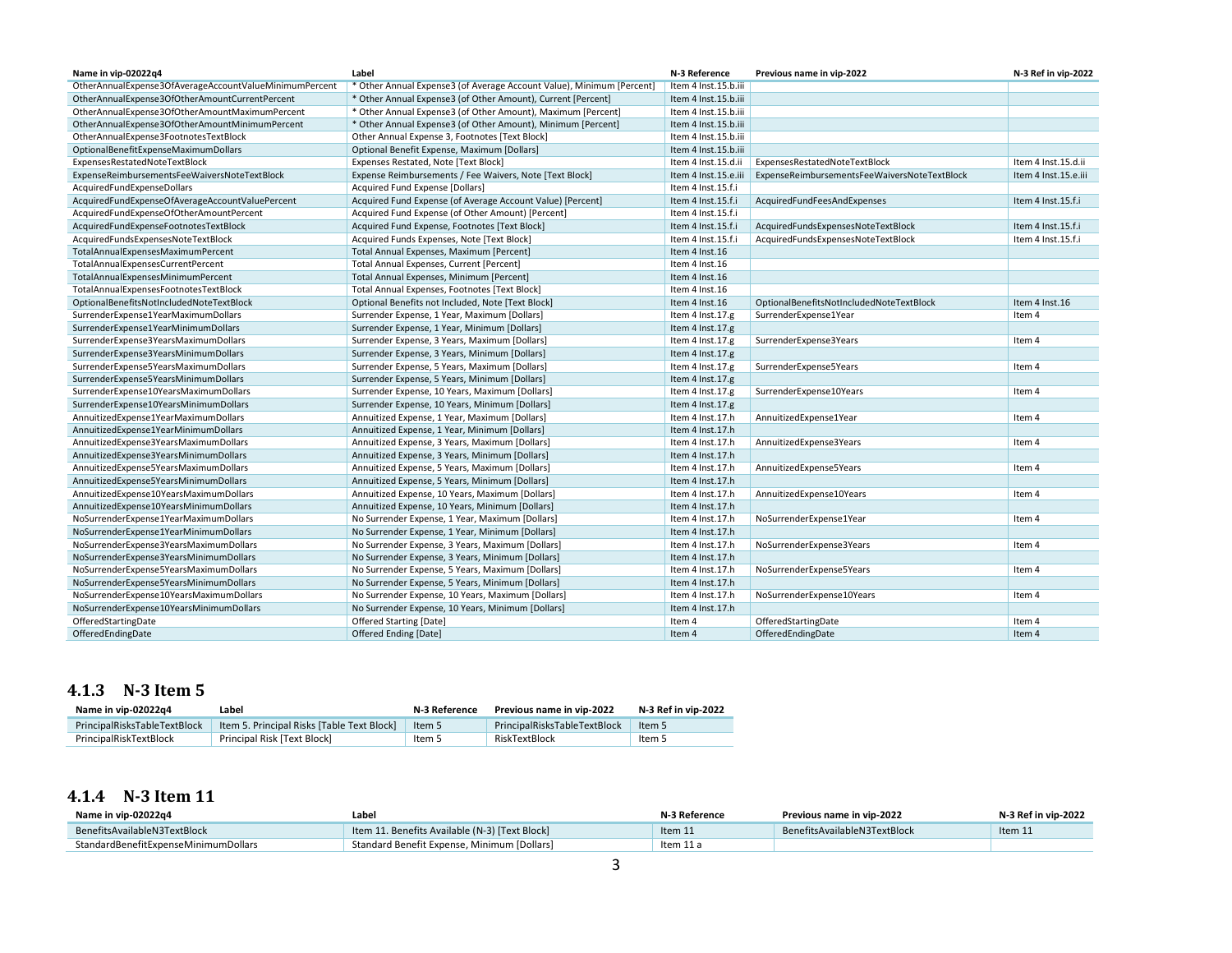| Name in vip-02022q4                               | Label                                                         | N-3 Reference            | Previous name in vip-2022                    | N-3 Ref in vip-2022 |
|---------------------------------------------------|---------------------------------------------------------------|--------------------------|----------------------------------------------|---------------------|
| StandardBenefitExpenseOfBenefitBaseMinimumPercent | Standard Benefit Expense (of Benefit Base), Minimum [Percent] | Item 11 a                |                                              |                     |
| StandardBenefitExpenseFootnotesTextBlock          | Standard Benefit Expense, Footnotes [Text Block]              | Item 11 a                |                                              |                     |
| BenefitsAvailableTableTextBlock                   | Benefits Available [Table Text Block]                         | Item 11 a.Instructions.1 | <b>BenefitsAvailableTableTextBlock</b>       | Item 11             |
| NameOfBenefitTextBlock                            | Name of Benefit [Text Block]                                  | Item 11 a.Instructions.2 | NameOfBenefitTextBlock                       | Item 11 Inst.2      |
| PurposeOfBenefitTextBlock                         | Purpose of Benefit [Text Block]                               | Item 11 a.Instructions.3 | PurposeOfBenefitTextBlock                    | Item 11 Inst.1      |
| GuaranteedMinimumDeathBenefitTextBlock            | Guaranteed Minimum Death Benefit [Text Block]                 | Item 11 a.Instructions.3 | GuaranteedMinimumDeathBenefitTextBlock       | Item 11 Inst.1.b    |
| GuaranteedMinimumWithdrawalTextBlock              | Guaranteed Minimum Withdrawal [Text Block]                    | Item 11 a.Instructions.3 | GuaranteedMinimumWithdrawalTextBlock         | Item 11 Inst.1.b    |
| GuaranteedMinimumIncomeTextBlock                  | <b>Guaranteed Minimum Income [Text Block]</b>                 | Item 11 a.Instructions.3 | GuaranteedMinimumIncomeTextBlock             | Item 11 Inst.1.b    |
| GuaranteedMinimumAccumulationTextBlock            | <b>Guaranteed Minimum Accumulation [Text Block]</b>           | Item 11 a.Instructions.3 | GuaranteedMinimumAccumulationTextBlock       | Item 11 Inst.1.b    |
| StandardBenefitFlag                               | Standard Benefit [Flag]                                       | Item 11 a.Instructions.4 | StandardBenefitFlag                          | Item 11 Inst.4      |
| OptionalBenefitFlag                               | Optional Benefit [Flag]                                       | Item 11 a.Instructions.4 | OptionalBenefitFlag                          | Item 11 Inst.4      |
| StandardBenefitExpenseMaximumDollars              | Standard Benefit Expense, Maximum [Dollars]                   | Item 11 a.Instructions.5 |                                              |                     |
| StandardBenefitExpenseOfBenefitBaseMaximumPercent | Standard Benefit Expense (of Benefit Base), Maximum [Percent] | Item 11 a.Instructions.5 |                                              |                     |
| StandardBenefitExpenseOfOtherAmountMaximumPercent | Standard Benefit Expense (of Other Amount), Maximum [Percent] | Item 11 a.Instructions.5 |                                              |                     |
| StandardBenefitExpenseOfOtherAmountMinimumPercent | Standard Benefit Expense (of Other Amount), Minimum [Percent] | Item 11 a.Instructions.5 |                                              |                     |
| StandardBenefitExpenseCurrentDollars              | Standard Benefit Expense, Current [Dollars]                   | Item 11 a.Instructions.6 |                                              |                     |
| StandardBenefitExpenseOfBenefitBaseCurrentPercent | Standard Benefit Expense (of Benefit Base), Current [Percent] | Item 11 a.Instructions.6 |                                              |                     |
| StandardBenefitExpenseOfOtherAmountCurrentPercent | Standard Benefit Expense (of Other Amount), Current [Percent] | Item 11 a.Instructions.6 |                                              |                     |
| BriefRestrictionsLimitationsTextBlock             | <b>Brief Restrictions / Limitations [Text Block]</b>          | Item 11 a.Instructions.7 | <b>BriefRestrictionsLimitationsTextBlock</b> | Item 11 Inst.7      |
| BenefitStandardOrOptionalTextBlock                | Benefit Standard or Optional [Text Block]                     | Item 11 b.1              | BenefitStandardOrOptionalTextBlock           | Item 11 Inst.4      |
| OperationOfBenefitTextBlock                       | Operation of Benefit [Text Block]                             | Item 11 b.2              | OperationOfBenefitTextBlock                  | Item 11             |

#### **4.1.5 N-3 Item 18**

| Name in vip-02022q4                                  | Label                                                                  | N-3 Reference       | Previous name in vip-2022                            | N-3 Ref in vip-2022 |
|------------------------------------------------------|------------------------------------------------------------------------|---------------------|------------------------------------------------------|---------------------|
| OptionsAvailableN3TextBlock                          | Item 18. Options Available (N-3) [Text Block]                          | Item 18 Inst.1      | OptionsAvailableN3TextBlock                          | Item 18 Inst.2      |
| ProspectusesAvailableTextBlock                       | Prospectuses Available [Text Block]                                    | Item 18 Inst.1.d    | ProspectusesAvailableTextBlock                       | Item 18 Inst.1.b    |
| SomeInvestmentsNotAvailableForAllBenefitsN3TextBlock | Some Investments Not Available for all Benefits (N-3) [Text Block]     | Item 18 Inst.1.e.i  | SomeInvestmentsNotAvailableForAllBenefitsN3TextBlock | Item 18 Inst.1.e.i  |
| InvestmentOptionAvailableBenefitsN3TableTextBlock    | Investment Option Available Benefits (N-3) [Table Text Block]          | Item 18 Inst.1.e.ii | InvestmentOptionAvailableBenefitsN3TableTextBlock    | Item 18 Inst.1.e.ii |
| InvestmentOptionAvailableWithBenefitFlag             | Investment Option Available with Benefit [Flag]                        | Item 18 Inst.1.e.ii | InvestmentOptionAvailableWithBenefitFlag             | Item 18 Inst.1.e.ii |
| BenefitNotAvailableInvestmentOptionFlag              | Benefit Not Available for Investment Option [Flag]                     | Item 18 Inst.1.e.ii | BenefitNotAvailableInvestmentOptionFlag              | Item 18 Inst.1.e.ii |
| InvestmentOptionExpensesPerformanceN3TableTextBlock  | Investment Option Expenses and Performance (N-3) [Table Text<br>Block] | Item 18 Inst.2      | InvestmentOptionExpensesPerformanceN3TableTextBlock  | Item 18             |
| InvestmentOptionObjectiveN3TextBlock                 | Investment Option Objective (N-3) [Text Block]                         | Item 18 Inst.2      | InvestmentOptionObjectiveN3TextBlock                 | Item 18 Inst.2      |
| InvestmentOptionNameN3TextBlock                      | Investment Option Name (N-3) [Text Block]                              | Item 18 Inst.3      | InvestmentOptionNameN3TextBlock                      | Item 18 Inst.3      |
| InvestmentOptionAdviserN3TextBlock                   | Investment Option Adviser [Text Block]                                 | Item 18 Inst.3      | InvestmentOptionAdviserN3TextBlock                   | Item 18 Inst.3      |
| InvestmentOptionSubadviserN3TextBlock                | Investment Option Subadviser [Text Block]                              | Item 18 Inst.3      |                                                      |                     |
| CurrentExpensesExcluding-                            | Current Expenses Excluding Optional Benefit Expenses (N-3)             | Item 18 Inst.4      | CurrentExpensesExcluding-                            | Item 18 Inst.4      |
| OptionalBenefitExpensesN3percent                     | [percent]                                                              |                     | OptionalBenefitExpensesN3percent                     |                     |
| AverageAnnualTotalReturns1YearPercent                | Average Annual Total Returns, 1 Year [Percent]                         | Item 18             | AverageAnnualTotalReturns1YearPercent                | Item 18             |
| AverageAnnualTotalReturns5YearsPercent               | Average Annual Total Returns, 5 Years [Percent]                        | Item 18             | AverageAnnualTotalReturns5YearsPercent               | Item 18             |
| AverageAnnualTotalReturns10YearsPercent              | Average Annual Total Returns, 10 Years [Percent]                       | Item 18             | AverageAnnualTotalReturns10YearsPercent              | Item 18             |
| TemporaryFeeReductionsOptionsAvailableN3TextBlock    | Temporary Fee Reductions, Annual Expenses (N-3) [Text Block]           | Item 18 Inst.4      | TemporaryFeeReductionsOptionsAvailableN3TextBlock    | Item 18 Inst.4      |

#### **4.1.6 N-3 Item 19**

| Name in vip-02022q4                           | Label                                                          | N-3 Reference   | Previous name in vip-2022                     | N-3 Ref in vip-2022 |
|-----------------------------------------------|----------------------------------------------------------------|-----------------|-----------------------------------------------|---------------------|
| AdditionalInformationN3TextBlock              | Item 19. Additional Information About Investment Options (N-3) | Item 19         | AdditionalInformationN3TextBlock              | Item 19             |
|                                               | [Text Block]                                                   |                 |                                               |                     |
| InvestmentObjectivesN3TextBlock               | Investment Objectives (N-3) [Text Block]                       | Item 19 a.1     | InvestmentObiectivesN3TextBlock               | Item 19 a.1         |
| ImplementationInvestmentObjectivesN3TextBlock | Implementation of Investment Objectives (N-3) [Text Block]     | Item 19 a.2     | ImplementationInvestmentObjectivesN3TextBlock | Item 19 a.2         |
| InvestmentStrategiesN3TextBlock               | Investment Strategies (N-3) [Text Block]                       | Item 19 a.2.i.i | InvestmentStrategiesN3TextBlock               | Item 19 a.2.i.i     |
| IndustryConcentrationPolicyN3TextBlock        | Industry Concentration Policy (N-3) [Text Block]               | Item 19 a.2.i.4 | IndustryConcentrationPolicyN3TextBlock        | Item 19 a.2.i.4     |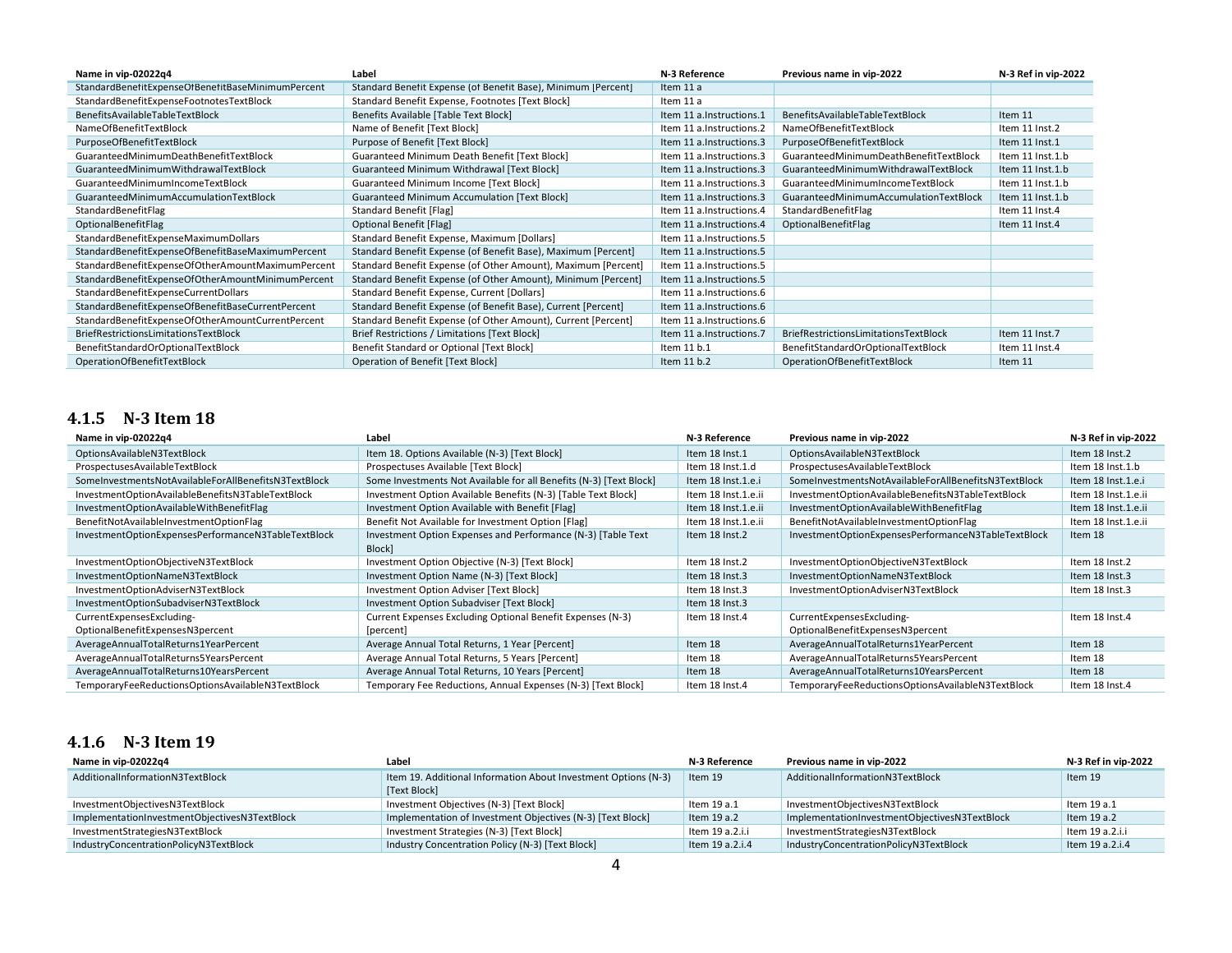| Name in vip-02022q4                                     | Label                                                                   | N-3 Reference        | Previous name in vip-2022                         | N-3 Ref in vip-2022  |
|---------------------------------------------------------|-------------------------------------------------------------------------|----------------------|---------------------------------------------------|----------------------|
| TemporaryDefensivePositionsN3TextBlock                  | Temporary Defensive Positions (N-3) [Text Block]                        | Item 19 a.2.i.6      | TemporaryDefensivePositionsN3TextBlock            | Item 19 a.2.i.6      |
| ActiveFrequentTradingN3TextBlock                        | Active and Frequent Trading (N-3) [Text Block]                          | Item 19 a.2.i.7      | ActiveFrequentTradingN3TextBlock                  | Item 19 a.2.i.7      |
| HowInvestmentOptionDecidesN3TextBlock                   | How Investment Options Decide (N-3) [Text Block]                        | Item 19 a.2.ii.ii    | HowInvestmentOptionDecidesN3TextBlock             | Item 19 a.2.ii.ii    |
| PrincipalRisksOfInvestingN3TextBlock                    | Principal Risks of Investing (N-3) [Text Block]                         | Item 19 b            | PrincipalRisksOfInvestingN3TextBlock              | Item 19 b            |
| RiskMoneyMarketFundMayNotPreserveDollarTextBlock        | Risk Money Market Fund May Not Preserve Dollar [Text Block]             | Item 19 b            |                                                   |                      |
| RiskMoneyMarketFundPriceFluctuatesTextBlock             | Risk Money Market Fund Price Fluctuates [Text Block]                    | Item 19 b            |                                                   |                      |
| RiskMoneyMarketFundMayImposeFeesOrSuspendSalesTextBlock | Risk Money Market Fund May Impose Fees Or Suspend Sales<br>[Text Block] | Item 19 b            |                                                   |                      |
| RiskMoneyMarketFundSponsorMayNotProvideSupportTextBlock | Risk Money Market Fund Sponsor May Not Provide Support [Text<br>Block]  | Item 19 b            |                                                   |                      |
| UpdatedPerformanceInformationN3TextBlock                | Updated Performance Information (N-3) [Text Block]                      | Item 19 c.1          | UpdatedPerformanceInformationN3TextBlock          | Item 19 c.1          |
| YtdReturnInNoteN3TextBlock                              | YTD Return in Note (N-3) [Text Block]                                   | Item 19 c.2          | YtdReturnInNoteN3TextBlock                        | Item 19 c.2          |
| AnnualReturnBarChartN3TableTextBlock                    | Annual Return Bar Chart (N-3) [Table Text Block]                        | Item 19 c.2          | AnnualReturnBarChartN3TableTextBlock              | Item 19 c.2          |
| LowestHighestQuarterlyReturnsN3TableTextBlock           | Lowest and Highest Quarterly Returns (N-3) [Table Text Block]           | Item 19 c.2          | LowestHighestAnnualReturnsN3TableTextBlock        | Item 19 c.2          |
| AnnualReturn2010                                        | Annual Return, 2010 [Percent]                                           | Item 19 Inst.5       | AnnualReturn2010                                  | Item 19 Inst.5       |
| AnnualReturn2011                                        | Annual Return, 2011 [Percent]                                           | Item 19 Inst.5       | AnnualReturn2011                                  | Item 19 Inst.5       |
| AnnualReturn2012                                        | Annual Return, 2012 [Percent]                                           | Item 19 Inst.5       | AnnualReturn2012                                  | Item 19 Inst.5       |
| AnnualReturn2013                                        | Annual Return, 2013 [Percent]                                           | Item 19 Inst.5       | AnnualReturn2013                                  | Item 19 Inst.5       |
| AnnualReturn2014                                        | Annual Return, 2014 [Percent]                                           | Item 19 Inst.5       | AnnualReturn2014                                  | Item 19 Inst.5       |
| AnnualReturn2015                                        | Annual Return, 2015 [Percent]                                           | Item 19 Inst.5       | AnnualReturn2015                                  | Item 19 Inst.5       |
| AnnualReturn2016                                        | Annual Return, 2016 [Percent]                                           | Item 19 Inst.5       | AnnualReturn2016                                  | Item 19 Inst.5       |
| AnnualReturn2017                                        | Annual Return, 2017 [Percent]                                           | Item 19 Inst.5       | AnnualReturn2017                                  | Item 19 Inst.5       |
| AnnualReturn2018                                        | Annual Return, 2018 [Percent]                                           | Item 19 Inst.5       | AnnualReturn2018                                  | Item 19 Inst.5       |
| AnnualReturn2019                                        | Annual Return, 2019 [Percent]                                           | Item 19 Inst.5       | AnnualReturn2019                                  | Item 19 Inst.5       |
| AnnualReturn2020                                        | Annual Return, 2020 [Percent]                                           | Item 19 Inst.5       | AnnualReturn2020                                  | Item 19 Inst.5       |
| AnnualReturn2021                                        | Annual Return, 2021 [Percent]                                           | Item 19 Inst.5       | AnnualReturn2021                                  | Item 19 Inst.5       |
| AnnualReturn2022                                        | Annual Return, 2022 [Percent]                                           | Item 19 Inst.5       | AnnualReturn2022                                  | Item 19 Inst.5       |
| AnnualReturn2023                                        | Annual Return, 2023 [Percent]                                           | Item 19 Inst.5       | AnnualReturn2023                                  | Item 19 Inst.5       |
| AnnualReturn2024                                        | Annual Return, 2024 [Percent]                                           | Item 19 Inst.5       | AnnualReturn2024                                  | Item 19 Inst.5       |
| AnnualReturn2025                                        | Annual Return, 2025 [Percent]                                           | Item 19 Inst.5       | AnnualReturn2025                                  | Item 19 Inst.5       |
| AnnualReturn2026                                        | Annual Return, 2026 [Percent]                                           | Item 19 Inst.5       | AnnualReturn2026                                  | Item 19 Inst.5       |
| AnnualReturn2027                                        | Annual Return, 2027 [Percent]                                           | Item 19 Inst.5       | AnnualReturn2027                                  | Item 19 Inst.5       |
| AnnualReturn2028                                        | Annual Return, 2028 [Percent]                                           | Item 19 Inst.5       | AnnualReturn2028                                  | Item 19 Inst.5       |
| AnnualReturn2029                                        | Annual Return, 2029 [Percent]                                           | Item 19 Inst.5       | AnnualReturn2029                                  | Item 19 Inst.5       |
| AnnualReturn2030                                        | Annual Return, 2030 [Percent]                                           | Item 19 Inst.5       | AnnualReturn2030                                  | Item 19 Inst.5       |
| AnnualReturn2031                                        | Annual Return, 2031 [Percent]                                           | Item 19 Inst.5       | AnnualReturn2031                                  | Item 19 Inst.5       |
| AnnualReturn2032                                        | Annual Return, 2032 [Percent]                                           | Item 19 Inst.5       | AnnualReturn2032                                  | Item 19 Inst.5       |
| HighestQuarterlyReturnPercent                           | Highest Quarterly Return [Percent]                                      | Item 19 c.2          | HighestAnnualReturnPercent                        | Item 19 c.2          |
| LowestQuarterlyReturnPercent                            | Lowest Quarterly Return [Percent]                                       | Item 19 c.2          | LowestAnnualReturnPercent                         | Item 19 c.2          |
| HighestQuarterlyReturnDate                              | Highest Quarterly Return [Date]                                         | Item 19 c.2          | HighestAnnualReturnQuarterEndDate                 | Item 19 c.2          |
| LowestQuarterlyReturnDate                               | Lowest Quarterly Return [Date]                                          | Item 19 c.2          | LowestAnnualReturnQuarterEndDate                  | Item 19 c.2          |
| ReasonDifferentIndexNewAndFormerIndex-                  | Reason for Different Index and New and Former Index (N-3) [Text         | Item 19 c.3          | ReasonDifferentIndexNewAndFormerInde-             | Item 19 c.3          |
| AdditionalInformationN3TextBlock                        | Block]                                                                  |                      | xAdditionalInformationN3TextBlock                 |                      |
| AverageAnnualTotalReturnsN3TableTextBlock               | Average Annual Total Returns (N-3) [Table Text Block]                   | Item 19 c.3          | AverageAnnualTotalReturnsN3TableTextBlock         | Item 19 c.3          |
| MoneyMarketSevenDayYieldPhone                           | Money Market Seven Day Yield, Phone                                     | Item 19 c.3          | MoneyMarketSevenDayYieldPhone                     | Item 19 c.3          |
| MoneyMarketSevenDayYieldPercent                         | Money Market, Seven Day Yield [Percent]                                 | Item 19 c.3          | MoneyMarketSevenDayYieldPercent                   | Item 19 c.3          |
| PerformanceOfInvestmentOptionN3TextBlock                | Performance of Investment Option (N-3) [Text Block]                     | Item 19 c            | PerformanceOfInvestmentOptionN3TextBlock          | Item 19 c            |
| ReasonForDifferentClassMultipleClassesN3TextBlock       | Reason for Different Class of Multiple Classes (N-3) [Text Block]       | Item 19 Inst.3.a.iii | ReasonForDifferentClassMultipleClassesN3TextBlock | Item 19 Inst.3.a.iii |
| NewClassMultipleClassesN3TextBlock                      | New Class of Multiple Classes (N-3) [Text Block]                        | Item 19 Inst.3.b     | NewClassMultipleClassesN3TextBlock                | Item 19 Inst.3.b     |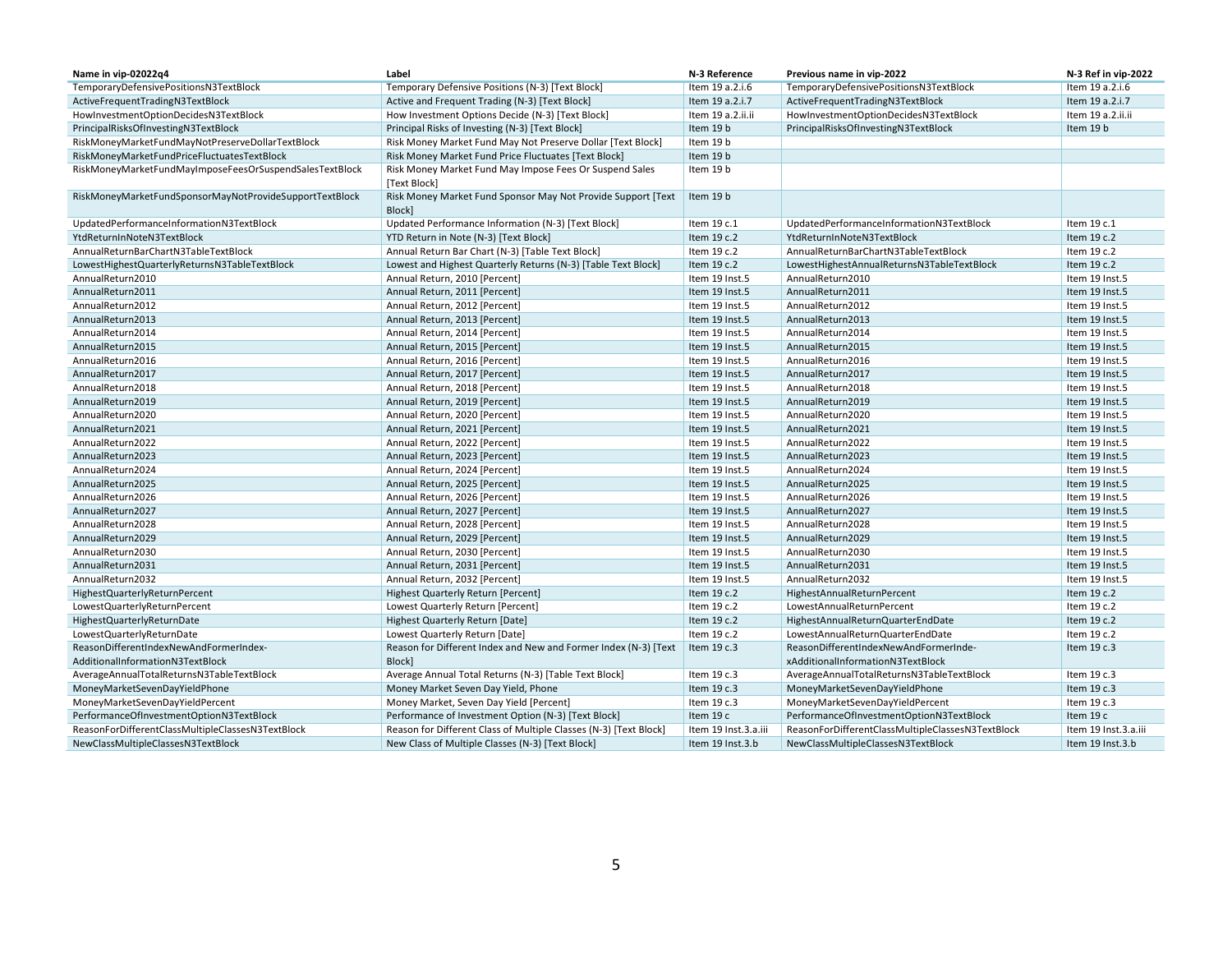## **4.2 vip-n4-2022q2 compared to vip-n4-2022**

The following tables show, separately for each Item in form N-4 covered by the tagging requirement, the current (version 202q2) element name and authoritative reference, alongside the corresponding element name and reference (if any) in the previous version.

#### **4.2.1 N-4 Item 2**

<span id="page-17-0"></span>

| Name in vip-02022q4                                     | Label                                                                | N-4 Reference                      | Previous name in vip-2022                      | N-4 Ref in vip-2022  |
|---------------------------------------------------------|----------------------------------------------------------------------|------------------------------------|------------------------------------------------|----------------------|
| KeyFeesExpensesTextBlock                                | Fees and Expenses [Text Block]                                       | Item 2 Inst.2                      | KeyFeesExpensesTextBlock                       | Item 2 Inst.2        |
| ChargesForEarlyWithdrawalsTextBlock                     | Charges for Early Withdrawals [Text Block]                           | Item 2 Inst.2.a                    | ChargesForEarlyWithdrawalsTextBlock            | Item 2 Inst.2.a      |
| SurrenderChargePeriodYears                              | Surrender Charge Phaseout Period, Years                              | Item 2 Inst.2.a                    | SurrenderChargePeriodYears                     | Item 2 Inst.2.a      |
| SurrenderChargeOfPurchasePaymentsMaximumPercent         | Surrender Charge (of Purchase Payments) Maximum [Percent]            | Item 2 Inst.2.a                    |                                                |                      |
| SurrenderChargeOfAmountSurrenderedMaximumPercent        | Surrender Charge (of Amount Surrendered) Maximum [Percent]           | Item 2 Inst.2.a                    |                                                |                      |
| SurrenderChargeOfOtherAmountMaximumPercent              | Surrender Charge (of Other Amount) Maximum [Percent]                 | Item 2 Inst.2.a                    |                                                |                      |
| SurrenderChargeExampleMaximumDollars                    | Surrender Charge Example Maximum [Dollars]                           | Item 2 Inst.2.a                    |                                                |                      |
| SurrenderChargeFootnotesTextBlock                       | Surrender Charge Footnotes [Text Block]                              | Item 2 Inst.2.a                    |                                                |                      |
| TransactionChargesTextBlock                             | <b>Transaction Charges [Text Block]</b>                              | Item 2 Inst.2.b                    | TransactionChargesTextBlock                    | Item 2 Inst.2.b      |
| OngoingFeesAndExpensesTableTextBlock                    | Ongoing Fees and Expenses [Table Text Block]                         | Item 2 Inst.2.c                    | OngoingFeesAndExpensesTableTextBlock           | Item 2 Inst.2.c      |
| BaseContractOfAverageAnnualNetAssetsN4MinimumPercent    | Base Contract (of Average Annual Net Assets) (N-4) Minimum [Percent] | Item 2 Inst.2.c.i.B                | BaseContractN4MinimumPercent                   | Item 2 Inst.2.c.i.B  |
| BaseContractOfAverageAnnualNetAssetsN4MaximumPercent    | Base Contract (of Average Annual Net Assets) (N-4) Maximum [Percent] | Item 2 Inst.2.c.i.B                | BaseContractN4MaximumPercent                   | Item 2 Inst.2.c.i.B  |
| BaseContractOfPurchasePaymentsN4MinimumPercent          | Base Contract (of Purchase Payments) (N-4) Minimum [Percent]         | Item 2 Inst.2.c.i.B                | BaseContractChargeMinimumPercent               |                      |
| BaseContractOfPurchasePaymentsN4MaximumPercent          | Base Contract (of Purchase Payments) (N-4) Maximum [Percent]         | Item 2 Inst.2.c.i.B                | BaseContractChargeMaximumPercent               |                      |
| BaseContractOfOtherAmountN4MinimumPercent               | Base Contract (of Other Amount) (N-4) Minimum [Percent]              | Item 2 Inst.2.c.i.B                |                                                |                      |
| BaseContractOfOtherAmountN4MaximumPercent               | Base Contract (of Other Amount) (N-4) Maximum [Percent]              | Item 2 Inst.2.c.i.B                |                                                |                      |
| InvestmentOptionsOfAverageAnnualNetAssetsMinimumPercent | Investment Options (of Average Annual Net Assets) Minimum [Percent]  | Item 2 Inst.2.c.i.B                | InvestmentOptionsN4MinimumPercent              | Item 2 Inst.2.c.i.B  |
| InvestmentOptionsOfAverageAnnualNetAssetsMaximumPercent | Investment Options (of Average Annual Net Assets) Maximum [Percent]  | Item 2 Inst.2.c.i.B                | InvestmentOptionsN4MinimumPercent              | Item 2 Inst.2.c.i.B  |
| InvestmentOptionsOfOtherAmountMinimumPercent            | Investment Options (of Other Amount) Minimum [Percent]               | Item 2 Inst.2.c.i.B                |                                                |                      |
| InvestmentOptionsOfOtherAmountMaximumPercent            | Investment Options (of Other Amount) Maximum [Percent]               | Item 2 Inst.2.c.i.B                |                                                |                      |
| OptionalBenefitsMinimumPercent                          | <b>Optional Benefits Minimum [Percent]</b>                           | Item 2 Inst.2.c.i.B                | OptionalBenefitsN4MinimumPercent               | Item 2 Inst.2.c.i.B  |
| OptionalBenefitsMaximumPercent                          | <b>Optional Benefits Maximum [Percent]</b>                           | Item 2 Inst.2.c.i.B                | OptionalBenefitsN4MaximumPercent               | Item 2 Inst.2.c.i.B  |
| BaseContractN4FootnotesTextBlock                        | Base Contract (N-4) Footnotes [Text Block]                           | Item 2 Inst.2.c.i.C                |                                                |                      |
| InvestmentOptionsFootnotesTextBlock                     | Investment Options Footnotes [Text Block]                            | Item 2 Inst.2.c.i.C                |                                                |                      |
| OptionalBenefitsFootnotesTextBlock                      | <b>Optional Benefits Footnotes [Text Block]</b>                      | Item 2 Inst.2.c.i.C                |                                                |                      |
| LowestAndHighestAnnualCostTableTextBlock                | Lowest and Highest Annual Cost [Table Text Block]                    | Item $2$ Inst. $2$ . $c$ . ii. $B$ | LowestAndHighestAnnualCostTableTextBlock       | Item 2 Inst.2.c.ii.B |
| LowestAnnualCostDollars                                 | Lowest Annual Cost [Dollars]                                         | Item 2 Inst.2.c.ii.B               | LowestAnnualCostDollars                        | Item 2 Inst.2.c.ii.B |
| HighestAnnualCostDollars                                | <b>Highest Annual Cost [Dollars]</b>                                 |                                    | Item 2 Inst.2.c.ii.B HighestAnnualCostDollars  | Item 2 Inst.2.c.ii.B |
| LowestAnnualCostFootnotesTextBlock                      | Lowest Annual Cost Footnotes [Text Block]                            | Item 2 Inst.2.c.ii.B               |                                                |                      |
| HighestAnnualCostFootnotesTextBlock                     | Highest Annual Cost Footnotes [Text Block]                           | Item 2 Inst.2.c.ii.B               |                                                |                      |
| RisksTableTextBlock                                     | Risks [Table Text Block]                                             | Item 2 Inst.3                      | KeyRisksTextBlock                              | Item 2 Inst.3        |
| RiskTextBlock                                           | Risk [Text Block]                                                    | Item 2 Inst.3                      | KeyFinancialRatingTextBlock                    | Item 2 Inst.3.d      |
| RiskOfLossMember                                        | Risk of Loss [Member]                                                | Item <sub>2</sub>                  |                                                |                      |
| NotShortTermInvestmentRiskMember                        | Not Short Term Investment Risk [Member]                              | Item 2                             |                                                |                      |
| InvestmentOptionsRiskMember                             | Investment Options Risk [Member]                                     | Item <sub>2</sub>                  |                                                |                      |
| InsuranceCompanyRiskMember                              | Insurance Company Risk [Member]                                      | Item 2                             |                                                |                      |
| KeyInvestmentRestrictionsTextBlock                      | <b>Investment Restrictions [Text Block]</b>                          | Item 2 Inst.4.a                    | KeyInvestmentRestrictionsTextBlock             | Item 2 Inst.4.a      |
| KeyOptionalBenefitRestrictionsTextBlock                 | <b>Optional Benefit Restrictions [Text Block]</b>                    | Item 2 Inst.4.b                    | KeyOptionalBenefitRestrictionsTextBlock        | Item 2 Inst.4.b      |
| KeyTaxImplicationsTextBlock                             | <b>Tax Implications [Text Block]</b>                                 | Item 2 Inst.5                      | KeyTaxesTextBlock                              | Item 2 Inst.5        |
| KeyInvestmentProfessionalCompensationTextBlock          | <b>Investment Professional Compensation [Text Block]</b>             | Item 2 Inst.6.a                    | KeyInvestmentProfessionalCompensationTextBlock | Item 2 Inst.6.a      |
| KeyExchangesTextBlock                                   | <b>Exchanges [Text Block]</b>                                        | Item 2 Inst.6.b                    | KeyExchangesTextBlock                          | Item 2 Inst.6.b      |

#### **4.2.2 N-4 Item 4**

| Name in vip-02022q4 | Label                          |        | N-4 Reference Previous name in vip-2022 | N-4 Ref in vip-2022 |
|---------------------|--------------------------------|--------|-----------------------------------------|---------------------|
| FeeTableTextBlock   | Item 4. Fee Table [Text Block] | Item 4 | FeeTableTextBlock                       | Item 4              |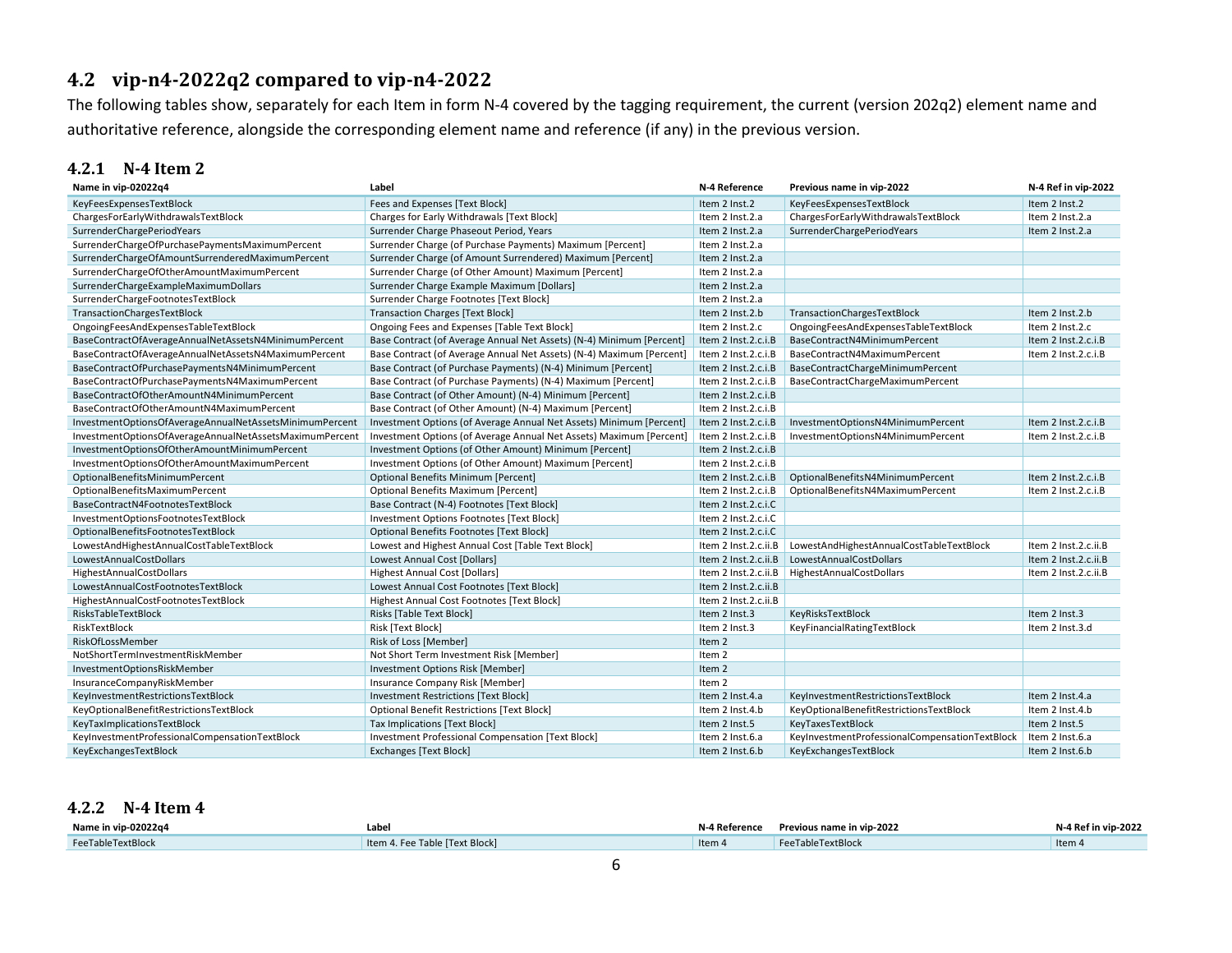| Name in vip-02022q4                                    | Label                                                                | N-4 Reference                    | Previous name in vip-2022                             | N-4 Ref in vip-2022 |
|--------------------------------------------------------|----------------------------------------------------------------------|----------------------------------|-------------------------------------------------------|---------------------|
| TransactionExpensesTableTextBlock                      | <b>Transaction Expenses [Table Text Block]</b>                       | Item 4                           | TransactionExpensesTableTextBlock                     | Item 4              |
| AnnualContractExpensesTableTextBlock                   | Annual Contract Expenses [Table Text Block]                          | Item 4                           | AnnualContractExpensesTableTextBlock                  | Item 4              |
| AnnualPortfolioCompanyExpensesTableTextBlock           | Annual Portfolio Company Expenses [Table Text Block]                 | Item 4                           | AnnualPortfolioCompanyExpensesTableTextBlock          | Item 4              |
| OfferedStartingDate                                    | <b>Offered Starting [Date]</b>                                       | Item 4                           | OfferedStartingDate                                   | Item 4              |
| OfferedEndingDate                                      | Offered Ending [Date]                                                | Item 4                           | OfferedEndingDate                                     | Item 4              |
| SalesLoadOfPurchasePaymentsMaximumPercent              | Sales Load (of Purchase Payments), Maximum [Percent]                 | Item 4 Inst.8                    | SalesLoadPercentOfPurchasePayments                    | Item 4              |
| SalesLoadOfPurchasePaymentsCurrentPercent              | Sales Load (of Purchase Payments), Current [Percent]                 | Item 4 Inst.8                    | SalesLoadCurrentPercentOfPurchasePayments             | Item 4 Inst.5       |
| SalesLoadOfPurchasePaymentsMinimumPercent              | Sales Load (of Purchase Payments), Minimum [Percent]                 | Item 4 Inst.8                    |                                                       |                     |
| SalesLoadFootnotesTextBlock                            | Sales Load, Footnotes [Text Block]                                   | Item 4 Inst.8                    | SalesLoadNoteTextBlock                                | Item 4 Inst.8       |
| DeferredSalesLoadOfPurchasePaymentsMaximumPercent      | Deferred Sales Load (of Purchase Payments), Maximum [Percent]        | Item 4 Inst.9                    | DeferredSalesLoadPercentPurchasePayments              | Item 4              |
| DeferredSalesLoadOfPurchasePaymentsCurrentPercent      | Deferred Sales Load (of Purchase Payments), Current [Percent]        | Item 4 Inst.9                    | DeferredSalesLoadPercentPurchasePaymentsCurrent       | Item 4 Inst.5       |
| DeferredSalesLoadOfPurchasePaymentsMinimumPercent      | Deferred Sales Load (of Purchase Payments), Minimum [Percent]        | Item 4 Inst.9                    |                                                       |                     |
| DeferredSalesLoadOfAmountSurrenderedMaximumPercent     | Deferred Sales Load (of Amount Surrendered), Maximum [Percent]       | Item 4 Inst.9                    | DeferredSalesLoadPercentSurrendered                   | Item 4              |
| DeferredSalesLoadOfAmountSurrenderedCurrentPercent     | Deferred Sales Load (of Amount Surrendered), Current [Percent]       | Item 4 Inst.9                    | DeferredSalesLoadPercentSurrenderedCurrent            | Item 4 Inst.5       |
| DeferredSalesLoadOfAmountSurrenderedMinimumPercent     | Deferred Sales Load (of Amount Surrendered), Minimum [Percent]       | Item 4 Inst.9                    |                                                       |                     |
| DeferredSalesLoadOfOtherAmountMaximumPercent           | Deferred Sales Load (of Other Amount), Maximum [Percent]             | Item 4 Inst.9                    |                                                       |                     |
| DeferredSalesLoadOfOtherAmountCurrentPercent           | Deferred Sales Load (of Other Amount), Current [Percent]             | Item 4 Inst.9                    |                                                       |                     |
| DeferredSalesLoadOfOtherAmountMinimumPercent           | Deferred Sales Load (of Other Amount), Minimum [Percent]             | Item 4 Inst.9                    |                                                       |                     |
| DeferredSalesLoadFootnotesTextBlock                    | Deferred Sales Load, Footnotes [Text Block]                          | Item 4 Inst.9                    | DeferredSalesChargeNoteTextBlock                      |                     |
| ExchangeFeeMaximumDollars                              | Exchange Fee, Maximum [Dollars]                                      | Item 4 Inst.10                   | ExchangeFee                                           | Item 4              |
| <b>ExchangeFeeCurrentDollars</b>                       | Exchange Fee, Current [Dollars]                                      | Item 4 Inst.10                   | ExchangeFeeCurrent                                    | Item 4              |
| ExchangeFeeMinimumDollars                              | Exchange Fee, Minimum [Dollars]                                      | Item 4 Inst.10                   |                                                       |                     |
| ExchangeFeeOfAmountExchangedMaximumPercent             | Exchange Fee (of Amount Exchanged), Maximum [Percent]                | Item 4 Inst.10                   | ExchangeFeePercentOfAmount                            | Item 4              |
| ExchangeFeeOfAmountExchangedCurrentPercent             | Exchange Fee (of Amount Exchanged), Current [Percent]                | Item 4 Inst.10                   | ExchangeFeePercentOfAmountCurrent                     | Item 4              |
| ExchangeFeeOfAmountExchangedMinimumPercent             | Exchange Fee (of Amount Exchanged), Minimum [Percent]                | Item 4 Inst.10                   |                                                       |                     |
| ExchangeFeeOfOtherAmountMaximumPercent                 | Exchange Fee (of Other Amount), Maximum [Percent]                    | Item 4 Inst.10                   |                                                       |                     |
| ExchangeFeeOfOtherAmountCurrentPercent                 | Exchange Fee (of Other Amount), Current [Percent]                    | Item 4 Inst.10                   |                                                       |                     |
| ExchangeFeeOfOtherAmountMinimumPercent                 | Exchange Fee (of Other Amount), Minimum [Percent]                    | Item 4 Inst.10                   |                                                       |                     |
| ExchangeFeeFootnotesTextBlock                          | Exchange Fee, Footnotes [Text Block]                                 | Item 4 Inst.10                   |                                                       |                     |
| OtherTransactionFeeMaximumDollars                      | * Other Transaction Fee, Maximum [Dollars]                           | Item 4 Inst.11                   | OtherTransactionFees                                  | Item 4              |
| OtherTransactionFeeCurrentDollars                      | * Other Transaction Fee, Current [Dollars]                           | Item 4 Inst.11                   | OtherTransactionFeesCurrent                           | Item 4              |
| OtherTransactionFeeMinimumDollars                      | * Other Transaction Fee, Minimum [Dollars]                           | Item 4 Inst.11                   |                                                       |                     |
| OtherTransactionFeeOfOtherAmountCurrentPercent         | * Other Transaction Fee, Current [Percent]                           | Item 4 Inst.11                   |                                                       |                     |
| OtherTransactionFeeOfOtherAmountMaximumPercent         | * Other Transaction Fee (of Other Amount), Maximum [Percent]         | Item 4 Inst.11                   |                                                       |                     |
| OtherTransactionFeeOfOtherAmountMinimumPercent         | * Other Transaction Fee (of Other Amount), Minimum [Percent]         | Item 4 Inst.11                   |                                                       |                     |
| OtherTransactionFeeFootnotesTextBlock                  | * Other Transaction Fee (of Other Amount), Footnotes [Text Block]    | Item 4 Inst.11                   |                                                       |                     |
| AdministrativeExpenseMaximumDollars                    | Administrative Expense, Maximum [Dollars]                            | Item 4 Inst.12                   | AnnualFee                                             |                     |
| AdministrativeExpenseCurrentDollars                    | Administrative Expense, Current [Dollars]                            | Item 4 Inst.12                   |                                                       |                     |
| AdministrativeExpenseMinimumDollars                    | Administrative Expense, Minimum [Dollars]                            | Item 4 Inst.12                   |                                                       |                     |
| AdministrativeExpenseFootnotesTextBlock                | Administrative Expense, Footnotes [Text Block]                       | Item 4 Inst.12                   | AdministrativeExpensesNoteTextBlock                   |                     |
| BaseContractExpenseOfAverageAccountValueMaximumPercent | Base Contract Expense (of Average Account Value), Maximum [Percent]  | Item 4 Inst.13                   | BaseContractExpensesPercentAverageAccountValue        | Item 4 Inst.13      |
| BaseContractExpenseOfAverageAccountValueCurrentPercent | Base Contract Expense (of Average Account Value), Current [Percent]  | Item 4 Inst.13                   | BaseContractExpensesPercentAverageAccountValueCurrent | Item 4 Inst.5       |
| BaseContractExpenseOfAverageAccountValueMinimumPercent | Base Contract Expense (of Average Account Value), Minimum [Percent]  | Item 4 Inst.13                   |                                                       |                     |
| BaseContractExpenseOfOtherAmountMaximumPercent         | Base Contract Expense (of Other Amount), Maximum [Percent]           |                                  |                                                       |                     |
|                                                        |                                                                      | Item 4 Inst.13<br>Item 4 Inst.13 |                                                       |                     |
| BaseContractExpenseOfOtherAmountCurrentPercent         | Base Contract Expense (of Other Amount), Current [Percent]           | Item 4 Inst.13                   |                                                       |                     |
| BaseContractExpenseOfOtherAmountMinimumPercent         | Base Contract Expense (of Other Amount), Minimum [Percent]           |                                  |                                                       |                     |
| BaseContractExpenseFootnotesTextBlock                  | Base Contract Expense, Footnotes [Text Block]                        | Item 4 Inst.13                   | BaseContractChargeNoteTextBlock                       |                     |
| OtherAnnualExpenseMaximumDollars                       | * Other Annual Expense, Maximum [Dollars]                            | Item 4 Inst.15                   |                                                       |                     |
| OtherAnnualExpenseCurrentDollars                       | * Other Annual Expense, Current [Dollars]                            | Item 4 Inst.15                   |                                                       |                     |
| OtherAnnualExpenseMinimumDollars                       | * Other Annual Expense, Minimum [Dollars]                            | Item 4 Inst.15                   |                                                       |                     |
| OtherAnnualExpenseOfAverageAccountValueMaximumPercent  | * Other Annual Expense (of Average Account Value), Maximum [Percent] | Item 4 Inst.15                   | OtherExpensesPercent                                  |                     |
| OtherAnnualExpenseOfAverageAccountValueCurrentPercent  | * Other Annual Expense(of Average Account Value), Current [Percent]  | Item 4 Inst.15                   | OtherExpensesCurrentPercent                           |                     |
| OtherAnnualExpenseOfAverageAccountValueMinimumPercent  | * Other Annual Expense(of Average Account Value), Minimum [Percent]  | Item 4 Inst.15                   |                                                       |                     |
| OtherAnnualExpenseOfOtherAmountMaximumPercent          | * Other Annual Expense(of Other Amount), Maximum [Percent]           | Item 4 Inst.15                   |                                                       |                     |
| OtherAnnualExpenseOfOtherAmountCurrentPercent          | * Other Annual Expense(of Other Amount), Current [Percent]           | Item 4 Inst.15                   |                                                       |                     |
| OtherAnnualExpenseOfOtherAmountMinimumPercent          | * Other Annual Expense(of Other Amount), Minimum [Percent]           | Item 4 Inst.15                   |                                                       |                     |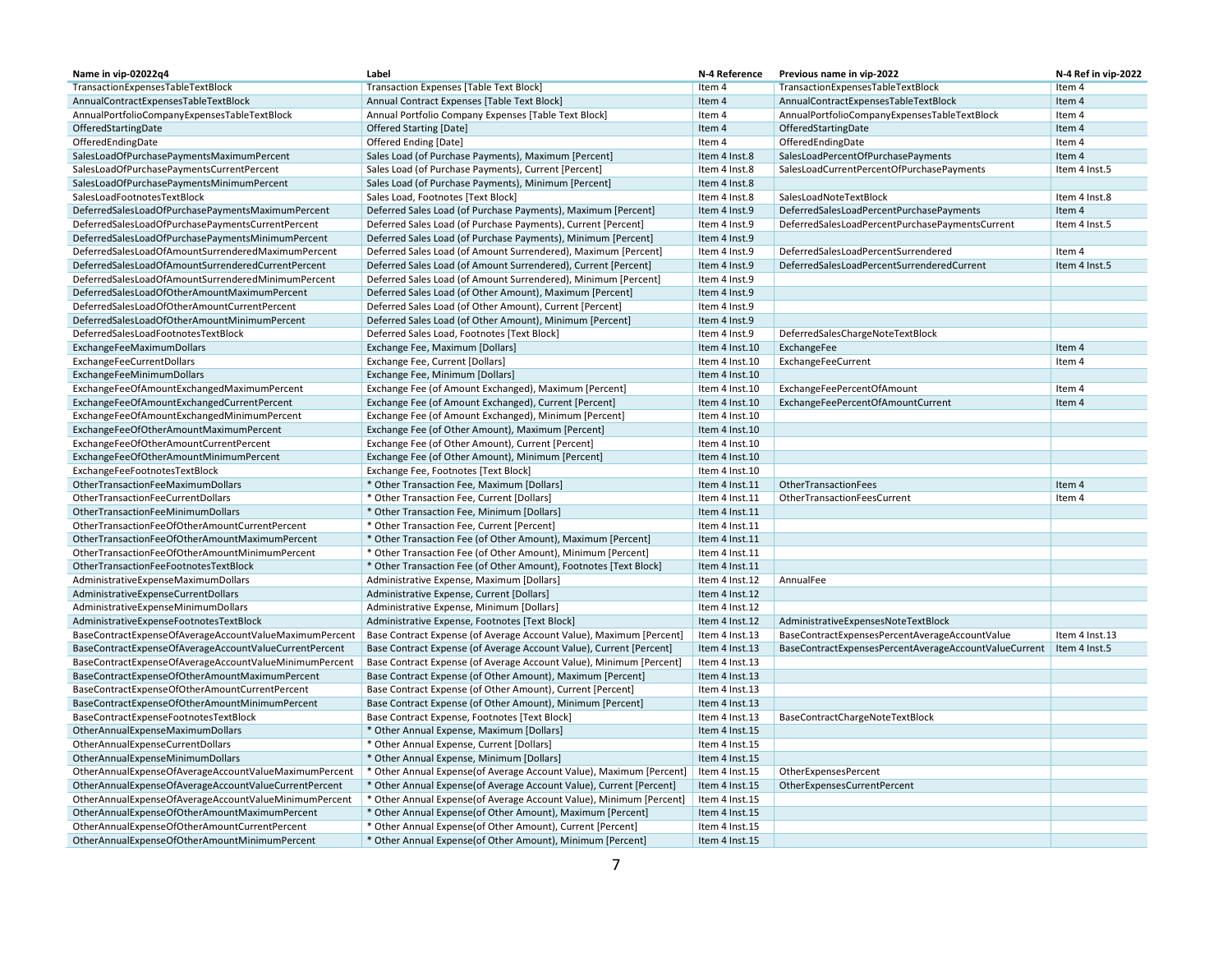| Name in vip-02022q4                          | Label                                                   | N-4 Reference    | Previous name in vip-2022                    | N-4 Ref in vip-2022 |
|----------------------------------------------|---------------------------------------------------------|------------------|----------------------------------------------|---------------------|
| OtherAnnualExpenseFootnotesTextBlock         | Other Annual Expense, Footnotes [Text Block]            | Item 4 Inst.15   |                                              |                     |
| PortfolioCompanyExpensesTextBlock            | Portfolio Company Expenses [Text Block]                 | Item 4 Inst.16   | PortfolioCompanyExpensesTextBlock            | Item 4              |
| ExpenseReimbursementsFeeWaiversNoteTextBlock | Expense Reimbursements / Fee Waivers, Note [Text Block] | Item 4 Inst.17   | ExpenseReimbursementsFeeWaiversNoteTextBlock | Item 4 Inst.17      |
| PortfolioCompanyExpensesMinimumPercent       | Portfolio Company Expenses Minimum [Percent]            | Item 4 Inst.17   | PortfolioCompanyExpensesMinimumPercent       | Item 4              |
| PortfolioCompanyExpensesMaximumPercent       | Portfolio Company Expenses Maximum [Percent]            | Item 4 Inst.17   | PortfolioCompanyExpensesMaximumPercent       | Item 4              |
| PortfolioCompanyExpensesFootnotesTextBlock   | Portfolio Company Expenses, Footnotes [Text Block]      | Item 4 Inst.17   | BasisOfPercentageTextBlock                   | Item 4 Inst.15      |
| SurrenderExampleTableTextBlock               | Surrender Example [Table Text Block]                    | Item 4           | SurrenderExampleTableTextBlock               | Item 4              |
| AnnuitizeExampleTableTextBlock               | Annuitize Example [Table Text Block]                    | Item 4           | AnnuitizeExampleTableTextBlock               | Item 4              |
| NoSurrenderExampleTableTextBlock             | No Surrender Example [Table Text Block]                 | Item 4           | NoSurrenderExampleTableTextBlock             | Item 4              |
| SurrenderExpense1YearMaximumDollars          | Surrender Expense, 1 Year, Maximum [Dollars]            | Item 4 Inst.18   | SurrenderExpense1Year                        | Item 4              |
| SurrenderExpense1YearMinimumDollars          | Surrender Expense, 1 Year, Minimum [Dollars]            | Item 4 Inst.18.g |                                              |                     |
| SurrenderExpense3YearsMaximumDollars         | Surrender Expense, 3 Years, Maximum [Dollars]           | Item 4 Inst.18.g | SurrenderExpense3Years                       | Item 4              |
| SurrenderExpense3YearsMinimumDollars         | Surrender Expense, 3 Years, Minimum [Dollars]           | Item 4 Inst.18.g |                                              |                     |
| SurrenderExpense5YearsMaximumDollars         | Surrender Expense, 5 Years, Maximum [Dollars]           | Item 4 Inst.18.g | SurrenderExpense5Years                       | Item 4              |
| SurrenderExpense5YearsMinimumDollars         | Surrender Expense, 5 Years, Minimum [Dollars]           | Item 4 Inst.18.g |                                              |                     |
| SurrenderExpense10YearsMaximumDollars        | Surrender Expense, 10 Years, Maximum [Dollars]          | Item 4 Inst.18.g | SurrenderExpense10Years                      | Item 4              |
| SurrenderExpense10YearsMinimumDollars        | Surrender Expense, 10 Years, Minimum [Dollars]          | Item 4 Inst.18.h |                                              |                     |
| AnnuitizedExpense1YearMaximumDollars         | Annuitized Expense, 1 Year, Maximum [Dollars]           | Item 4 Inst.18.h | AnnuitizedExpense1Year                       | Item 4              |
| AnnuitizedExpense1YearMinimumDollars         | Annuitized Expense, 1 Year, Minimum [Dollars]           | Item 4 Inst.18.h |                                              |                     |
| AnnuitizedExpense3YearsMaximumDollars        | Annuitized Expense, 3 Years, Maximum [Dollars]          | Item 4 Inst.18.h | AnnuitizedExpense3Years                      | Item 4              |
| AnnuitizedExpense3YearsMinimumDollars        | Annuitized Expense, 3 Years, Minimum [Dollars]          | Item 4 Inst.18.h |                                              |                     |
| AnnuitizedExpense5YearsMaximumDollars        | Annuitized Expense, 5 Years, Maximum [Dollars]          | Item 4 Inst.18.h | AnnuitizedExpense5Years                      | Item 4              |
| AnnuitizedExpense5YearsMinimumDollars        | Annuitized Expense, 5 Years, Minimum [Dollars]          | Item 4 Inst.18.h |                                              |                     |
| AnnuitizedExpense10YearsMaximumDollars       | Annuitized Expense, 10 Years, Maximum [Dollars]         | Item 4 Inst.18.h | AnnuitizedExpense10Years                     | Item 4              |
| AnnuitizedExpense10YearsMinimumDollars       | Annuitized Expense, 10 Years, Minimum [Dollars]         | Item 4 Inst.18.h |                                              |                     |
| NoSurrenderExpense1YearMaximumDollars        | No Surrender Expense, 1 Year, Maximum [Dollars]         | Item 4 Inst.18.i | NoSurrenderExpense1Year                      | Item 4              |
| NoSurrenderExpense1YearMinimumDollars        | No Surrender Expense, 1 Year, Minimum [Dollars]         | Item 4 Inst.18.i |                                              |                     |
| NoSurrenderExpense3YearsMaximumDollars       | No Surrender Expense, 3 Years, Maximum [Dollars]        | Item 4 Inst.18.i | NoSurrenderExpense3Years                     | Item 4              |
| NoSurrenderExpense3YearsMinimumDollars       | No Surrender Expense, 3 Years, Minimum [Dollars]        | Item 4 Inst.18.i |                                              |                     |
| NoSurrenderExpense5YearsMaximumDollars       | No Surrender Expense, 5 Years, Maximum [Dollars]        | Item 4 Inst.18.i | NoSurrenderExpense5Years                     | Item 4              |
| NoSurrenderExpense5YearsMinimumDollars       | No Surrender Expense, 5 Years, Minimum [Dollars]        | Item 4 Inst.18.i |                                              |                     |
| NoSurrenderExpense10YearsMaximumDollars      | No Surrender Expense, 10 Years, Maximum [Dollars]       | Item 4 Inst.18.i | NoSurrenderExpense10Years                    | Item 4              |
| NoSurrenderExpense10YearsMinimumDollars      | No Surrender Expense, 10 Years, Minimum [Dollars]       | Item 4 Inst.18.i |                                              |                     |

#### **4.2.3 N-4 Item 5**

| Name in vip-02022q4          | Label                                               |        | N-4 Reference Previous name in vip-2022 | N-4 Ref in vip-2022 |
|------------------------------|-----------------------------------------------------|--------|-----------------------------------------|---------------------|
| PrincipalRisksTableTextBlock | Item 5. Principal Risks [Table Text Block]   Item 5 |        | PrincipalRisksTableTextBlock   Item 5   |                     |
| PrincipalRiskTextBlock       | Principal Risk [Text Block]                         | Item 5 | RiskTextBlock                           | Item 5              |

#### **4.2.4 N-4 Item 10**

| Name in vip-02022q4                    | Label                                               | N-4 Reference              | Previous name in vip-2022                                           | N-4 Ref in vip-2022 |
|----------------------------------------|-----------------------------------------------------|----------------------------|---------------------------------------------------------------------|---------------------|
| BenefitsAvailableN4TextBlock           | Item 10. Benefits Available (N-4) [Text Block]      | Item 10                    | BenefitsAvailableN4TextBlock                                        |                     |
| BenefitsAvailableTableTextBlock        | Benefits Available [Table Text Block]               | Item 10 a                  | BenefitsAvailableTableTextBlock                                     | Item 10             |
| StandardDeathBenefitMember             | Standard Death Benefit [Member]                     | Item 10 a.4                |                                                                     |                     |
| GuaranteedMinimumDeathBenefitTextBlock | Guaranteed Minimum Death Benefit [Text Block]       |                            | Item 10 a.Instructions.1.b   GuaranteedMinimumDeathBenefitTextBlock | Item 10 Inst.1.b    |
| GuaranteedMinimumWithdrawalTextBlock   | Guaranteed Minimum Withdrawal [Text Block]          | Item 10 a.Instructions.1.b | GuaranteedMinimumWithdrawalTextBlock                                | Item 10 Inst.1.b    |
| GuaranteedMinimumIncomeTextBlock       | Guaranteed Minimum Income [Text Block]              | Item 10 a.Instructions.1.b | GuaranteedMinimumIncomeTextBlock                                    | Item 10 Inst.1.b    |
| GuaranteedMinimumAccumulationTextBlock | <b>Guaranteed Minimum Accumulation [Text Block]</b> | Item 10 a.Instructions.1.b | GuaranteedMinimumAccumulationTextBlock                              | Item 10 Inst.1.b    |
| NameOfBenefitTextBlock                 | Name of Benefit [Text Block]                        | Item 10 a.Instructions.2   | NameOfBenefitTextBlock                                              | Item 10 Inst.2      |
| PurposeOfBenefitTextBlock              | Purpose of Benefit [Text Block]                     | Item 10 a.Instructions.3   | PurposeOfBenefitTextBlock                                           | Item 10 Inst.1      |
| StandardBenefitFlag                    | Standard Benefit [Flag]                             | Item 10 a.Instructions.4   | StandardBenefitFlag                                                 | Item 10 Inst.4      |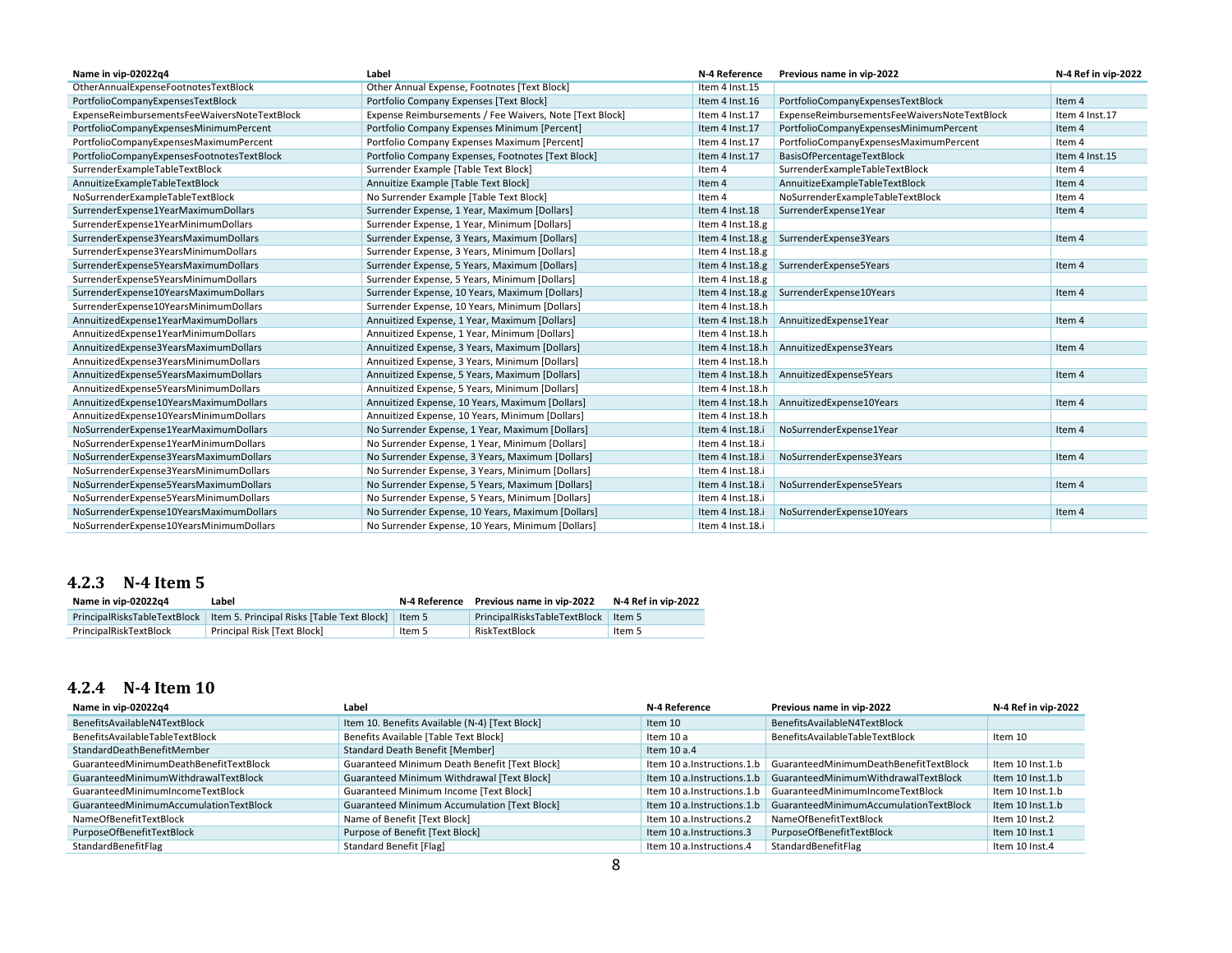| Name in vip-02022q4                               | Label                                                         | N-4 Reference              | Previous name in vip-2022                   | N-4 Ref in vip-2022 |
|---------------------------------------------------|---------------------------------------------------------------|----------------------------|---------------------------------------------|---------------------|
| StandardBenefitExpenseMaximumDollars              | Standard Benefit Expense, Maximum [Dollars]                   | Item 10 a.Instructions.5   |                                             |                     |
| StandardBenefitExpenseCurrentDollars              | Standard Benefit Expense, Current [Dollars]                   | Item 10 a.Instructions.6   |                                             |                     |
| StandardBenefitExpenseMinimumDollars              | Standard Benefit Expense, Minimum [Dollars]                   | Item 10 a                  |                                             |                     |
| StandardBenefitExpenseOfBenefitBaseMaximumPercent | Standard Benefit Expense (of Benefit Base), Maximum [Percent] | Item 10 a.Instructions.5   |                                             |                     |
| StandardBenefitExpenseOfBenefitBaseCurrentPercent | Standard Benefit Expense (of Benefit Base), Current [Percent] | Item 10 a.Instructions.6   |                                             |                     |
| StandardBenefitExpenseOfBenefitBaseMinimumPercent | Standard Benefit Expense (of Benefit Base), Minimum [Percent] | Item 10 a                  |                                             |                     |
| StandardBenefitExpenseOfOtherAmountMaximumPercent | Standard Benefit Expense (of Other Amount), Maximum [Percent] | Item 10 a.Instructions.5   |                                             |                     |
| StandardBenefitExpenseOfOtherAmountCurrentPercent | Standard Benefit Expense (of Other Amount), Current [Percent] | Item 10 a.Instructions.6   |                                             |                     |
| StandardBenefitExpenseOfOtherAmountMinimumPercent | Standard Benefit Expense (of Other Amount), Minimum [Percent] | Item 10 a                  |                                             |                     |
| StandardBenefitExpenseFootnotesTextBlock          | Standard Benefit Expense, Footnotes [Text Block]              | Item 10 a                  |                                             |                     |
| OptionalBenefitFlag                               | <b>Optional Benefit [Flag]</b>                                | Item 10 a.Instructions.4   | OptionalBenefitFlag                         | Item 10 Inst.4      |
| OptionalBenefitExpenseMaximumDollars              | Optional Benefit Expense, Maximum [Dollars]                   | Item 10 a.Instructions.4   |                                             |                     |
| OptionalBenefitExpenseCurrentDollars              | Optional Benefit Expense, Current [Dollars]                   | Item 10 a                  |                                             |                     |
| OptionalBenefitExpenseMinimumDollars              | Optional Benefit Expense, Minimum [Dollars]                   | Item 10 a                  |                                             |                     |
| OptionalBenefitExpenseOfBenefitBaseMaximumPercent | Optional Benefit Expense (of Benefit Base), Maximum [Percent] | Item 10 a                  | OptionalBenefitExpensePercentOfBase         | Item 4 Inst.14      |
| OptionalBenefitExpenseOfBenefitBaseCurrentPercent | Optional Benefit Expense (of Benefit Base), Current [Percent] | Item 10 a                  | OptionalBenefitExpensePercentOfBaseCurrent  | Item 4 Inst.5       |
| OptionalBenefitExpenseOfBenefitBaseMinimumPercent | Optional Benefit Expense (of Benefit Base), Minimum [Percent] | Item 10 a                  | OptionalBenefitChargeMinimumPercent         |                     |
| OptionalBenefitExpenseOfOtherAmountMaximumPercent | Optional Benefit Expense (of Other Amount), Maximum [Percent] | Item 10 a                  | OptionalBenefitExpensePercentOfValue        | Item 4 Inst.14      |
| OptionalBenefitExpenseOfOtherAmountCurrentPercent | Optional Benefit Expense (of Other Amount), Current [Percent] | Item 10 a                  | OptionalBenefitExpensePercentOfValueCurrent | Item 4 Inst.5       |
| OptionalBenefitExpenseOfOtherAmountMinimumPercent | Optional Benefit Expense (of Other Amount), Minimum [Percent] | Item 10 a                  |                                             |                     |
| OptionalBenefitExpenseFootnotesTextBlock          | Optional Benefit Expense, Footnotes [Text Block]              | Item 10 a                  | OptionalBenefitChargesNoteTextBlock         |                     |
| BriefRestrictionsLimitationsTextBlock             | Brief Restrictions / Limitations [Text Block]                 | Item 10 a.Instructions.7   | BriefRestrictionsLimitationsTextBlock       | Item 10 Inst.7      |
| BenefitsDescriptionTableTextBlock                 | Benefits Description [Table Text Block]                       | Item 10 b                  | BenefitsDescriptionTableTextBlock           | Item 10 b           |
| BenefitStandardOrOptionalTextBlock                | Benefit Standard or Optional [Text Block]                     | Item 10 b.1                | BenefitStandardOrOptionalTextBlock          | Item 10 Inst.4      |
| OperationOfBenefitTextBlock                       | Operation of Benefit [Text Block]                             | Item 10 b.2                | OperationOfBenefitTextBlock                 | Item 10             |
| FeesCostsBenefitTextBlock                         | Fees and Costs of Benefit [Text Block]                        | Item 10 b.3                |                                             |                     |
| CalculationMethodOfBenefitTextBlock               | Calculation Method of Benefit [Text Block]                    | Item 10 b.4                | CalculationMethodOfBenefitTextBlock         | Item 10             |
| BenefitsLimitationTableTextBlock                  | Benefits Limitation [Table Text Block]                        | Item 10 c                  | BenefitsLimitationTableTextBlock            | Item 10 c           |
| LimitationsRestrictionsRisksTextBlock             | Limitations, Restrictions, and Risks of Benefit [Text Block]  | Item 10 c                  | LimitationsRestrictionsRisksTextBlock       | Item 10             |
| BenefitsAvailableN4TextBlock                      | Item 10. Benefits Available (N-4) [Text Block]                | Item 10                    | BenefitsAvailableN4TextBlock                |                     |
| BenefitsAvailableTableTextBlock                   | Benefits Available [Table Text Block]                         | Item 10 a                  | BenefitsAvailableTableTextBlock             | Item 10             |
| StandardDeathBenefitMember                        | Standard Death Benefit [Member]                               | Item 10 a.4                |                                             |                     |
| GuaranteedMinimumDeathBenefitTextBlock            | Guaranteed Minimum Death Benefit [Text Block]                 | Item 10 a.Instructions.1.b | GuaranteedMinimumDeathBenefitTextBlock      | Item 10 Inst.1.b    |
| GuaranteedMinimumWithdrawalTextBlock              | Guaranteed Minimum Withdrawal [Text Block]                    | Item 10 a.Instructions.1.b | GuaranteedMinimumWithdrawalTextBlock        | Item 10 Inst.1.b    |
| GuaranteedMinimumIncomeTextBlock                  | <b>Guaranteed Minimum Income [Text Block]</b>                 | Item 10 a.Instructions.1.b | GuaranteedMinimumIncomeTextBlock            | Item 10 Inst.1.b    |
| GuaranteedMinimumAccumulationTextBlock            | <b>Guaranteed Minimum Accumulation [Text Block]</b>           | Item 10 a.Instructions.1.b | GuaranteedMinimumAccumulationTextBlock      | Item 10 Inst.1.b    |
| NameOfBenefitTextBlock                            | Name of Benefit [Text Block]                                  | Item 10 a.Instructions.2   | NameOfBenefitTextBlock                      | Item 10 Inst.2      |
| PurposeOfBenefitTextBlock                         | Purpose of Benefit [Text Block]                               | Item 10 a.Instructions.3   | PurposeOfBenefitTextBlock                   | Item 10 Inst.1      |
| StandardBenefitFlag                               | <b>Standard Benefit [Flag]</b>                                | Item 10 a.Instructions.4   | StandardBenefitFlag                         | Item 10 Inst.4      |
| StandardBenefitExpenseMaximumDollars              | Standard Benefit Expense, Maximum [Dollars]                   | Item 10 a.Instructions.5   |                                             |                     |
| StandardBenefitExpenseCurrentDollars              | Standard Benefit Expense, Current [Dollars]                   | Item 10 a.Instructions.6   |                                             |                     |
| StandardBenefitExpenseMinimumDollars              | Standard Benefit Expense, Minimum [Dollars]                   | Item 10 a                  |                                             |                     |
| StandardBenefitExpenseOfBenefitBaseMaximumPercent | Standard Benefit Expense (of Benefit Base), Maximum [Percent] | Item 10 a.Instructions.5   |                                             |                     |
| StandardBenefitExpenseOfBenefitBaseCurrentPercent | Standard Benefit Expense (of Benefit Base), Current [Percent] | Item 10 a.Instructions.6   |                                             |                     |
| StandardBenefitExpenseOfBenefitBaseMinimumPercent | Standard Benefit Expense (of Benefit Base), Minimum [Percent] | Item 10 a                  |                                             |                     |
| StandardBenefitExpenseOfOtherAmountMaximumPercent | Standard Benefit Expense (of Other Amount), Maximum [Percent] | Item 10 a.Instructions.5   |                                             |                     |
| StandardBenefitExpenseOfOtherAmountCurrentPercent | Standard Benefit Expense (of Other Amount), Current [Percent] | Item 10 a.Instructions.6   |                                             |                     |
| StandardBenefitExpenseOfOtherAmountMinimumPercent | Standard Benefit Expense (of Other Amount), Minimum [Percent] | Item 10 a                  |                                             |                     |
| StandardBenefitExpenseFootnotesTextBlock          | Standard Benefit Expense, Footnotes [Text Block]              | Item 10 a                  |                                             |                     |
| OptionalBenefitFlag                               | <b>Optional Benefit [Flag]</b>                                | Item 10 a.Instructions.4   | OptionalBenefitFlag                         | Item 10 Inst.4      |
| OptionalBenefitExpenseMaximumDollars              | Optional Benefit Expense, Maximum [Dollars]                   | Item 10 a.Instructions.4   |                                             |                     |
| OptionalBenefitExpenseCurrentDollars              | Optional Benefit Expense, Current [Dollars]                   | Item 10 a                  |                                             |                     |
| OptionalBenefitExpenseMinimumDollars              | Optional Benefit Expense, Minimum [Dollars]                   | Item 10 a                  |                                             |                     |
| OptionalBenefitExpenseOfBenefitBaseMaximumPercent | Optional Benefit Expense (of Benefit Base), Maximum [Percent] | Item 10 a                  | OptionalBenefitExpensePercentOfBase         | Item 4 Inst.14      |
| OptionalBenefitExpenseOfBenefitBaseCurrentPercent | Optional Benefit Expense (of Benefit Base), Current [Percent] | Item 10 a                  | OptionalBenefitExpensePercentOfBaseCurrent  | Item 4 Inst.5       |
| OptionalBenefitExpenseOfBenefitBaseMinimumPercent | Optional Benefit Expense (of Benefit Base), Minimum [Percent] | Item 10 a                  | OptionalBenefitChargeMinimumPercent         |                     |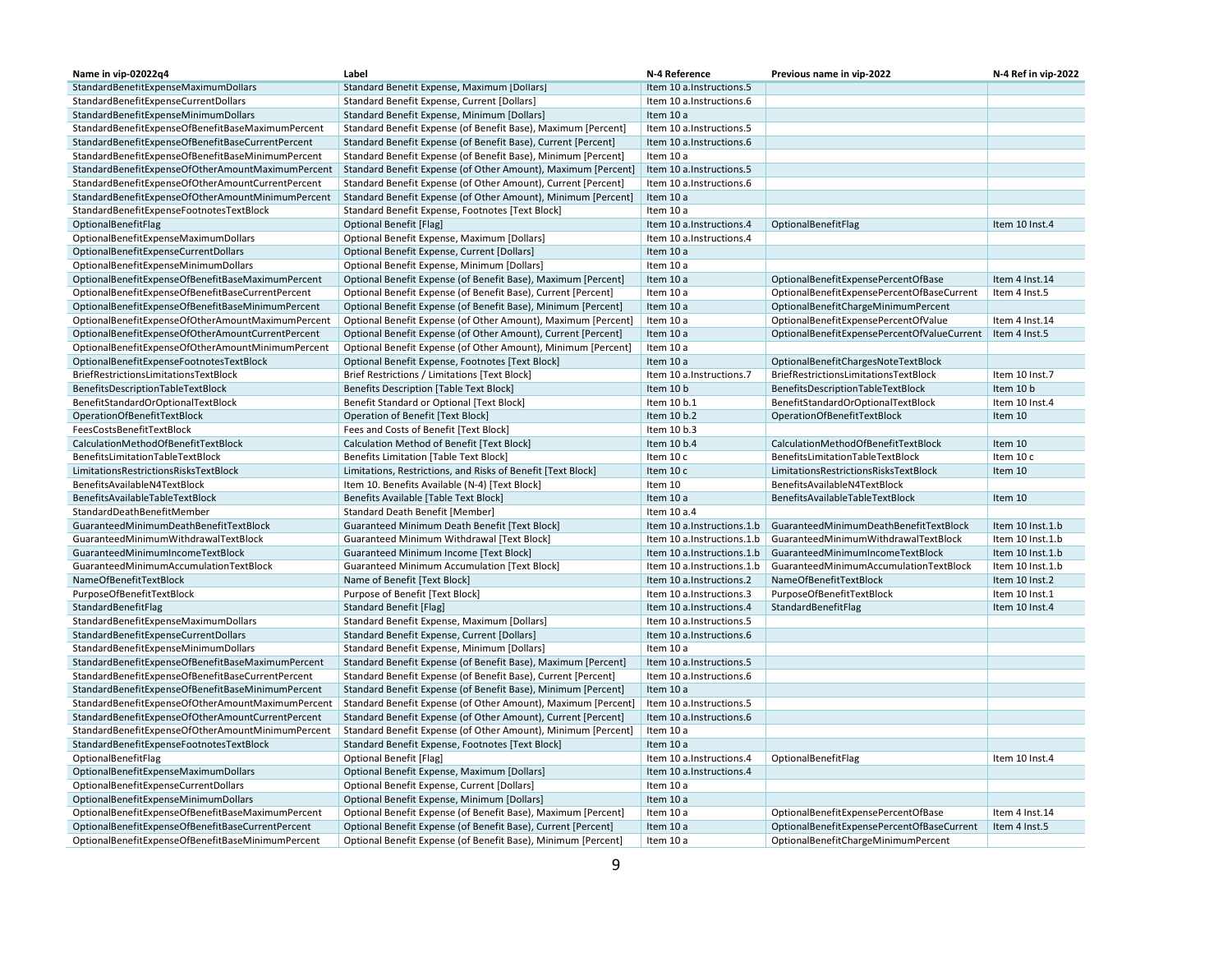| Name in vip-02022q4                               | Label                                                         | N-4 Reference            | Previous name in vip-2022                    | N-4 Ref in vip-2022 |
|---------------------------------------------------|---------------------------------------------------------------|--------------------------|----------------------------------------------|---------------------|
| OptionalBenefitExpenseOfOtherAmountMaximumPercent | Optional Benefit Expense (of Other Amount), Maximum [Percent] | Item 10 a                | OptionalBenefitExpensePercentOfValue         | Item 4 Inst.14      |
| OptionalBenefitExpenseOfOtherAmountCurrentPercent | Optional Benefit Expense (of Other Amount), Current [Percent] | Item 10 a                | OptionalBenefitExpensePercentOfValueCurrent  | Item 4 Inst.5       |
| OptionalBenefitExpenseOfOtherAmountMinimumPercent | Optional Benefit Expense (of Other Amount), Minimum [Percent] | Item 10 a                |                                              |                     |
| OptionalBenefitExpenseFootnotesTextBlock          | Optional Benefit Expense, Footnotes [Text Block]              | Item 10 a                | OptionalBenefitChargesNoteTextBlock          |                     |
| BriefRestrictionsLimitationsTextBlock             | Brief Restrictions / Limitations [Text Block]                 | Item 10 a.Instructions.7 | <b>BriefRestrictionsLimitationsTextBlock</b> | Item 10 Inst.7      |
| BenefitsDescriptionTableTextBlock                 | Benefits Description [Table Text Block]                       | Item 10 b                | BenefitsDescriptionTableTextBlock            | Item 10 b           |
| BenefitStandardOrOptionalTextBlock                | Benefit Standard or Optional [Text Block]                     | Item 10 b.1              | BenefitStandardOrOptionalTextBlock           | Item 10 Inst.4      |
| OperationOfBenefitTextBlock                       | Operation of Benefit [Text Block]                             | Item 10 b.2              | OperationOfBenefitTextBlock                  | Item 10             |
| FeesCostsBenefitTextBlock                         | Fees and Costs of Benefit [Text Block]                        | Item 10 b.3              |                                              |                     |
| CalculationMethodOfBenefitTextBlock               | Calculation Method of Benefit [Text Block]                    | Item 10 b.4              | CalculationMethodOfBenefitTextBlock          | Item 10             |
| BenefitsLimitationTableTextBlock                  | Benefits Limitation [Table Text Block]                        | Item 10 c                | BenefitsLimitationTableTextBlock             | Item 10 c           |
| LimitationsRestrictionsRisksTextBlock             | Limitations, Restrictions, and Risks of Benefit [Text Block]  | Item 10 c                | LimitationsRestrictionsRisksTextBlock        | Item 10             |

#### **4.2.5 N-4 Item 17**

| Name in vip-02022q4                                       | Label                                                                | N-4 Reference      | Previous name in vip-2022                                 | N-4 Ref in vip-2022 |
|-----------------------------------------------------------|----------------------------------------------------------------------|--------------------|-----------------------------------------------------------|---------------------|
| PortfolioCompaniesN4TextBlock                             | Item 17. Portfolio Companies (N-4) [Text Block]                      | Item 17            | PortfolioCompaniesN4TextBlock                             | Item 17             |
| PortfolioCompaniesTableTextBlock                          | Portfolio Companies [Table Text Block]                               | Item 17            | PortfolioCompaniesTableTextBlock                          | Item 17             |
| ProspectusesAvailableTextBlock                            | Prospectuses Available [Text Block]                                  | Item 17 Inst.1.b   | ProspectusesAvailableTextBlock                            | Item 18 Inst.1.b    |
| SomePortfolioCompaniesNotAvailableForAllBenefitsTextBlock | Some Portfolio Companies not Available for All Benefits [Text Block] | Item 17 Inst.1.f   | SomePortfolioCompaniesNotAvailableForAllBenefitsTextBlock | Item 17 Inst.1.f    |
| BenefitsAvailablePortfolioCompaniesTableTextBlock         | Benefits Available for Portfolio Companies [Table Text Block]        | Item 17 Inst.1.f.2 | BenefitsAvailablePortfolioCompaniesTableTextBlock         | Item 17 Inst.1.f.2  |
| PortfolioCompanyAvailableWithBenefitFlag                  | Portfolio Company Available with Benefit [Flag]                      | Item 17 Inst.1.f.2 | PortfolioCompanyAvailableWithBenefitFlag                  | Item 17 Inst.1.f    |
| BenefitNotAvailablePortfolioCompanyFlag                   | Benefit Not Available for Portfolio Company [Flag]                   | Item 17 Inst.1.f.2 | BenefitNotAvailablePortfolioCompanyFlag                   | Item 17 Inst.1.f    |
| PortfolioCompanyObjectiveTextBlock                        | Portfolio Company Objective [Text Block]                             | Item 17 Inst.2     | PortfolioCompanyObjectiveTextBlock                        | Item 17             |
| PortfolioCompanyNameTextBlock                             | Portfolio Company Name [Text Block]                                  | Item 17 Inst.3     | PortfolioCompanyNameTextBlock                             | Item 17 Inst.3      |
| PortfolioCompanyAdviserTextBlock                          | Portfolio Company Adviser [Text Block]                               | Item 17 Inst.3     | PortfolioCompanyAdviserTextBlock                          | Item 17 Inst.3      |
| PortfolioCompanySubadviserTextBlock                       | Portfolio Company Subadviser [Text Block]                            | Item 17 Inst.3     |                                                           |                     |
| TemporaryFeeReductionsCurrentExpensesTextBlock            | Temporary Fee Reductions, Current Expenses [Text Block]              | Item 17 Inst.4     | TemporaryFeeReductionsCurrentExpensesTextBlock            | Item 17 Inst.4      |
| CurrentExpensesPercent                                    | <b>Current Expenses [Percent]</b>                                    | Item 17 Inst.4     | CurrentExpensesPercent                                    | Item 17 Inst.4      |
| PlatformChargePercent                                     | Platform Charge [Percent]                                            | Item 17 Inst.5     | PlatformChargePercent                                     | Item 17 Inst.5      |
| PlatformChargeTextBlock                                   | Platform Charge [Text Block]                                         | Item 17 Inst.5     | PlatformChargeTextBlock                                   | Item 17 Inst.5      |
| CurrentExpensesPlatformChargePercent                      | Current Expenses + Platform Charge [Percent]                         | Item 17 Inst.6     | CurrentExpensesPlatformChargePercent                      | Item 17 Inst.6      |
| AverageAnnualTotalReturns1YearPercent                     | Average Annual Total Returns, 1 Year [Percent]                       | Item 17 Inst.7     | AverageAnnualTotalReturns1YearPercent                     | Item 17             |
| AverageAnnualTotalReturns5YearsPercent                    | Average Annual Total Returns, 5 Years [Percent]                      | Item 17 Inst.7     | AverageAnnualTotalReturns5YearsPercent                    | Item 17             |
| AverageAnnualTotalReturns10YearsPercent                   | Average Annual Total Returns, 10 Years [Percent]                     | Item 17 Inst.7     | AverageAnnualTotalReturns10YearsPercent                   | Item 17             |
| PortfolioCompaniesN4TextBlock                             | Item 17. Portfolio Companies (N-4) [Text Block]                      | Item 17            | PortfolioCompaniesN4TextBlock                             | Item 17             |
| PortfolioCompaniesTableTextBlock                          | Portfolio Companies [Table Text Block]                               | Item 17            | PortfolioCompaniesTableTextBlock                          | Item 17             |
| ProspectusesAvailableTextBlock                            | Prospectuses Available [Text Block]                                  | Item 17 Inst.1.b   | ProspectusesAvailableTextBlock                            | Item 18 Inst.1.b    |
| SomePortfolioCompaniesNotAvailableForAllBenefitsTextBlock | Some Portfolio Companies not Available for All Benefits [Text Block] | Item 17 Inst.1.f   | SomePortfolioCompaniesNotAvailableForAllBenefitsTextBlock | Item 17 Inst.1.f    |
| BenefitsAvailablePortfolioCompaniesTableTextBlock         | Benefits Available for Portfolio Companies [Table Text Block]        | Item 17 Inst.1.f.2 | BenefitsAvailablePortfolioCompaniesTableTextBlock         | Item 17 Inst.1.f.2  |
| PortfolioCompanyAvailableWithBenefitFlag                  | Portfolio Company Available with Benefit [Flag]                      | Item 17 Inst.1.f.2 | PortfolioCompanyAvailableWithBenefitFlag                  | Item 17 Inst.1.f    |
| BenefitNotAvailablePortfolioCompanyFlag                   | Benefit Not Available for Portfolio Company [Flag]                   | Item 17 Inst.1.f.2 | BenefitNotAvailablePortfolioCompanyFlag                   | Item 17 Inst.1.f    |
| PortfolioCompanyObjectiveTextBlock                        | Portfolio Company Objective [Text Block]                             | Item 17 Inst.2     | PortfolioCompanyObjectiveTextBlock                        | Item 17             |
| PortfolioCompanyNameTextBlock                             | Portfolio Company Name [Text Block]                                  | Item 17 Inst.3     | PortfolioCompanyNameTextBlock                             | Item 17 Inst.3      |
| PortfolioCompanyAdviserTextBlock                          | Portfolio Company Adviser [Text Block]                               | Item 17 Inst.3     | PortfolioCompanyAdviserTextBlock                          | Item 17 Inst.3      |
| PortfolioCompanySubadviserTextBlock                       | Portfolio Company Subadviser [Text Block]                            | Item 17 Inst.3     |                                                           |                     |
| TemporaryFeeReductionsCurrentExpensesTextBlock            | Temporary Fee Reductions, Current Expenses [Text Block]              | Item 17 Inst.4     | TemporaryFeeReductionsCurrentExpensesTextBlock            | Item 17 Inst.4      |
| CurrentExpensesPercent                                    | <b>Current Expenses [Percent]</b>                                    | Item 17 Inst.4     | CurrentExpensesPercent                                    | Item 17 Inst.4      |
| PlatformChargePercent                                     | Platform Charge [Percent]                                            | Item 17 Inst.5     | PlatformChargePercent                                     | Item 17 Inst.5      |
| PlatformChargeTextBlock                                   | Platform Charge [Text Block]                                         | Item 17 Inst.5     | PlatformChargeTextBlock                                   | Item 17 Inst.5      |
| CurrentExpensesPlatformChargePercent                      | Current Expenses + Platform Charge [Percent]                         | Item 17 Inst.6     | CurrentExpensesPlatformChargePercent                      | Item 17 Inst.6      |
| AverageAnnualTotalReturns1YearPercent                     | Average Annual Total Returns, 1 Year [Percent]                       | Item 17 Inst.7     | AverageAnnualTotalReturns1YearPercent                     | Item 17             |
| AverageAnnualTotalReturns5YearsPercent                    | Average Annual Total Returns, 5 Years [Percent]                      | Item 17 Inst.7     | AverageAnnualTotalReturns5YearsPercent                    | Item 17             |
| AverageAnnualTotalReturns10YearsPercent                   | Average Annual Total Returns, 10 Years [Percent]                     | Item 17 Inst.7     | AverageAnnualTotalReturns10YearsPercent                   | Item 17             |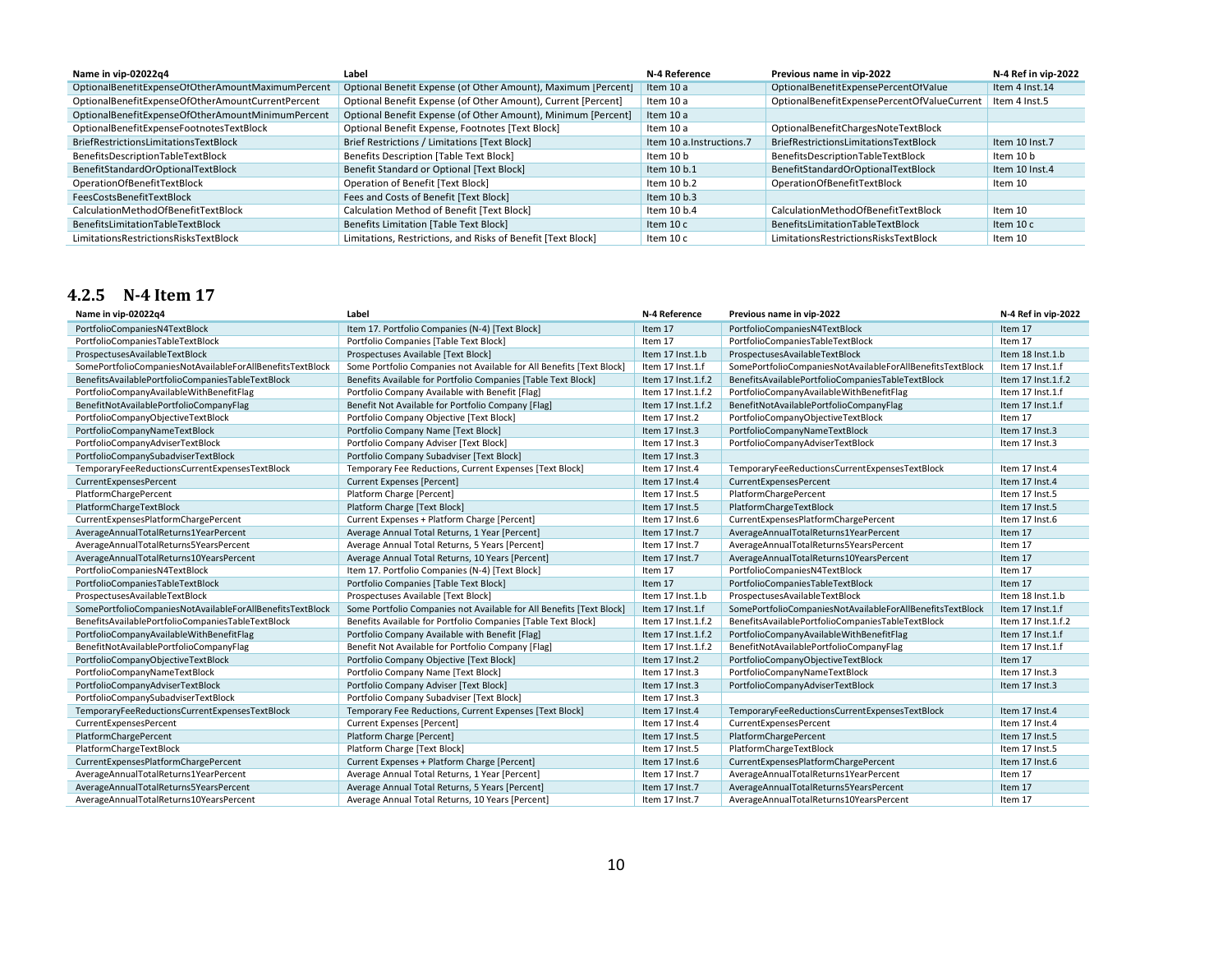## **4.3 vip-n6-2022q2 compared to vip-n6-2022**

The following tables show, separately for each Item in Form N-6 covered by the tagging requirement, the current (version 2022q2) element name and authoritative reference, alongside the corresponding element name and reference (if any) in the previous version.

#### **4.3.1 N-6 Item 2**

<span id="page-22-0"></span>

| Name in vip-02022q4                                     | Label                                                               | N-6 Reference      | Previous name in vip-2022                      | N-6 Ref in vip-2022 |
|---------------------------------------------------------|---------------------------------------------------------------------|--------------------|------------------------------------------------|---------------------|
| KeyFeesExpensesTextBlock                                | Fees and Expenses [Text Block]                                      | Item 2 Inst.2      | KeyFeesExpensesTextBlock                       | Item 2 Inst.2       |
| ChargesForEarlyWithdrawalsTextBlock                     | Charges for Early Withdrawals [Text Block]                          | Item 2 Inst.2.a    | ChargesForEarlyWithdrawalsTextBlock            | Item 2 Inst.2.a     |
| SurrenderChargePeriodYears                              | Surrender Charge Phaseout Period, Years                             | Item 2 Inst.2.a    | SurrenderChargePeriodYears                     | Item 2 Inst.2.a     |
| SurrenderChargeOfPurchasePaymentsMaximumPercent         | Surrender Charge (of Purchase Payments) Maximum [Percent]           | Item 2 Inst.2.a    |                                                |                     |
| SurrenderChargeOfAmountSurrenderedMaximumPercent        | Surrender Charge (of Amount Surrendered) Maximum [Percent]          | Item 2 Inst.2.a    |                                                |                     |
| SurrenderChargeOfOtherAmountMaximumPercent              | Surrender Charge (of Other Amount) Maximum [Percent]                | Item 2 Inst.2.a    |                                                |                     |
| SurrenderChargeExampleMaximumDollars                    | Surrender Charge Example Maximum [Dollars]                          | Item 2 Inst.2.a    |                                                |                     |
| SurrenderChargeFootnotesTextBlock                       | Surrender Charge Footnotes [Text Block]                             | Item 2 Inst.2.a    |                                                |                     |
| TransactionChargesTextBlock                             | <b>Transaction Charges [Text Block]</b>                             | Item 2 Inst.2.b    | TransactionChargesTextBlock                    | Item 2 Inst.2.b     |
| OngoingFeesAndExpensesTableTextBlock                    | Ongoing Fees and Expenses [Table Text Block]                        | Item 2 Inst.2.c    | OngoingFeesAndExpensesTableTextBlock           | Item 2 Inst.2.c     |
| InvestmentOptionsOfAverageAnnualNetAssetsMinimumPercent | Investment Options (of Average Annual Net Assets) Minimum [Percent] | Item 2 Inst.2.c.ii | InvestmentOptionsN6MinimumPercent              | Item 2 Inst.2.c.ii  |
| InvestmentOptionsOfAverageAnnualNetAssetsMaximumPercent | Investment Options (of Average Annual Net Assets) Maximum [Percent] | Item 2 Inst.2.c.ii | InvestmentOptionsN6MaximumPercent              | Item 2 Inst.2.c.ii  |
| InvestmentOptionsOfOtherAmountMinimumPercent            | Investment Options (of Other Amount) Minimum [Percent]              | Item 2 Inst.2.c.ii |                                                |                     |
| InvestmentOptionsOfOtherAmountMaximumPercent            | Investment Options (of Other Amount) Maximum [Percent]              | Item 2 Inst.2.c.ii |                                                |                     |
| InvestmentOptionsFootnotesTextBlock                     | <b>Investment Options Footnotes [Text Block]</b>                    | Item 2 Inst.2.c.ii |                                                |                     |
| RiskTextBlock                                           | Risk [Text Block]                                                   | Item 2 Inst.3      | KeyFinancialRatingTextBlock                    | Item 2 Inst.3.d     |
| RisksTableTextBlock                                     | Risks [Table Text Block]                                            | Item 2 Inst.3      | KeyRisksTextBlock                              | Item 2 Inst.3       |
| RiskOfLossMember                                        | Risk of Loss [Member]                                               | Item 2 Inst.3.a    |                                                |                     |
| NotShortTermInvestmentRiskMember                        | Not Short Term Investment Risk [Member]                             | Item 2 Inst.3.b    |                                                |                     |
| InvestmentOptionsRiskMember                             | <b>Investment Options Risk [Member]</b>                             | Item 2 Inst.3.c    |                                                |                     |
| InsuranceCompanyRiskMember                              | Insurance Company Risk [Member]                                     | Item 2 Inst.3.d    |                                                |                     |
| ContractLapseRiskMember                                 | Contract Lapse Risk [Member]                                        | Item 2 Inst.3.e    |                                                |                     |
| KeyInvestmentRestrictionsTextBlock                      | <b>Investment Restrictions [Text Block]</b>                         | Item 2 Inst.4.a    | KeyInvestmentRestrictionsTextBlock             | Item 2 Inst.4.a     |
| KeyOptionalBenefitRestrictionsTextBlock                 | <b>Optional Benefit Restrictions [Text Block]</b>                   | Item 2 Inst.4.b    | KeyOptionalBenefitRestrictionsTextBlock        | Item 2 Inst.4.b     |
| KeyTaxImplicationsTextBlock                             | Tax Implications [Text Block]                                       | Item 2 Inst.5      | KeyTaxesTextBlock                              | Item 2 Inst.5       |
| KeyInvestmentProfessionalCompensationTextBlock          | <b>Investment Professional Compensation [Text Block]</b>            | Item 2 Inst.6.a    | KeyInvestmentProfessionalCompensationTextBlock | Item 2 Inst.6.a     |
| KeyExchangesTextBlock                                   | <b>Exchanges [Text Block]</b>                                       | Item 2 Inst.6.b    | KeyExchangesTextBlock                          | Item 2 Inst.6.b     |

#### **4.3.2 N-6 Item 4**

| Name in vip-02022q4                         | Label                                                  | N-6 Reference   | Name in vip-2022                         | N-6 Ref in vip-2022 |
|---------------------------------------------|--------------------------------------------------------|-----------------|------------------------------------------|---------------------|
| FeeTableTextBlock                           | Item 4. Fee Table [Text Block]                         | Item 4          | FeeTableTextBlock                        | Item 4              |
| SalesLoadDescriptionTextBlock               | Sales Load, Description [Text Block]                   | Item 4 Inst.1.b | SalesLoadDescriptionTextBlock            | Item 4              |
| PremiumTaxesDescriptionTextBlock            | Premium Taxes, Description [Text Block]                | Item 4 Inst.1.b | PremiumTaxesDescriptionTextBlock         | Item 4              |
| DeferredSalesChargeDescriptionTextBlock     | Deferred Sales Charge, Description [Text Block]        | Item 4 Inst.1.b | DeferredSalesChargeDescriptionTextBlock  | Item 4              |
| SalesLoadWhenDeductedTextBlock              | Sales Load, When Deducted [Text Block]                 | Item 4 Inst.1.e | SalesLoadWhenDeductedTextBlock           | Item 4              |
| PremiumTaxesWhenDeductedTextBlock           | Premium Taxes, When Deducted [Text Block]              | Item 4 Inst.1.e | PremiumTaxesWhenDeductedTextBlock        | Item 4              |
| PremiumTaxesMaximumDollars                  | Premium Taxes, Maximum [Dollars]                       | Item 4          |                                          |                     |
| PremiumTaxesCurrentDollars                  | Premium Taxes, Current [Dollars]                       | Item 4          |                                          |                     |
| PremiumTaxesMinimumDollars                  | Premium Taxes, Minimum [Dollars]                       | Item 4          |                                          |                     |
| PremiumTaxesOfPremiumPaymentsMaximumPercent | Premium Taxes (of Premium Payments), Maximum [Percent] | Item 4          | PremiumTaxesMaximumPercent               | Item 4              |
| PremiumTaxesOfPremiumPaymentsCurrentPercent | Premium Taxes (of Premium Payments), Current [Percent] | Item 4          | PremiumTaxesCurrentPercent               | Item 4              |
| PremiumTaxesOfPremiumPaymentsMinimumPercent | Premium Taxes (of Premium Payments), Minimum [Percent] | Item 4          |                                          |                     |
| PremiumTaxesOfOtherAmountMaximumPercent     | Premium Taxes (of Other Amount), Maximum [Percent]     | Item 4          |                                          |                     |
| PremiumTaxesOfOtherAmountCurrentPercent     | Premium Taxes (of Other Amount), Current [Percent]     | Item 4          |                                          |                     |
| PremiumTaxesOfOtherAmountMinimumPercent     | Premium Taxes (of Other Amount), Minimum [Percent]     | Item 4          |                                          |                     |
| PremiumTaxesFootnotesTextBlock              | Premium Taxes, Footnotes [Text Block]                  | Item 4          | PremiumTaxesNoteTextBlock                | Item 4 Inst.2       |
| DeferredSalesChargeWhenDeductedTextBlock    | Deferred Sales Charge, When Deducted [Text Block]      | Item 4 Inst.1.e | DeferredSalesChargeWhenDeductedTextBlock | Item 4              |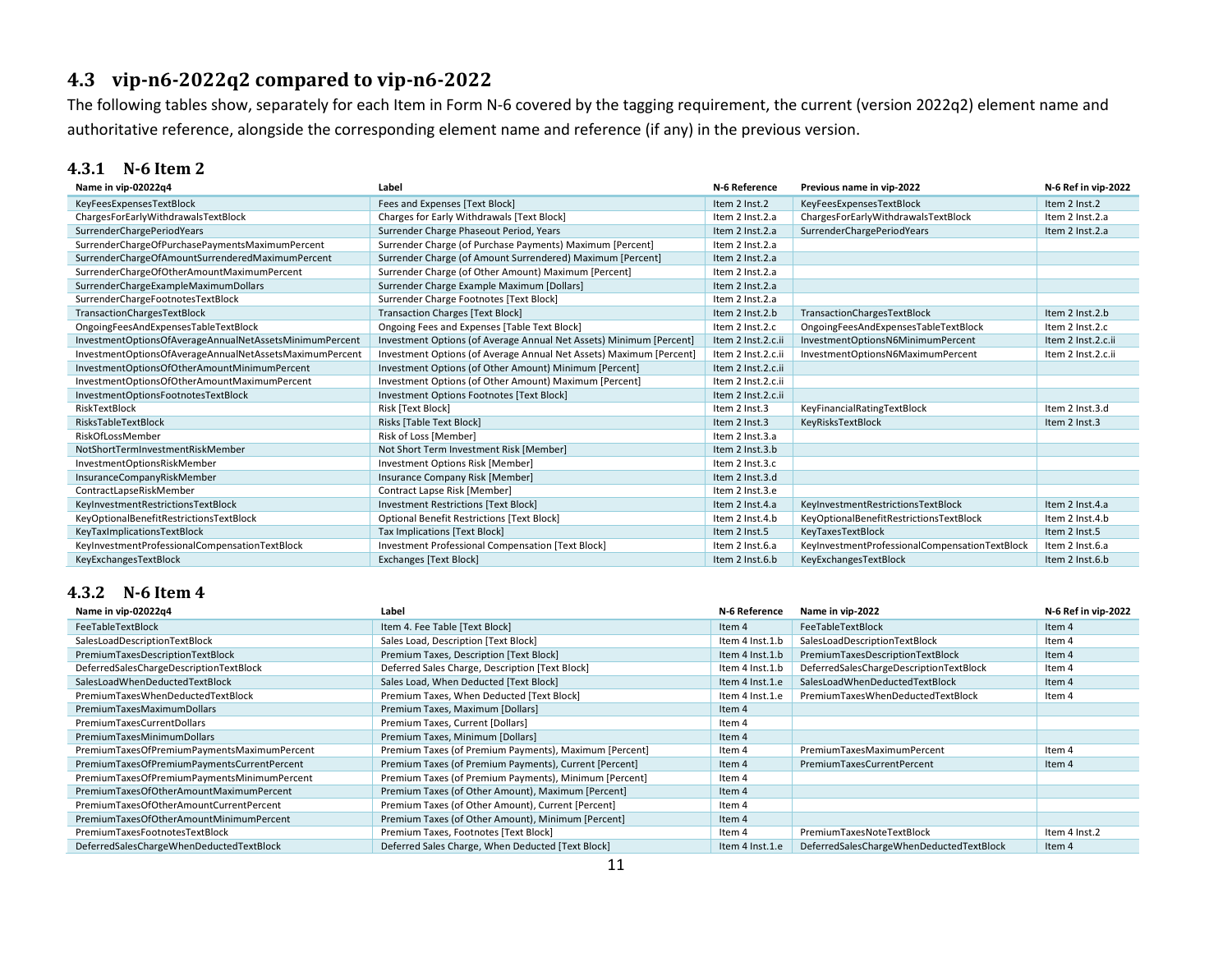| Name in vip-02022q4                                | Label                                                             | N-6 Reference   | Name in vip-2022                           | N-6 Ref in vip-2022 |
|----------------------------------------------------|-------------------------------------------------------------------|-----------------|--------------------------------------------|---------------------|
| OtherSurrenderFeesWhenDeductedTextBlock            | * Other Surrender Fees, When Deducted [Text Block]                | Item 4 Inst.1.e | OtherSurrenderFeesWhenDeductedTextBlock    | Item 4              |
| OtherSurrenderFeesMaximumDollars                   | * Other Surrender Fees, Maximum [Dollars]                         | Item 4 Inst.1.e |                                            |                     |
| OtherSurrenderFeesCurrentDollars                   | * Other Surrender Fees, Current [Dollars]                         | Item 4 Inst.1.e |                                            |                     |
| OtherSurrenderFeesMinimumDollars                   | * Other Surrender Fees, Minimum [Dollars]                         | Item 4 Inst.1.e |                                            |                     |
| OtherSurrenderFeesOfOtherAmountMaximumPercent      | * Other Surrender Fees (of Other Amount), Maximum [Percent]       | Item 4 Inst.1.e | OtherSurrenderFeesMaximumPercent           | Item 4              |
| OtherSurrenderFeesOfOtherAmountCurrentPercent      | * Other Surrender Fees (of Other Amount), Current [Percent]       | Item 4 Inst.1.e | OtherSurrenderFeesCurrentPercent           | Item 4              |
| OtherSurrenderFeesOfOtherAmountMinimumPercent      | * Other Surrender Fees (of Other Amount), Minimum [Percent]       | Item 4 Inst.1.e |                                            |                     |
| OtherSurrenderFeesFootnotesTextBlock               | Other Surrender Fees, Footnotes [Text Block]                      | Item 4 Inst.1.e | OtherSurrenderFeesNoteTextBlock            | Item 4              |
| TransferFeesDescriptionTextBlock                   | Transfer Fees, Description [Text Block]                           | Item 4          | TransferFeesDescriptionTextBlock           | Item 4              |
| TransferFeesWhenDeductedTextBlock                  | Transfer Fees, When Deducted [Text Block]                         | Item 4 Inst.1.e | TransferFeesWhenDeductedTextBlock          | Item 4              |
| SalesLoadOfPremiumPaymentsCurrentPercent           | Sales Load (of Premium Payments), Current [Percent]               | Item 4 Inst.2   | SalesLoadCurrentPercent                    | Item 4              |
| SalesLoadOfPremiumPaymentsMinimumPercent           | Sales Load (of Premium Payments), Minimum [Percent]               | Item 4 Inst.2   |                                            |                     |
| SalesLoadOfOtherAmountMaximumPercent               | Sales Load (of Other Amount), Maximum [Percent]                   | Item 4 Inst.2   |                                            |                     |
| SalesLoadOfOtherAmountCurrentPercent               | Sales Load (of Other Amount), Current [Percent]                   | Item 4 Inst.2   |                                            |                     |
| SalesLoadOfOtherAmountMinimumPercent               | Sales Load (of Other Amount), Minimum [Percent]                   | Item 4 Inst.2   |                                            |                     |
| SalesLoadFootnotesTextBlock                        | Sales Load, Footnotes [Text Block]                                | Item 4 Inst.2   | SalesLoadNoteTextBlock                     | Item 4 Inst.2       |
| TransactionExpensesTableTextBlock                  | <b>Transaction Expenses [Table Text Block]</b>                    | Item 4 Inst.2   | TransactionExpensesTableTextBlock          | Item 4              |
| SalesLoadOfPremiumPaymentsMaximumPercent           | Sales Load (of Premium Payments), Maximum [Percent]               | Item 4 Inst.2   | SalesLoadMaximumPercent                    | Item 4              |
| DeferredSalesLoadMaximumDollars                    | Deferred Sales Load, Maximum [Dollars]                            | Item 4 Inst.2.a |                                            |                     |
| DeferredSalesLoadCurrentDollars                    | Deferred Sales Load, Current [Dollars]                            | Item 4 Inst.2.a |                                            |                     |
| DeferredSalesLoadMinimumDollars                    | Deferred Sales Load, Minimum [Dollars]                            | Item 4 Inst.2.a |                                            |                     |
| DeferredSalesLoadOfPurchasePaymentsMaximumPercent  | Deferred Sales Load (of Purchase Payments), Maximum [Percent]     | Item 4 Inst.2.a | DeferredSalesChargeMaximumPercent          | Item 4              |
| DeferredSalesLoadOfPurchasePaymentsCurrentPercent  | Deferred Sales Load (of Purchase Payments), Current [Percent]     | Item 4 Inst.2.a | DeferredSalesChargeCurrentPercent          | Item 4              |
| DeferredSalesLoadOfPurchasePaymentsMinimumPercent  | Deferred Sales Load (of Purchase Payments), Minimum [Percent]     | Item 4 Inst.2.a |                                            |                     |
| DeferredSalesLoadOfAmountSurrenderedMaximumPercent | Deferred Sales Load (of Amount Surrendered), Maximum [Percent]    | Item 4 Inst.2.a | DeferredSalesLoadPercentSurrendered        | Item                |
| DeferredSalesLoadOfAmountSurrenderedCurrentPercent | Deferred Sales Load (of Amount Surrendered), Current [Percent]    | Item 4 Inst.2.a | DeferredSalesLoadPercentSurrenderedCurrent | Item                |
| DeferredSalesLoadOfAmountSurrenderedMinimumPercent | Deferred Sales Load (of Amount Surrendered), Minimum [Percent]    | Item 4 Inst.2.a |                                            |                     |
| DeferredSalesLoadOfOtherAmountMaximumPercent       | Deferred Sales Load (of Other Amount), Maximum [Percent]          | Item 4 Inst.2.a |                                            |                     |
| DeferredSalesLoadOfOtherAmountCurrentPercent       | Deferred Sales Load (of Other Amount), Current [Percent]          | Item 4 Inst.2.a |                                            |                     |
| DeferredSalesLoadOfOtherAmountMinimumPercent       | Deferred Sales Load (of Other Amount), Minimum [Percent]          | Item 4 Inst.2.a |                                            |                     |
|                                                    |                                                                   |                 | DeferredSalesChargeNoteTextBlock           | Item 4              |
| DeferredSalesLoadFootnotesTextBlock                | Deferred Sales Load, Footnotes [Text Block]                       | Item 4 Inst.2.a |                                            | Item 4              |
| OtherSurrenderFeesDescriptionTextBlock             | Other Surrender Fees, Description [Text Block]                    | Item 4 Inst.2.a | OtherSurrenderFeesDescriptionTextBlock     |                     |
| TransferFeeMaximumDollars                          | Transfer Fee, Maximum [Dollars]                                   | Item 4 Inst.2.b |                                            |                     |
| TransferFeeCurrentDollars                          | Transfer Fee, Current [Dollars]                                   | Item 4 Inst.2.b |                                            |                     |
| TransferFeeMinimumDollars                          | Transfer Fee, Minimum [Dollars]                                   | Item 4 Inst.2.b |                                            |                     |
| TransferFeeOfAmountTransferredMaximumPercent       | Transfer Fee (of Amount Transferred), Maximum [Percent]           | Item 4 Inst.2.b |                                            |                     |
| TransferFeeOfAmountTransferredCurrentPercent       | Transfer Fee (of Amount Transferred), Current [Percent]           | Item 4 Inst.2.b | TransferFeesCurrentPercent                 | Item 4              |
| TransferFeeOfAmountTransferredMinimumPercent       | Transfer Fee (of Amount Transferred), Minimum [Percent]           | Item 4 Inst.2.b | TransferFeesMaximumPercent                 | Item 4              |
| TransferFeeOfOtherAmountMaximumPercent             | Transfer Fee (of Other Amount), Maximum [Percent]                 | Item 4 Inst.2.b |                                            |                     |
| TransferFeeOfOtherAmountCurrentPercent             | Transfer Fee (of Other Amount), Current [Percent]                 | Item 4 Inst.2.b |                                            |                     |
| TransferFeeOfOtherAmountMinimumPercent             | Transfer Fee (of Other Amount), Minimum [Percent]                 | Item 4 Inst.2.b |                                            |                     |
| TransferFeeFootnotesTextBlock                      | Transfer Fee, Footnotes [Text Block]                              | Item 4 Inst.2.b | TransferFeesNoteTextBlock                  | Item 4              |
| OtherTransactionFeeDescriptionTextBlock            | * Other Transaction Fee, Description [Text Block]                 | Item 4 Inst.2.c |                                            |                     |
| OtherTransactionFeeWhenDeductedTextBlock           | * Other Transaction Fee, When Deducted [Text Block]               | Item 4 Inst.2.c |                                            |                     |
| OtherTransactionFeeMaximumDollars                  | * Other Transaction Fee, Maximum [Dollars]                        | Item 4 Inst.2.c | OtherTransactionFees                       | Item                |
| OtherTransactionFeeCurrentDollars                  | * Other Transaction Fee, Current [Dollars]                        | Item 4 Inst.2.c | OtherTransactionFeesCurrent                | Item                |
| OtherTransactionFeeMinimumDollars                  | * Other Transaction Fee, Minimum [Dollars]                        | Item 4 Inst.2.c |                                            |                     |
| OtherTransactionFeeOfOtherAmountCurrentPercent     | * Other Transaction Fee, Current [Percent]                        | Item 4 Inst.2.c |                                            |                     |
| OtherTransactionFeeOfOtherAmountMaximumPercent     | * Other Transaction Fee (of Other Amount), Maximum [Percent]      | Item 4 Inst.2.c |                                            |                     |
| OtherTransactionFeeOfOtherAmountMinimumPercent     | * Other Transaction Fee (of Other Amount), Minimum [Percent]      | Item 4 Inst.2.c |                                            |                     |
| OtherTransactionFeeFootnotesTextBlock              | * Other Transaction Fee (of Other Amount), Footnotes [Text Block] | Item 4 Inst.2.c |                                            |                     |
| PeriodicChargesTableTextBlock                      | Periodic Charges [Table Text Block]                               | Item 4 Inst.3   | PeriodicChargesTableTextBlock              | Item 4              |
| InsuranceCostDescriptionTextBlock                  | Insurance Cost, Description [Text Block]                          | Item 4 Inst.3.b | InsuranceCostDescriptionTextBlock          | Item 4              |
| InsuranceCostWhenDeductedTextBlock                 | Insurance Cost, When Deducted [Text Block]                        | Item 4 Inst.3.b | InsuranceCostWhenDeductedTextBlock         | Item 4              |
| InsuranceCostRepresentativeInvestorTextBlock       | Insurance Cost, Representative Investor [Text Block]              | Item 4 Inst.3.b | InsuranceCostRepresentativeNoteTextBlock   | Item 4              |
| InsuranceCostMaximumDollars                        | Insurance Cost, Maximum [Dollars]                                 | Item 4 Inst.3.b | InsuranceCostMaximumPercent                | Item 4              |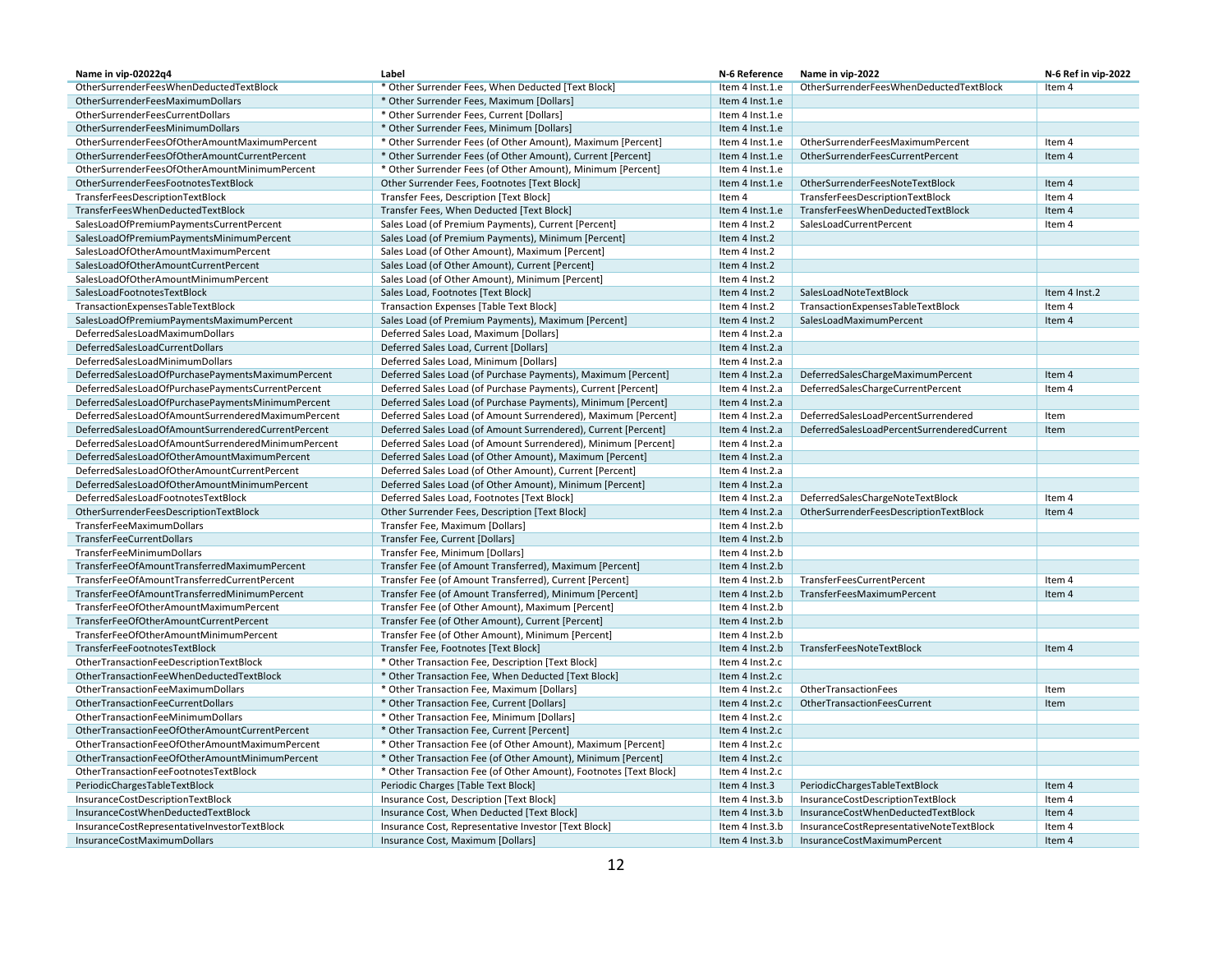| Name in vip-02022q4                                        | Label                                                                                                                                        | N-6 Reference                      | Name in vip-2022                              | N-6 Ref in vip-2022 |
|------------------------------------------------------------|----------------------------------------------------------------------------------------------------------------------------------------------|------------------------------------|-----------------------------------------------|---------------------|
| InsuranceCostCurrentDollars                                | Insurance Cost, Current [Dollars]                                                                                                            | Item 4 Inst.3.b                    |                                               |                     |
| InsuranceCostMinimumDollars                                | Insurance Cost, Minimum [Dollars]                                                                                                            | Item 4 Inst.3.b                    | InsuranceCostMinimumPercent                   | Item 4              |
| InsuranceCostOfFaceAmountMaximumPercent                    | Insurance Cost (of Face Amount), Maximum [Percent]                                                                                           | Item 4 Inst.3.b                    |                                               |                     |
| InsuranceCostOfFaceAmountCurrentPercent                    | Insurance Cost (of Face Amount), Current [Percent]                                                                                           | Item 4 Inst.3.b                    |                                               |                     |
| InsuranceCostOfFaceAmountMinimumPercent                    | Insurance Cost (of Face Amount), Minimum [Percent]                                                                                           | Item 4 Inst.3.b                    |                                               |                     |
| InsuranceCostOfOtherAmountMaximumPercent                   | Insurance Cost (of Other Amount), Maximum [Percent]                                                                                          | Item 4 Inst.3.b                    |                                               |                     |
| InsuranceCostOfOtherAmountCurrentPercent                   | Insurance Cost (of Other Amount), Current [Percent]                                                                                          | Item 4 Inst.3.b                    |                                               |                     |
| InsuranceCostOfOtherAmountMinimumPercent                   | Insurance Cost (of Other Amount), Minimum [Percent]                                                                                          | Item 4 Inst.3.b                    |                                               |                     |
| InsuranceCostFootnotesTextBlock                            | Insurance Cost, Footnotes [Text Block]                                                                                                       | Item 4 Inst.3.b                    | InsuranceCostNoteTextBlock                    | Item 4              |
| AnnualMaintenanceFeeDescriptionTextBlock                   | Annual Maintenance Fee, Description [Text Block]                                                                                             | Item 4 Inst.3.c                    | AnnualMaintenanceFeeDescriptionTextBlock      | Item 4              |
| AnnualMaintenanceFeeWhenDeductedTextBlock                  | Annual Maintenance Fee, When Deducted [Text Block]                                                                                           | Item 4 Inst.3.c                    | AnnualMaintenanceFeeWhenDeductedTextBlock     | Item 4              |
| AnnualMaintenanceFeeRepresentativeInvestorTextBlock        | Annual Maintenance Fee, Representative Investor [Text Block]                                                                                 | Item 4 Inst.3.c                    |                                               |                     |
| AnnualMaintenanceFeeMaximumDollars                         | Annual Maintenance Fee, Maximum [Dollars]                                                                                                    | Item 4 Inst.3.c                    |                                               |                     |
| AnnualMaintenanceFeeCurrentDollars                         | Annual Maintenance Fee, Current [Dollars]                                                                                                    | Item 4 Inst.3.c                    |                                               |                     |
| AnnualMaintenanceFeeMinimumDollars                         | Annual Maintenance Fee, Minimum [Dollars]                                                                                                    | Item 4 Inst.3.c                    |                                               |                     |
| AnnualMaintenanceFeeOfPolicyValueMaximumPercent            | Annual Maintenance Fee (of Policy Value), Maximum [Percent]                                                                                  | Item 4 Inst.3.c                    | AnnualMaintenanceFeeMaximumPercent            | Item 4              |
| AnnualMaintenanceFeeOfPolicyValueCurrentPercent            | Annual Maintenance Fee (of Policy Value), Current [Percent]                                                                                  | Item 4 Inst.3.c                    |                                               |                     |
| AnnualMaintenanceFeeOfPolicyValueMinimumPercent            | Annual Maintenance Fee (of Policy Value), Minimum [Percent]                                                                                  | Item 4 Inst.3.c                    | AnnualMaintenanceFeeMinimumPercent            | Item 4              |
| AnnualMaintenanceFeeOfOtherAmountMaximumPercent            | Annual Maintenance Fee (of Other Amount), Maximum [Percent]                                                                                  | Item 4 Inst.3.c                    |                                               |                     |
| AnnualMaintenanceFeeOfOtherAmountCurrentPercent            | Annual Maintenance Fee (of Other Amount), Current [Percent]                                                                                  | Item 4 Inst.3.c                    |                                               |                     |
| AnnualMaintenanceFeeOfOtherAmountMinimumPercent            | Annual Maintenance Fee (of Other Amount), Minimum [Percent]                                                                                  | Item 4 Inst.3.c                    |                                               |                     |
| AnnualMaintenanceFeeFootnotesTextBlock                     | Annual Maintenance Fee, Footnotes [Text Block]                                                                                               | Item 4 Inst.3.c                    | AnnualMaintenanceFeeNoteTextBlock             | Item 4              |
| MortalityAndExpenseRiskFeesDescriptionTextBlock            | Mortality and Expense Risk Fees, Description [Text Block]                                                                                    | Item 4 Inst.3.d                    | MortalityExpenseRiskFeesDescriptionTextBlock  | Item 4              |
| MortalityAndExpenseRiskFeesWhenDeductedTextBlock           | Mortality and Expense Risk Fees, When Deducted [Text Block]                                                                                  | Item 4 Inst.3.d                    | MortalityExpenseRiskFeesWhenDeductedTextBlock | Item 4              |
| MortalityAndExpenseRiskFeesRepresentativeInvestorTextBlock | Mortality and Expense Risk Fees, Representative Investor [Text Block]                                                                        | Item 4 Inst.3.d                    |                                               |                     |
| MortalityAndExpenseRiskFeesMaximumDollars                  | Mortality And Expense Risk Fees, Maximum [Dollars]                                                                                           | Item 4 Inst.3.d                    |                                               |                     |
| MortalityAndExpenseRiskFeesCurrentDollars                  | Mortality And Expense Risk Fees, Current [Dollars]                                                                                           | Item 4 Inst.3.d                    |                                               |                     |
| MortalityAndExpenseRiskFeesMinimumDollars                  | Mortality And Expense Risk Fees, Minimum [Dollars]                                                                                           | Item 4 Inst.3.d                    |                                               |                     |
| MortalityAndExpenseRiskFeesOfFaceAmountMaximumPercent      | Mortality And Expense Risk Fees (of Face Amount), Maximum [Percent]                                                                          | Item 4 Inst.3.d                    | MortalityExpenseRiskFeesMaximumPercent        | Item 4              |
| MortalityAndExpenseRiskFeesOfFaceAmountCurrentPercent      | Mortality And Expense Risk Fees (of Face Amount), Current [Percent]                                                                          | Item 4 Inst.3.d                    |                                               |                     |
| MortalityAndExpenseRiskFeesOfFaceAmountMinimumPercent      | Mortality And Expense Risk Fees (of Face Amount), Minimum [Percent]                                                                          | Item 4 Inst.3.d                    | MortalityExpenseRiskFeesMinimumPercent        | Item 4              |
| MortalityAndExpenseRiskFeesOfOtherAmountMaximumPercent     |                                                                                                                                              | Item 4 Inst.3.d                    |                                               |                     |
| MortalityAndExpenseRiskFeesOfOtherAmountCurrentPercent     | Mortality And Expense Risk Fees (of Other Amount), Maximum [Percent]<br>Mortality And Expense Risk Fees (of Other Amount), Current [Percent] | Item 4 Inst.3.d                    |                                               |                     |
|                                                            |                                                                                                                                              |                                    |                                               |                     |
| MortalityAndExpenseRiskFeesOfOtherAmountMinimumPercent     | Mortality And Expense Risk Fees (of Other Amount), Minimum [Percent]                                                                         | Item 4 Inst.3.d                    |                                               | Item 4              |
| MortalityAndExpenseRiskFeesFootnotesTextBlock              | Mortality And Expense Risk Fees, Footnotes [Text Block]                                                                                      | Item 4 Inst.3.d                    | MortalityExpenseRiskFeesNoteTextBlock         | Item 4              |
| MortalityRiskFeesDescriptionTextBlock                      | Mortality Risk Fees, Description [Text Block]                                                                                                | Item 4 Inst.3.d                    | MortalityRiskFeesDescriptionTextBlock         |                     |
| MortalityRiskFeesWhenDeductedTextBlock                     | Mortality Risk Fees, When Deducted [Text Block]                                                                                              | Item 4 Inst.3.d                    | MortalityRiskFeesWhenDeductedTextBlock        | Item 4              |
| MortalityRiskFeesRepresentativeInvestorTextBlock           | Mortality Risk Fees, Representative Investor [Text Block]                                                                                    | Item 4 Inst.3.d                    |                                               |                     |
| MortalityRiskFeesMaximumDollars                            | Mortality Risk Fees, Maximum [Dollars]                                                                                                       | Item 4 Inst.3.d                    |                                               |                     |
| MortalityRiskFeesCurrentDollars                            | Mortality Risk Fees, Current [Dollars]                                                                                                       | Item 4 Inst.3.d                    |                                               | Item 4              |
| MortalityRiskFeesMinimumDollars                            | Mortality Risk Fees, Minimum [Dollars]                                                                                                       | Item 4 Inst.3.d<br>Item 4 Inst.3.d | MortalityRiskFeesMinimumPercent               | Item 4              |
| MortalityRiskFeesOfFaceAmountMaximumPercent                | Mortality Risk Fees (of Face Amount), Maximum [Percent]                                                                                      |                                    | MortalityRiskFeesMaximumPercent               |                     |
| MortalityRiskFeesOfFaceAmountCurrentPercent                | Mortality Risk Fees (of Face Amount), Current [Percent]                                                                                      | Item 4 Inst.3.d                    |                                               |                     |
| MortalityRiskFeesOfFaceAmountMinimumPercent                | Mortality Risk Fees (of Face Amount), Minimum [Percent]                                                                                      | Item 4 Inst.3.d                    |                                               |                     |
| MortalityRiskFeesOfOtherAmountMaximumPercent               | Mortality Risk Fees (of Other Amount), Maximum [Percent]                                                                                     | Item 4 Inst.3.d                    |                                               |                     |
| MortalityRiskFeesOfOtherAmountCurrentPercent               | Mortality Risk Fees (of Other Amount), Current [Percent]                                                                                     | Item 4 Inst.3.d                    |                                               |                     |
| MortalityRiskFeesOfOtherAmountMinimumPercent               | Mortality Risk Fees (of Other Amount), Minimum [Percent]                                                                                     | Item 4 Inst.3.d                    |                                               |                     |
| MortalityRiskFeesFootnotesTextBlock                        | Mortality Risk Fees, Footnotes [Text Block]                                                                                                  | Item 4 Inst.3.d                    |                                               |                     |
| ExpenseRiskFeesDescriptionTextBlock                        | Expense Risk Fees, Description [Text Block]                                                                                                  | Item 4 Inst.3.d                    | ExpenseRiskFeesDescriptionTextBlock           | Item 4              |
| ExpenseRiskFeesWhenDeductedTextBlock                       | Expense Risk Fees, When Deducted [Text Block]                                                                                                | Item 4 Inst.3.d                    | ExpenseRiskFeesWhenDeductedTextBlock          | Item 4              |
| ExpenseRiskFeesRepresentativeInvestorTextBlock             | Expense Risk Fees, Representative Investor [Text Block]                                                                                      | Item 4 Inst.3.d                    |                                               |                     |
| ExpenseRiskFeesMaximumDollars                              | Expense Risk Fees, Maximum [Dollars]                                                                                                         | Item 4 Inst.3.d                    |                                               |                     |
| ExpenseRiskFeesCurrentDollars                              | Expense Risk Fees, Current [Dollars]                                                                                                         | Item 4 Inst.3.d                    |                                               |                     |
| ExpenseRiskFeesMinimumDollars                              | Expense Risk Fees, Minimum [Dollars]                                                                                                         | Item 4 Inst.3.d                    | ExpenseRiskFeesMinimumPercent                 | Item 4              |
| ExpenseRiskFeesOfFaceAmountMaximumPercent                  | Expense Risk Fees (of Face Amount), Maximum [Percent]                                                                                        | Item 4 Inst.3.d                    | ExpenseRiskFeesMaximumPercent                 | Item 4              |
| ExpenseRiskFeesOfFaceAmountCurrentPercent                  | Expense Risk Fees (of Face Amount), Current [Percent]                                                                                        | Item 4 Inst.3.d                    |                                               |                     |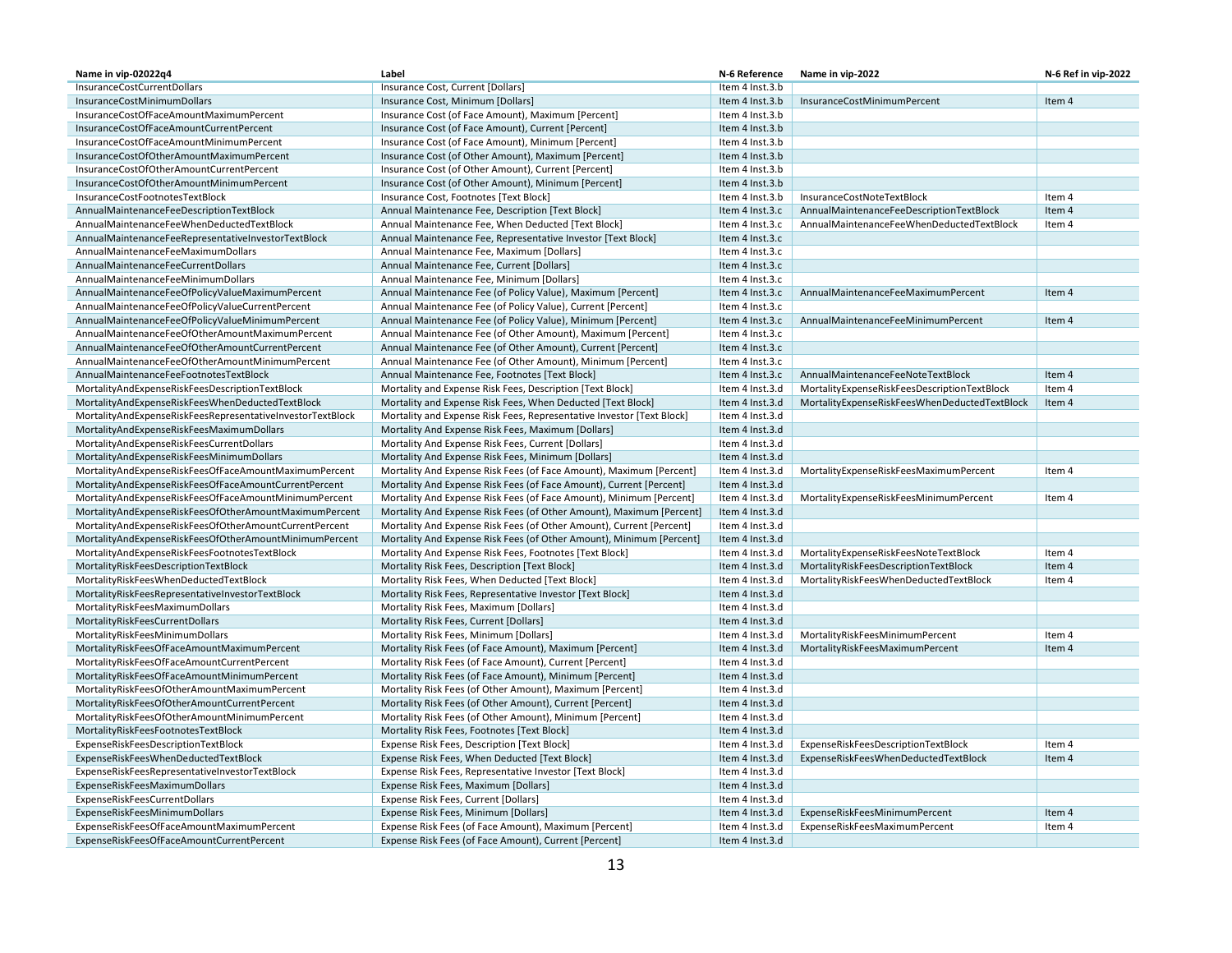| Name in vip-02022q4<br>Label<br>N-6 Reference<br>Name in vip-2022                                                                                                                                     | N-6 Ref in vip-2022 |
|-------------------------------------------------------------------------------------------------------------------------------------------------------------------------------------------------------|---------------------|
| Expense Risk Fees (of Face Amount), Minimum [Percent]<br>ExpenseRiskFeesOfFaceAmountMinimumPercent<br>Item 4 Inst.3.d                                                                                 |                     |
| Expense Risk Fees (of Other Amount), Maximum [Percent]<br>ExpenseRiskFeesOfOtherAmountMaximumPercent<br>Item 4 Inst.3.d                                                                               |                     |
| ExpenseRiskFeesOfOtherAmountCurrentPercent<br>Expense Risk Fees (of Other Amount), Current [Percent]<br>Item 4 Inst.3.d                                                                               |                     |
| ExpenseRiskFeesOfOtherAmountMinimumPercent<br>Expense Risk Fees (of Other Amount), Minimum [Percent]<br>Item 4 Inst.3.d                                                                               |                     |
| ExpenseRiskFeesFootnotesTextBlock<br>Expense Risk Fees, Footnotes [Text Block]<br>Item 4 Inst.3.d                                                                                                     |                     |
| AdministrativeExpenseMaximumDollars<br>Administrative Expense, Maximum [Dollars]<br>AnnualFee<br>Item 4 Inst.3.e<br>Item                                                                              |                     |
| AdministrativeExpenseCurrentDollars<br>Administrative Expense, Current [Dollars]<br>Item 4 Inst.3.e                                                                                                   |                     |
| AdministrativeExpenseMinimumDollars<br>Administrative Expense, Minimum [Dollars]<br>Item 4 Inst.3.e                                                                                                   |                     |
| AdministrativeExpenseOfAverageAccountValueMaximumPercent<br>Administrative Expense (of Average Account Value), Maximum [Percent]<br>AdministrativeExpensesPercent<br>Item 4 Inst.3.e<br>Item          |                     |
| AdministrativeExpenseOfAverageAccountValueCurrentPercent<br>Administrative Expense (of Average Account Value), Current [Percent]<br>Item 4 Inst.3.e<br>AdministrativeExpensesCurrentPercent<br>Item   |                     |
| AdministrativeExpenseOfAverageAccountValueMinimumPercent<br>Administrative Expense (of Average Account Value), Minimum [Percent]<br>AdministrativeExpensesMinimumPercent<br>Item 4 Inst.3.e<br>Item 4 |                     |
| AdministrativeExpensesMaximumPercent<br>AdministrativeExpenseOfFaceAmountMaximumPercent<br>Administrative Expense (of Face Amount), Maximum [Percent]<br>Item 4<br>Item 4 Inst.3.e                    |                     |
| AdministrativeExpenseOfFaceAmountCurrentPercent<br>Administrative Expense (of Face Amount), Current [Percent]<br>Item 4 Inst.3.e                                                                      |                     |
| AdministrativeExpenseOfFaceAmountMinimumPercent<br>Administrative Expense (of Face Amount), Minimum [Percent]<br>Item 4 Inst.3.e                                                                      |                     |
| AdministrativeExpenseOfOtherAmountMaximumPercent<br>Administrative Expense (of Other Amount), Maximum [Percent]<br>Item 4 Inst.3.e                                                                    |                     |
| AdministrativeExpenseOfOtherAmountCurrentPercent<br>Administrative Expense (of Other Amount), Current [Percent]<br>Item 4 Inst.3.e                                                                    |                     |
| AdministrativeExpenseOfOtherAmountMinimumPercent<br>Administrative Expense (of Other Amount), Minimum [Percent]<br>Item 4 Inst.3.e                                                                    |                     |
| AdministrativeExpenseFootnotesTextBlock<br>Administrative Expense, Footnotes [Text Block]<br>Item 4 Inst.3.e<br>AdministrativeExpensesNoteTextBlock<br>Item 4                                         |                     |
| AdministrativeExpenseDescriptionTextBlock<br>Administrative Expenses, Description [Text Block]<br>AdministrativeExpensesDescriptionTextBlock<br>Item 4 Inst.3.e<br>Item 4                             |                     |
| AdministrativeExpenseWhenDeductedTextBlock<br>Administrative Expenses, When Deducted [Text Block]<br>Item 4 Inst.3.e<br>AdministrativeExpensesWhenDeductedTextBlock<br>Item 4                         |                     |
| AdministrativeExpenseRepresentativeInvestorTextBlock<br>Administrative Expenses, Representative Investor [Text Block]<br>Item 4 Inst.3.e                                                              |                     |
| OptionalBenefitExpenseCurrentDollars<br>Optional Benefit Expense, Current [Dollars]<br>Item 4 Inst.3.f                                                                                                |                     |
| OptionalBenefitExpenseMinimumDollars<br>Optional Benefit Expense, Minimum [Dollars]<br>Item 4 Inst.3.f                                                                                                |                     |
| OptionalBenefitExpenseOfBenefitBaseMaximumPercent<br>Optional Benefit Expense (of Benefit Base), Maximum [Percent]<br>OptionalBenefitExpensePercentOfBase<br>Item 4 Inst.3.f<br>Item                  |                     |
| OptionalBenefitExpenseOfBenefitBaseCurrentPercent<br>Optional Benefit Expense (of Benefit Base), Current [Percent]<br>OptionalBenefitExpensePercentOfBaseCurrent<br>Item 4 Inst.3.f<br>Item           |                     |
| Optional Benefit Expense (of Benefit Base), Minimum [Percent]<br>OptionalBenefitChargeMinimumPercent<br>OptionalBenefitExpenseOfBenefitBaseMinimumPercent<br>Item 4 Inst.3.f<br>Item 4                |                     |
| OptionalBenefitExpensePercentOfValue<br>OptionalBenefitExpenseOfOtherAmountMaximumPercent<br>Optional Benefit Expense (of Other Amount), Maximum [Percent]<br>Item 4 Inst.3.f<br>Item                 |                     |
| OptionalBenefitExpenseOfOtherAmountCurrentPercent<br>Optional Benefit Expense (of Other Amount), Current [Percent]<br>OptionalBenefitExpensePercentOfValueCurrent<br>Item 4 Inst.3.f<br>Item          |                     |
| OptionalBenefitExpenseOfOtherAmountMinimumPercent<br>Optional Benefit Expense (of Other Amount), Minimum [Percent]<br>Item 4 Inst.3.f                                                                 |                     |
| OptionalBenefitChargesNoteTextBlock<br>OptionalBenefitExpenseFootnotesTextBlock<br>Optional Benefit Expense, Footnotes [Text Block]<br>Item 4<br>Item 4 Inst.3.f                                      |                     |
| OptionalBenefitChargeDescriptionTextBlock<br>OptionalBenefitChargeDescriptionTextBlock<br>Optional Benefit Charge, Description [Text Block]<br>Item 4<br>Item 4 Inst.3.f                              |                     |
| OptionalBenefitChargeWhenDeductedTextBlock<br>Optional Benefit Charge, When Deducted [Text Block]<br>OptionalBenefitChargeWhenDeductedTextBlock<br>Item 4 Inst.3.f<br>Item 4                          |                     |
| OptionalBenefitChargeRepresentativeInvestorTextBlock<br>Optional Benefit Charge, Representative [Text Block]<br>Item 4 Inst.3.f                                                                       |                     |
| OptionalBenefitExpenseMaximumDollars<br>Optional Benefit Expense, Maximum [Dollars]<br>Item 4 Inst.3.f                                                                                                |                     |
| OtherAnnualExpenseDescriptionTextBlock<br>Other Annual Expense, Description [Text Block]<br>Item 4 Inst.3.h                                                                                           |                     |
| OtherAnnualExpenseWhenDeductedTextBlock<br>Other Annual Expense, When Deducted [Text Block]<br>Item 4 Inst.3.h                                                                                        |                     |
| OtherAnnualExpenseRepresentativeInvestorTextBlock<br>Other Annual Expense, Representative [Text Block]<br>Item 4 Inst.3.h                                                                             |                     |
| OtherAnnualExpenseMaximumDollars<br>* Other Annual Expense, Maximum [Dollars]<br>Item 4 Inst.3.h                                                                                                      |                     |
| OtherAnnualExpenseCurrentDollars<br>* Other Annual Expense, Current [Dollars]<br>Item 4 Inst.3.h                                                                                                      |                     |
| OtherAnnualExpenseMinimumDollars<br>* Other Annual Expense, Minimum [Dollars]<br>Item 4 Inst.3.h                                                                                                      |                     |
| OtherAnnualExpenseOfAverageAccountValueMaximumPercent<br>* Other Annual Expense(of Average Account Value), Maximum [Percent]<br>OtherExpensesPercent<br>Item 4 Inst.3.h<br>Item                       |                     |
| OtherAnnualExpenseOfAverageAccountValueCurrentPercent<br>* Other Annual Expense(of Average Account Value), Current [Percent]<br>Item 4 Inst.3.h<br>OtherExpensesCurrentPercent<br>Item                |                     |
| OtherAnnualExpenseOfAverageAccountValueMinimumPercent<br>* Other Annual Expense(of Average Account Value), Minimum [Percent]<br>Item 4 Inst.3.h                                                       |                     |

OtherAnnualExpenseOfFaceAmountMaximumPercent \* Other Annual Expense (of Face Amount), Maximum [Percent] Item 4 Inst.3.h

| OtherAnnualExpenseOfFaceAmountCurrentPercent  | * Other Annual Expense(of Face Amount), Current [Percent]  | Item 4 Inst.3.h |                                              |                 |
|-----------------------------------------------|------------------------------------------------------------|-----------------|----------------------------------------------|-----------------|
| OtherAnnualExpenseOfFaceAmountMinimumPercent  | * Other Annual Expense(of Face Amount), Minimum [Percent]  | Item 4 Inst.3.h |                                              |                 |
| OtherAnnualExpenseOfOtherAmountMaximumPercent | * Other Annual Expense(of Other Amount), Maximum [Percent] | Item 4 Inst.3.h |                                              |                 |
| OtherAnnualExpenseOfOtherAmountCurrentPercent | * Other Annual Expense(of Other Amount), Current [Percent] | Item 4 Inst.3.h |                                              |                 |
| OtherAnnualExpenseOfOtherAmountMinimumPercent | * Other Annual Expense(of Other Amount), Minimum [Percent] | Item 4 Inst.3.h |                                              |                 |
| OtherAnnualExpenseFootnotesTextBlock          | Other Annual Expense, Footnotes [Text Block]               | Item 4 Inst.3.h |                                              |                 |
| AnnualPortfolioCompanyExpensesTableTextBlock  | Annual Portfolio Company Expenses [Table Text Block]       | Item 4 Inst.4   | AnnualPortfolioCompanyExpensesTableTextBlock | Item 4          |
| PortfolioCompanyExpensesTextBlock             | Portfolio Company Expenses [Text Block]                    | Item 4 Inst.4.a | PortfolioCompanyExpensesTextBlock            | Item 4          |
| PortfolioCompanyExpensesMinimumPercent        | Portfolio Company Expenses Minimum [Percent]               | Item 4 Inst.4.a | PortfolioCompanyExpensesMinimumPercent       | Item 4          |
| PortfolioCompanyExpensesMaximumPercent        | Portfolio Company Expenses Maximum [Percent]               | Item 4 Inst.4.a | PortfolioCompanyExpensesMaximumPercent       | Item 4          |
| PortfolioCompanyExpensesFootnotesTextBlock    | Portfolio Company Expenses, Footnotes [Text Block]         | Item 4 Inst.4.b | BasisOfPercentageTextBlock                   | Item 4 Inst.3.h |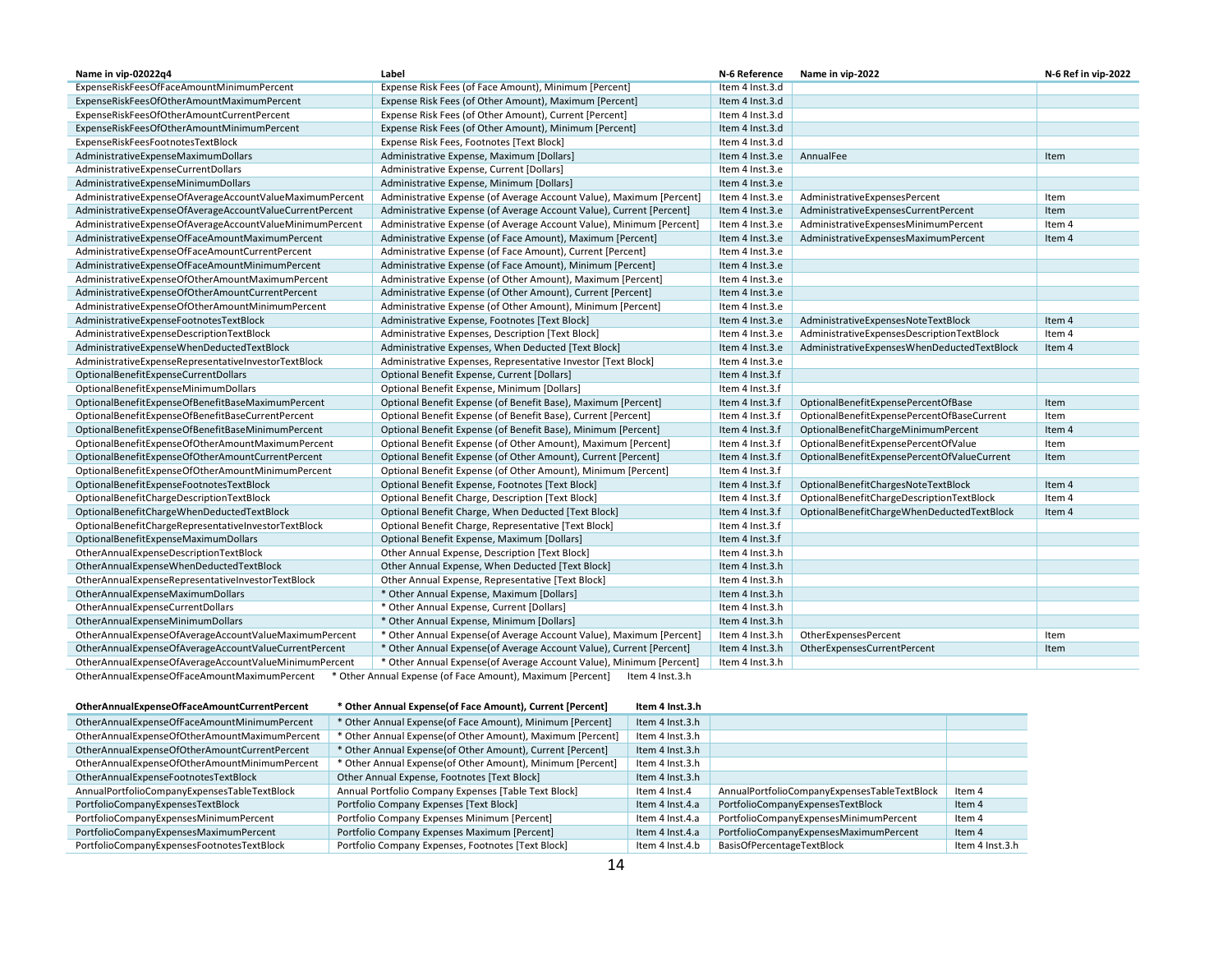| OfferedStartingDate | Offered Starting [Date] | Item 4 | OfferedStartingDate | Item 4 |
|---------------------|-------------------------|--------|---------------------|--------|
| OfferedEndingDate   | Offered Ending [Date]   | Item 4 | OfferedEndingDate   | Item 4 |

#### **4.3.3 N-6 Item 5**

| Name in vip-02022q4          | Label                                      | N-6 Reference | Name in vip-2022             | N-6 Ref in vip-2022 |
|------------------------------|--------------------------------------------|---------------|------------------------------|---------------------|
| PrincipalRisksTableTextBlock | Item 5. Principal Risks [Table Text Block] | Item 5        | PrincipalRisksTableTextBlock | Item 5              |
| PrincipalRiskTextBlock       | <b>Principal Risk [Text Block]</b>         | Item 5        | RiskTextBlock                | Item 5              |

#### **4.3.4 N-6 Item 10**

| Name in vip-02022q4                                       | Label                                                                            | N-6 Reference | Name in vip-2022                                          | N-6 Ref in vip-2022 |
|-----------------------------------------------------------|----------------------------------------------------------------------------------|---------------|-----------------------------------------------------------|---------------------|
| StandardDeathBenefitTextBlock                             | Standard Death Benefit [Text Block]                                              | Item 10       | StandardDeathBenefitTextBlock                             | Item 10             |
| AdditionalInformationStandardDeathBenefitsNoteN6TextBlock | Additional Information about Standard Death Benefits, Note (N-6)<br>[Text Block] | Item 10       | AdditionalInformationStandardDeathBenefitsNoteN6TextBlock | Item 10             |
| ChargesContractValuesNoteN6TextBlock                      | Charges and Contract Values, Note (N-6) [Text Block]                             | Item 10       | ChargesContractValuesNoteN6TextBlock                      | Item 10             |
| StandardDeathBenefitsN6TableTextBlock                     | Item 10. Standard Death Benefits (N-6) [Table Text Block]                        | Item 10 a     | StandardDeathBenefitsN6TableTextBlock                     | Item 10 a           |

#### **4.3.5 N-6 Item 11**

| Name in vip-02022q4                    | Label                                                        | N-6 Reference    | Name in vip-2022                       | N-6 Ref in vip-2022 |
|----------------------------------------|--------------------------------------------------------------|------------------|----------------------------------------|---------------------|
| OtherBenefitsAvailableN6TextBlock      | Item 11. Other Benefits Available (N-6) [Text Block]         | Item 11          | OtherBenefitsAvailableN6TextBlock      | Item 11             |
| <b>BenefitsAvailableTableTextBlock</b> | Benefits Available [Table Text Block]                        | Item 11          | BenefitsAvailableTableTextBlock        | Item 11             |
| OperationOfBenefitTextBlock            | <b>Operation of Benefit [Text Block]</b>                     | Item 11          | OperationOfBenefitTextBlock            | Item 11             |
| <b>FeesCostsBenefitTextBlock</b>       | Fees and Costs of Benefit [Text Block]                       | Item 11          |                                        |                     |
| CalculationMethodOfBenefitTextBlock    | <b>Calculation Method of Benefit [Text Block]</b>            | Item 11          | CalculationMethodOfBenefitTextBlock    | Item 11             |
| LimitationsRestrictionsRisksTextBlock  | Limitations, Restrictions, and Risks of Benefit [Text Block] | Item 11          | LimitationsRestrictionsRisksTextBlock  | Item 11             |
| BenefitsLimitationTableTextBlock       | <b>Benefits Limitation [Table Text Block]</b>                | Item 11          | BenefitsLimitationTableTextBlock       | Item $11c$          |
| BenefitsDescriptionTableTextBlock      | Benefits Description [Table Text Block]                      | Item 11 b        | BenefitsDescriptionTableTextBlock      | Item 11 b           |
| PurposeOfBenefitTextBlock              | Purpose of Benefit [Text Block]                              | Item 11 Inst.1   | PurposeOfBenefitTextBlock              | Item 11 Inst.1      |
| GuaranteedMinimumDeathBenefitTextBlock | Guaranteed Minimum Death Benefit [Text Block]                | Item 11 Inst.1.b | GuaranteedMinimumDeathBenefitTextBlock | Item 11 Inst.1.b    |
| GuaranteedMinimumWithdrawalTextBlock   | Guaranteed Minimum Withdrawal [Text Block]                   | Item 11 Inst.1.b | GuaranteedMinimumWithdrawalTextBlock   | Item 11 Inst.1.b    |
| GuaranteedMinimumIncomeTextBlock       | Guaranteed Minimum Income [Text Block]                       | Item 11 Inst.1.b | GuaranteedMinimumIncomeTextBlock       | Item 11 Inst.1.b    |
| GuaranteedMinimumAccumulationTextBlock | <b>Guaranteed Minimum Accumulation [Text Block]</b>          | Item 11 Inst.1.b | GuaranteedMinimumAccumulationTextBlock | Item 11 Inst.1.b    |
| NameOfBenefitTextBlock                 | Name of Benefit [Text Block]                                 | Item 11 Inst.2   | NameOfBenefitTextBlock                 | Item 11 Inst.2      |
| StandardBenefitFlag                    | Standard Benefit [Flag]                                      | Item 11 Inst.4   | StandardBenefitFlag                    | Item 11 Inst.4      |
| OptionalBenefitFlag                    | Optional Benefit [Flag]                                      | Item 11 Inst.4   | OptionalBenefitFlag                    | Item 11 Inst.4      |
| BenefitStandardOrOptionalTextBlock     | Benefit Standard or Optional [Text Block]                    | Item 11 Inst.4   | BenefitStandardOrOptionalTextBlock     | Item 11 Inst.4      |
| BriefRestrictionsLimitationsTextBlock  | Brief Restrictions / Limitations [Text Block]                | Item 11 Inst.5   | BriefRestrictionsLimitationsTextBlock  | Item 11 Inst.5      |

#### **4.3.6 N-6 Item 18**

| Name in vip-02022q4                                       | Label                                                                | N-6 Reference      | Name in vip-2022                                          | N-6 Ref in vip-2022 |
|-----------------------------------------------------------|----------------------------------------------------------------------|--------------------|-----------------------------------------------------------|---------------------|
| PortfolioCompaniesN6TextBlock                             | Item 18. Portfolio Companies (N-6) [Text Block]                      | Item 18            | PortfolioCompaniesN6TextBlock                             | Item 18             |
| ProspectusesAvailableTextBlock                            | Prospectuses Available [Text Block]                                  | Item 18 Inst.1.b   | ProspectusesAvailableTextBlock                            | Item 18 Inst.1.b    |
| PortfolioCompaniesTableTextBlock                          | Portfolio Companies [Table Text Block]                               | Item 18            | PortfolioCompaniesTableTextBlock                          | Item 18             |
| PortfolioCompanyObjectiveTextBlock                        | Portfolio Company Objective [Text Block]                             | Item 18            | PortfolioCompanyObjectiveTextBlock                        | Item 18             |
| AverageAnnualTotalReturns1YearPercent                     | Average Annual Total Returns, 1 Year [Percent]                       | Item 18            | AverageAnnualTotalReturns1YearPercent                     | Item 18             |
| AverageAnnualTotalReturns5YearsPercent                    | Average Annual Total Returns, 5 Years [Percent]                      | Item 18            | AverageAnnualTotalReturns5YearsPercent                    | Item 18             |
| AverageAnnualTotalReturns10YearsPercent                   | Average Annual Total Returns, 10 Years [Percent]                     | Item 18            | AverageAnnualTotalReturns10YearsPercent                   | Item 18             |
| BenefitsAvailablePortfolioCompaniesTableTextBlock         | Benefits Available for Portfolio Companies [Table Text Block]        | Item 18 Inst.1.f.2 | BenefitsAvailablePortfolioCompaniesTableTextBlock         | Item 18 Inst.1.f.2  |
| SomePortfolioCompaniesNotAvailableForAllBenefitsTextBlock | Some Portfolio Companies not Available for All Benefits [Text Block] | Item 18 Inst.1.f   | SomePortfolioCompaniesNotAvailableForAllBenefitsTextBlock | Item 18 Inst.1.f    |
| PortfolioCompanyAvailableWithBenefitFlag                  | Portfolio Company Available with Benefit [Flag]                      | Item 18 Inst.1 f   | PortfolioCompanyAvailableWithBenefitFlag                  | Item 18 Inst.1.f    |
| BenefitNotAvailablePortfolioCompanyFlag                   | Benefit Not Available for Portfolio Company [Flag]                   | Item 18 Inst.1.f   | BenefitNotAvailablePortfolioCompanyFlag                   | Item 18 Inst.1.f    |